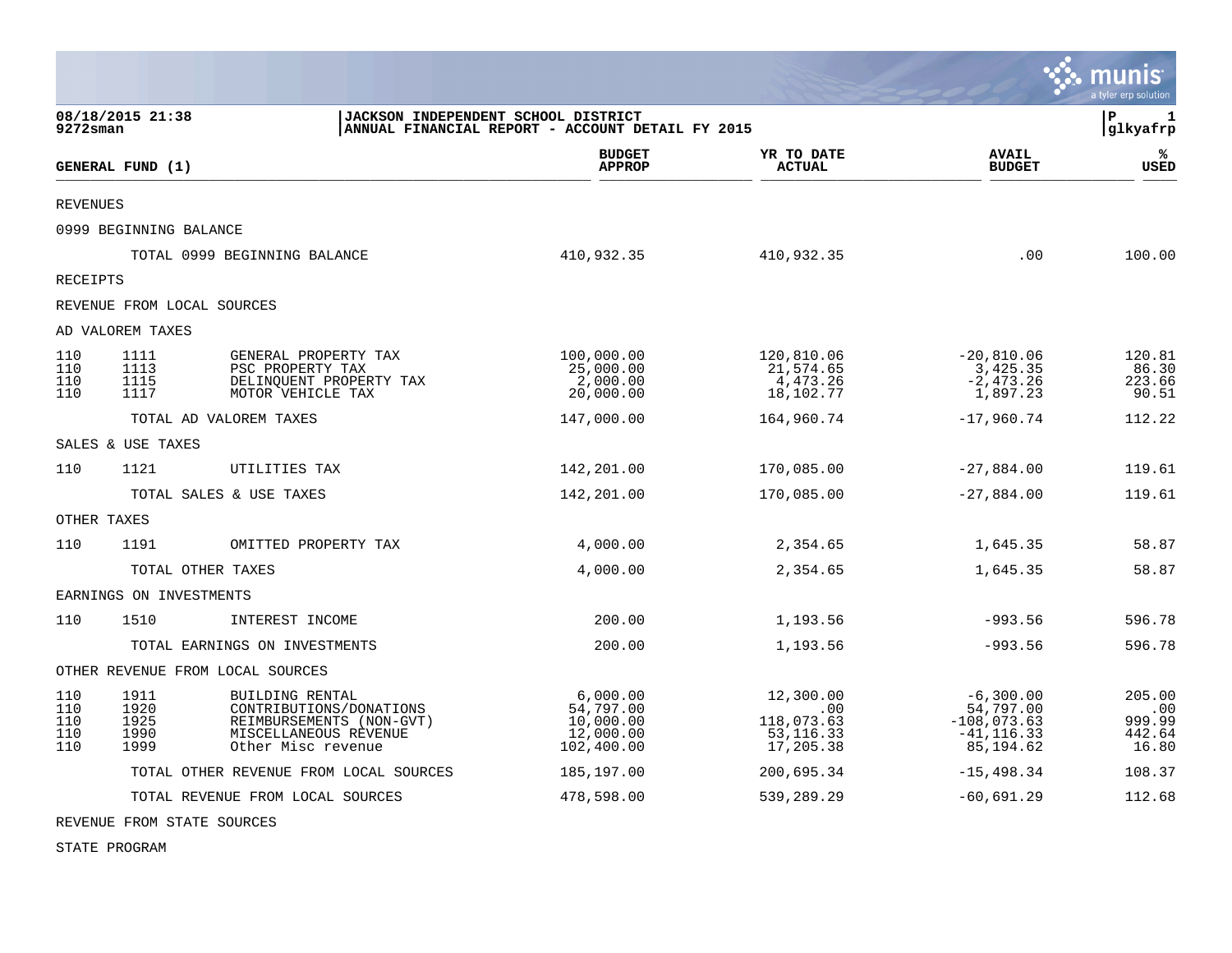|             |                                                                                       |                                                  |                             |                                | munis<br>a tyler erp solution |
|-------------|---------------------------------------------------------------------------------------|--------------------------------------------------|-----------------------------|--------------------------------|-------------------------------|
| $9272$ sman | 08/18/2015 21:38<br>JACKSON INDEPENDENT SCHOOL DISTRICT                               | ANNUAL FINANCIAL REPORT - ACCOUNT DETAIL FY 2015 |                             |                                | lР<br>2<br> glkyafrp          |
|             | GENERAL FUND (1)                                                                      | <b>BUDGET</b><br><b>APPROP</b>                   | YR TO DATE<br><b>ACTUAL</b> | <b>AVAIL</b><br><b>BUDGET</b>  | ℁<br><b>USED</b>              |
| 110         | 3111<br>SEEK PROGRAM                                                                  | 1,875,791.00                                     | 1,813,314.00                | 62,477.00                      | 96.67                         |
|             | TOTAL STATE PROGRAM                                                                   | 1,875,791.00                                     | 1,813,314.00                | 62,477.00                      | 96.67                         |
|             | OTHER STATE FUNDING                                                                   |                                                  |                             |                                |                               |
| 110         | 3123<br>STATE VOCATIONAL SCHOOL                                                       | 4,500.00                                         | 4,207.00                    | 293.00                         | 93.49                         |
|             | TOTAL OTHER STATE FUNDING                                                             | 4,500.00                                         | 4,207.00                    | 293.00                         | 93.49                         |
|             | EXPENDITURE REIMBURSEMENTS                                                            |                                                  |                             |                                |                               |
| 110<br>110  | 3130<br>NBCTSS REIMBURSEMENT<br>3131<br>STATE MISCELLANEOUS REIMBURSE                 | 6,450.00<br>7,870.00                             | 2,403.00<br>1,527.09        | 4,047.00<br>6,342.91           | 37.26<br>19.40                |
|             | TOTAL EXPENDITURE REIMBURSEMENTS                                                      | 14,320.00                                        | 3,930.09                    | 10,389.91                      | 27.44                         |
|             | REVENUE FOR ON BEHALF PAYMENTS                                                        |                                                  |                             |                                |                               |
| 110<br>110  | 3900<br>ON-BEHALF PAYMENTS/VOCA/EDUCAT<br>3900<br>16MX ON-BEHALF PAYMENTS/VOCA/EDUCAT | .00<br>.00                                       | 507,885.46<br>31,344.05     | $-507,885.46$<br>$-31, 344.05$ | .00<br>.00                    |
|             | TOTAL REVENUE FOR ON BEHALF PAYMENTS                                                  | .00                                              | 539,229.51                  | $-539, 229.51$                 | .00                           |
|             | TOTAL REVENUE FROM STATE SOURCES                                                      | 1,894,611.00                                     | 2,360,680.60                | $-466,069.60$                  | 124.60                        |
|             | REVENUE FROM FEDERAL SOURCES                                                          |                                                  |                             |                                |                               |
|             | FEDERAL REIMBURSEMENT                                                                 |                                                  |                             |                                |                               |
| 110         | 4810<br>MEDICAID REIMBURSEMENTS                                                       | 9,250.00                                         | 7,279.51                    | 1,970.49                       | 78.70                         |
|             | TOTAL FEDERAL REIMBURSEMENT                                                           | 9,250.00                                         | 7,279.51                    | 1,970.49                       | 78.70                         |
|             | TOTAL REVENUE FROM FEDERAL SOURCES                                                    | 9,250.00                                         | 7,279.51                    | 1,970.49                       | 78.70                         |
|             | TOTAL RECEIPTS                                                                        | 2,382,459.00                                     | 2,907,249.40                | $-524,790.40$                  | 122.03                        |
|             | TOTAL REVENUES                                                                        | 2,793,391.35                                     | 3, 318, 181. 75             | $-524,790.40$                  | 118.79                        |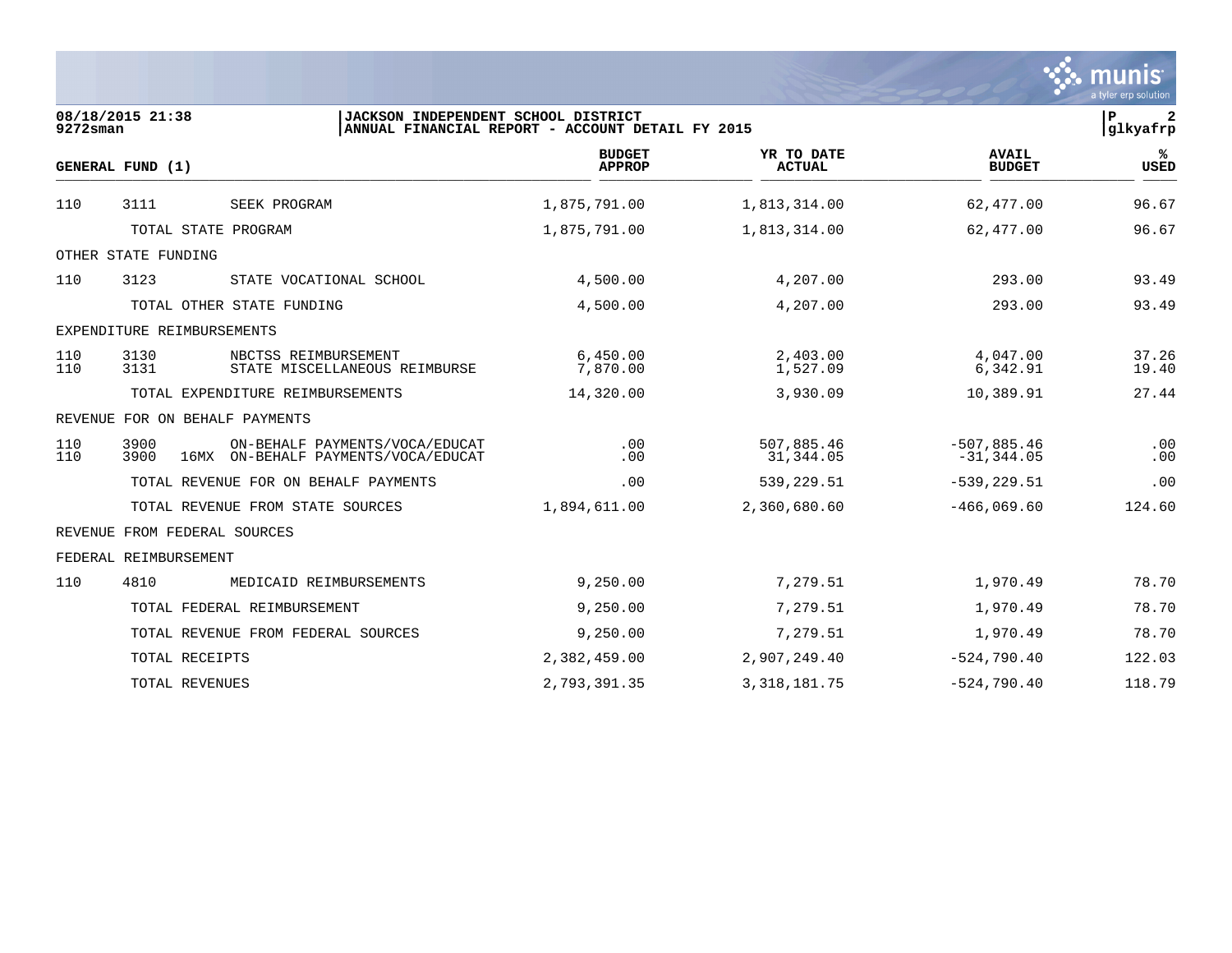|                                   |                                                                                                                                                                                                                                                                                                                                                                       |                                                  |                                   |                               | $\mathbf{S}$ munis<br>a tyler erp solution |
|-----------------------------------|-----------------------------------------------------------------------------------------------------------------------------------------------------------------------------------------------------------------------------------------------------------------------------------------------------------------------------------------------------------------------|--------------------------------------------------|-----------------------------------|-------------------------------|--------------------------------------------|
| 08/18/2015 21:38<br>9272sman      | JACKSON INDEPENDENT SCHOOL DISTRICT                                                                                                                                                                                                                                                                                                                                   | ANNUAL FINANCIAL REPORT - ACCOUNT DETAIL FY 2015 |                                   |                               | $ P $ 3<br>glkyafrp                        |
| GENERAL FUND (1)                  |                                                                                                                                                                                                                                                                                                                                                                       | <b>BUDGET</b><br><b>APPROP</b>                   | YR TO DATE<br><b>ACTUAL</b>       | <b>AVAIL</b><br><b>BUDGET</b> | ౣ<br>USED                                  |
| <b>EXPENDITURES</b>               |                                                                                                                                                                                                                                                                                                                                                                       |                                                  |                                   |                               |                                            |
| 1000 INSTRUCTION                  |                                                                                                                                                                                                                                                                                                                                                                       |                                                  |                                   |                               |                                            |
| 0100 SALARIES PERSONNEL SERVICES  |                                                                                                                                                                                                                                                                                                                                                                       |                                                  |                                   |                               |                                            |
|                                   | $\begin{tabular}{@{}c@{}}\hline\texttt{001118 0110}&\texttt{CERTIFIED PERMANENT SALARY} & \texttt{33,000.50}& \texttt{46,390.68}& -13,390.18 & 140.58 \\ \hline 0111118 0110 & \texttt{CERTIFIED PERMANENT SALARY} & \texttt{763,967.01}& \texttt{773,769.92}& -9,802.91 & 101.28 \\ \hline\texttt{011118 0111} & \texttt{CERTIFID PERMANENT SALARY} & \texttt{763,9$ |                                                  |                                   |                               |                                            |
|                                   | TOTAL 0100 SALARIES PERSONNEL SERVICES 1,011,729.59 1,041,479.99 -29,750.40 102.94                                                                                                                                                                                                                                                                                    |                                                  |                                   |                               |                                            |
| 0200 EMPLOYEE BENEFITS            |                                                                                                                                                                                                                                                                                                                                                                       |                                                  |                                   |                               |                                            |
|                                   |                                                                                                                                                                                                                                                                                                                                                                       |                                                  |                                   |                               |                                            |
|                                   | TOTAL 0200 EMPLOYEE BENEFITS                                                                                                                                                                                                                                                                                                                                          | 65,624.00                                        | 53, 225.50                        | 12,398.50                     | 81.11                                      |
| 0280 ON-BEHALF                    |                                                                                                                                                                                                                                                                                                                                                                       |                                                  |                                   |                               |                                            |
| 0001118 0280                      | ON-BEHALF PAYMENTS/VOCA/EDUCAT                                                                                                                                                                                                                                                                                                                                        | .00                                              |                                   | 415, 386. 25 -415, 386. 25    | $\,.\,00$                                  |
| TOTAL 0280 ON-BEHALF              |                                                                                                                                                                                                                                                                                                                                                                       | .00                                              | $415,386.25$ $-415,386.25$        |                               | $\sim 00$                                  |
| 0300 PURCHASED PROF AND TECH SERV |                                                                                                                                                                                                                                                                                                                                                                       |                                                  |                                   |                               |                                            |
| 0001022 0338<br>0001025 0338      | REGISTRATION FEES<br>REGISTRATION FEES                                                                                                                                                                                                                                                                                                                                | 23,249.00<br>3,015.00                            | 20,558.79<br>2,237.09<br>2,237.09 | 2,690.21<br>777.91            | 88.43<br>74.20                             |

the contract of the contract of the contract of the contract of the contract of the contract of the contract of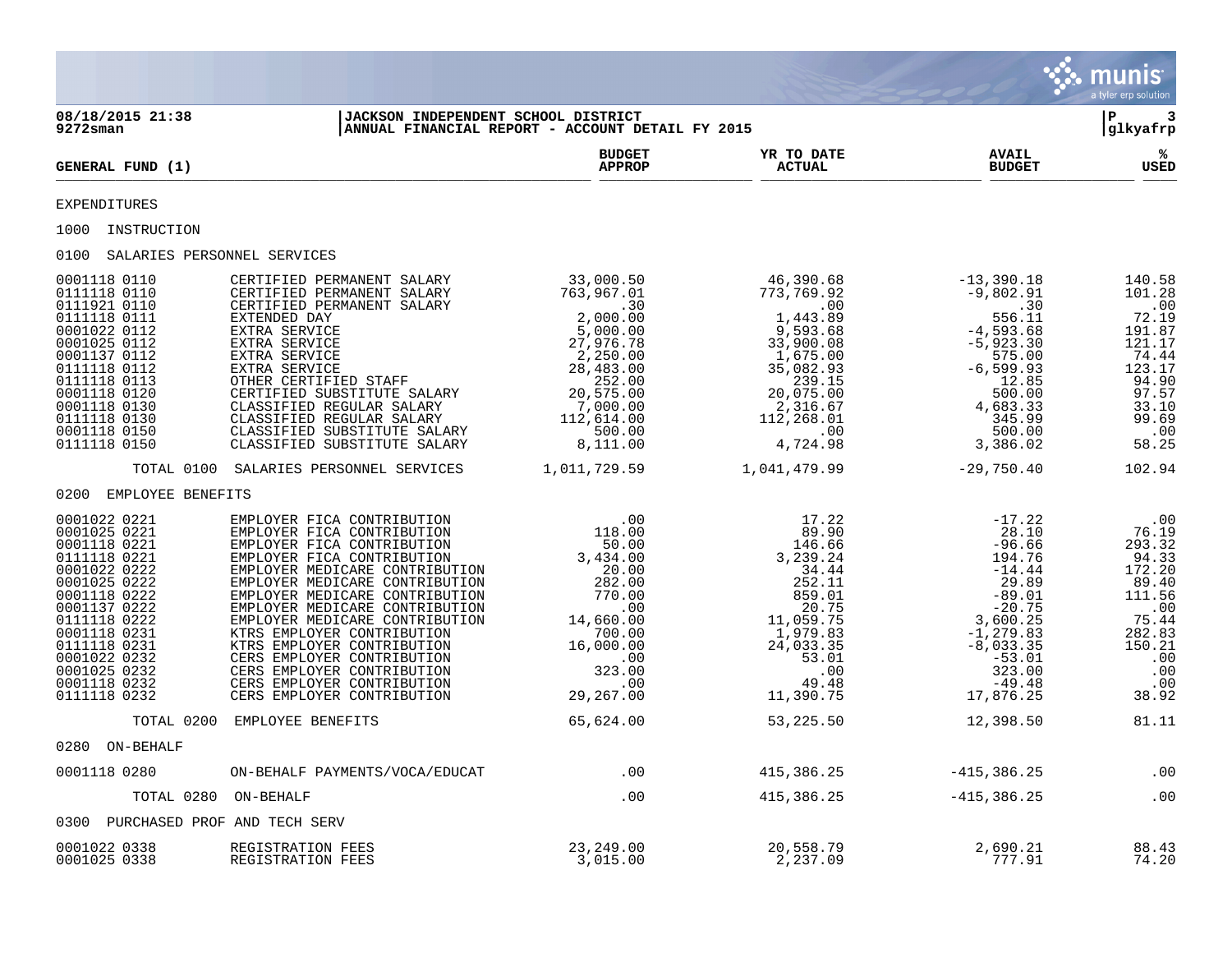|                                                                                                              |                                                                                                                                          |                                                                               |                                                                            |                                                                             | munis<br>a tyler erp solution                                   |
|--------------------------------------------------------------------------------------------------------------|------------------------------------------------------------------------------------------------------------------------------------------|-------------------------------------------------------------------------------|----------------------------------------------------------------------------|-----------------------------------------------------------------------------|-----------------------------------------------------------------|
| 08/18/2015 21:38<br>9272sman                                                                                 | <b>JACKSON INDEPENDENT SCHOOL DISTRICT</b>                                                                                               | ANNUAL FINANCIAL REPORT - ACCOUNT DETAIL FY 2015                              |                                                                            |                                                                             | l P<br>4<br> glkyafrp                                           |
| GENERAL FUND (1)                                                                                             |                                                                                                                                          | <b>BUDGET</b><br><b>APPROP</b>                                                | YR TO DATE<br><b>ACTUAL</b>                                                | <b>AVAIL</b><br><b>BUDGET</b>                                               | %ะ<br>USED                                                      |
| 0001118 0338<br>0111118 0338<br>0111118 0349                                                                 | REGISTRATION FEES<br>REGISTRATION FEES<br>OTHER PROFESSIONAL SERVICES                                                                    | 1,500.00<br>300.00<br>1,500.00                                                | 725.00<br>883.50<br>1,258.00                                               | 775.00<br>$-583.50$<br>242.00                                               | 48.33<br>294.50<br>83.87                                        |
|                                                                                                              | TOTAL 0300 PURCHASED PROF AND TECH SERV                                                                                                  | 29,564.00                                                                     | 25,662.38                                                                  | 3,901.62                                                                    | 86.80                                                           |
| 0500 OTHER PURCHASED SERVICES                                                                                |                                                                                                                                          |                                                                               |                                                                            |                                                                             |                                                                 |
| 0001022 0580<br>0001025 0580                                                                                 | TRAVEL<br>TRAVEL                                                                                                                         | 272.00<br>500.00                                                              | 1,633.87<br>318.83                                                         | $-1,361.87$<br>181.17                                                       | 600.69<br>63.77                                                 |
|                                                                                                              | TOTAL 0500 OTHER PURCHASED SERVICES                                                                                                      | 772.00                                                                        | 1,952.70                                                                   | $-1,180.70$                                                                 | 252.94                                                          |
| 0600 SUPPLIES                                                                                                |                                                                                                                                          |                                                                               |                                                                            |                                                                             |                                                                 |
| 0001022 0610<br>0001025 0610<br>0001118 0610<br>0111118 0610<br>0111118 0644<br>0111118 0646<br>0111118 0650 | GENERAL SUPPLIES<br>GENERAL SUPPLIES<br>GENERAL SUPPLIES<br>GENERAL SUPPLIES<br><b>TEXTBOOKS</b><br>TESTS<br>SUPPLIES-TECHNOLOGY RELATED | 2,000.00<br>2,787.00<br>500.00<br>513.00<br>3,000.00<br>2,500.00<br>23,000.00 | 2,299.10<br>461.00<br>355.88<br>$-261.09$<br>.00<br>$-188.84$<br>21,884.88 | -299.10<br>2,326.00<br>144.12<br>774.09<br>3,000.00<br>2,688.84<br>1,115.12 | 114.96<br>16.54<br>71.18<br>$-50.89$<br>.00<br>$-7.55$<br>95.15 |
| TOTAL 0600 SUPPLIES                                                                                          |                                                                                                                                          | 34,300.00                                                                     | 24,550.93                                                                  | 9,749.07                                                                    | 71.58                                                           |
| 0700 PROPERTY                                                                                                |                                                                                                                                          |                                                                               |                                                                            |                                                                             |                                                                 |
| 0001118 0734                                                                                                 | COMPUTERS & RELATED EQUIPMENT                                                                                                            | 23,700.00                                                                     | 26,496.01                                                                  | $-2,796.01$                                                                 | 111.80                                                          |
| TOTAL 0700 PROPERTY                                                                                          |                                                                                                                                          | 23,700.00                                                                     | 26,496.01                                                                  | $-2,796.01$                                                                 | 111.80                                                          |
| TOTAL 1000                                                                                                   | INSTRUCTION                                                                                                                              | 1,165,689.59                                                                  | 1,588,753.76                                                               | $-423,064.17$                                                               | 136.29                                                          |
| 2200 INSTRUCTIONAL STAFF SUPP SERV                                                                           |                                                                                                                                          |                                                                               |                                                                            |                                                                             |                                                                 |
| 0100<br>SALARIES PERSONNEL SERVICES                                                                          |                                                                                                                                          |                                                                               |                                                                            |                                                                             |                                                                 |
| 0111059 0110<br>0111059 0111<br>0111065 0130                                                                 | CERTIFIED PERMANENT SALARY<br>EXTENDED DAY<br>CLASSIFIED REGULAR SALARY                                                                  | 52,549.30<br>2,273.00<br>3,500.00                                             | 51,094.08<br>2,209.44<br>.00                                               | 1,455.22<br>63.56<br>3,500.00                                               | 97.23<br>97.20<br>.00                                           |
|                                                                                                              | TOTAL 0100 SALARIES PERSONNEL SERVICES                                                                                                   | 58,322.30                                                                     | 53,303.52                                                                  | 5,018.78                                                                    | 91.39                                                           |
| 0200 EMPLOYEE BENEFITS                                                                                       |                                                                                                                                          |                                                                               |                                                                            |                                                                             |                                                                 |
| 0111059 0222<br>0111065 0222<br>0111059 0231                                                                 | EMPLOYER MEDICARE CONTRIBUTION<br>EMPLOYER MEDICARE CONTRIBUTION<br>KTRS EMPLOYER CONTRIBUTION                                           | 787.00<br>100.00<br>550.00                                                    | 675.10<br>.00<br>1,199.28                                                  | 111.90<br>100.00<br>$-649.28$                                               | 85.78<br>.00<br>218.05                                          |
|                                                                                                              | TOTAL 0200 EMPLOYEE BENEFITS                                                                                                             | 1,437.00                                                                      | 1,874.38                                                                   | $-437.38$                                                                   | 130.44                                                          |

0280 ON-BEHALF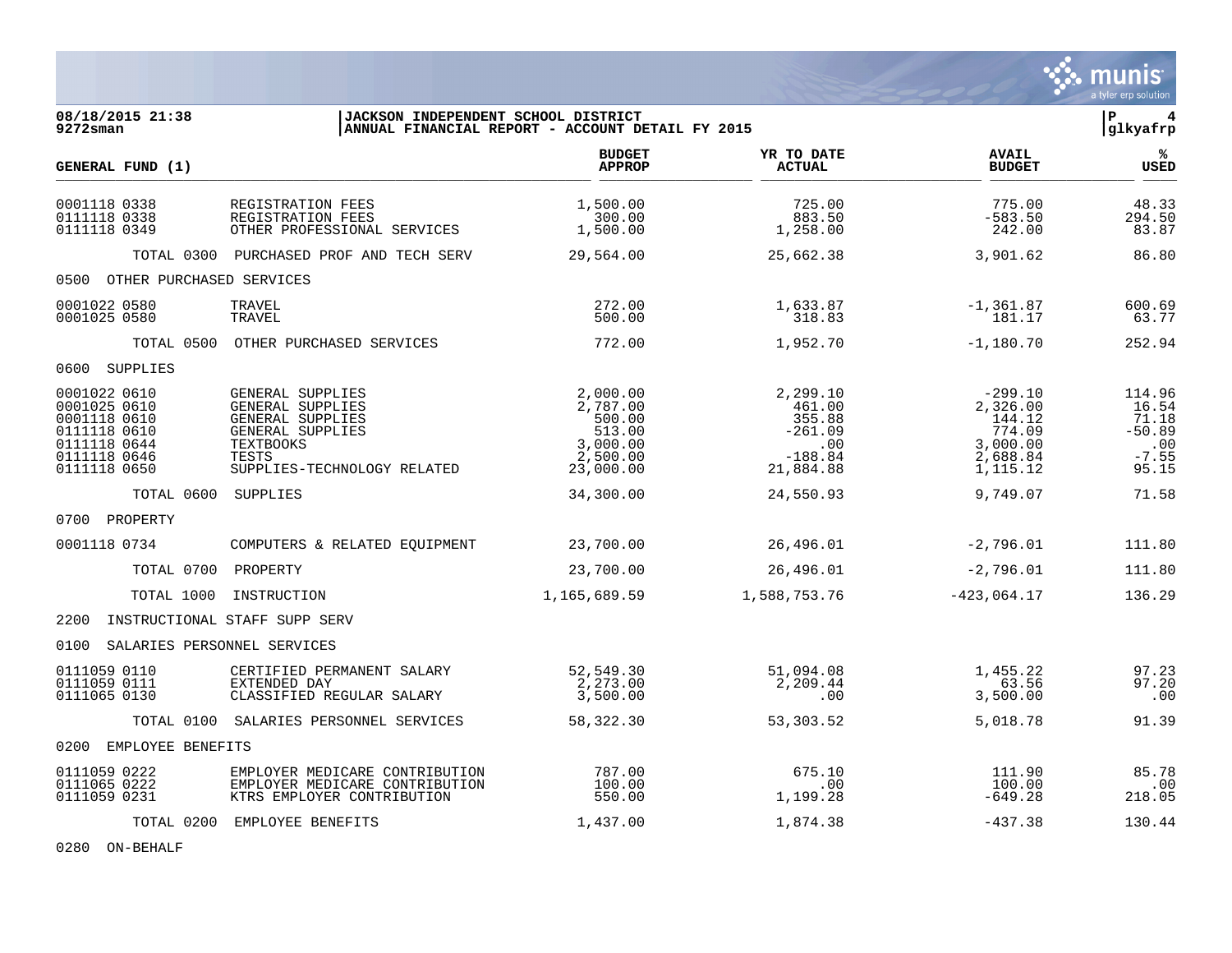|                                                                                                              |                                                                                                                                                                                                             |                                                                                      |                                                                                  |                                                                                         | munis<br>a tyler erp solution                                  |
|--------------------------------------------------------------------------------------------------------------|-------------------------------------------------------------------------------------------------------------------------------------------------------------------------------------------------------------|--------------------------------------------------------------------------------------|----------------------------------------------------------------------------------|-----------------------------------------------------------------------------------------|----------------------------------------------------------------|
| 08/18/2015 21:38<br>$9272$ sman                                                                              | JACKSON INDEPENDENT SCHOOL DISTRICT                                                                                                                                                                         | ANNUAL FINANCIAL REPORT - ACCOUNT DETAIL FY 2015                                     |                                                                                  |                                                                                         | ∣P<br>5<br> glkyafrp                                           |
| GENERAL FUND (1)                                                                                             |                                                                                                                                                                                                             | <b>BUDGET</b><br><b>APPROP</b>                                                       | YR TO DATE<br>ACTUAL                                                             | <b>AVAIL</b><br><b>BUDGET</b>                                                           | %ะ<br><b>USED</b>                                              |
| 0111052 0280                                                                                                 | ON-BEHALF PAYMENTS/VOCA/EDUCAT                                                                                                                                                                              | .00                                                                                  | 12,722.26                                                                        | $-12,722.26$                                                                            | .00                                                            |
|                                                                                                              | TOTAL 0280 ON-BEHALF                                                                                                                                                                                        | .00                                                                                  | 12,722.26                                                                        | $-12,722.26$                                                                            | .00                                                            |
| TOTAL 2200                                                                                                   | INSTRUCTIONAL STAFF SUPP SERV                                                                                                                                                                               | 59,759.30                                                                            | 67,900.16                                                                        | $-8,140.86$                                                                             | 113.62                                                         |
| 2300 DISTRICT ADMIN SUPPORT                                                                                  |                                                                                                                                                                                                             |                                                                                      |                                                                                  |                                                                                         |                                                                |
| 0100<br>SALARIES PERSONNEL SERVICES                                                                          |                                                                                                                                                                                                             |                                                                                      |                                                                                  |                                                                                         |                                                                |
| 0011075 0110<br>0011075 0111<br>0011075 0112<br>0011075 0130                                                 | CERTIFIED PERMANENT SALARY<br>EXTENDED DAY<br>EXTRA SERVICE<br>CLASSIFIED REGULAR SALARY                                                                                                                    | 54,267.30<br>16,249.17<br>12,004.00<br>77,665.30                                     | 45,294.16<br>11,953.29<br>8,562.93<br>78,525.84                                  | 8,973.14<br>4,295.88<br>3,441.07<br>$-860.54$                                           | 83.46<br>73.56<br>71.33<br>101.11                              |
|                                                                                                              | TOTAL 0100 SALARIES PERSONNEL SERVICES                                                                                                                                                                      | 160,185.77                                                                           | 144,336.22                                                                       | 15,849.55                                                                               | 90.11                                                          |
| 0200 EMPLOYEE BENEFITS                                                                                       |                                                                                                                                                                                                             |                                                                                      |                                                                                  |                                                                                         |                                                                |
| 0011075 0221<br>0011075 0222<br>0011075 0231<br>0011075 0232<br>0011071 0253<br>0011071 0260<br>0011071 0291 | EMPLOYER FICA CONTRIBUTION<br>EMPLOYER MEDICARE CONTRIBUTION<br>KTRS EMPLOYER CONTRIBUTION<br>CERS EMPLOYER CONTRIBUTION<br>KSBA UNEMPLOYMENT INSURANCE<br>WORKMENS COMPENSATION<br>ACCRUED SICK LEAVE PAID | 3,842.00<br>1,959.00<br>4,254.00<br>12,035.00<br>15,000.00<br>36,666.00<br>30,000.00 | 4,224.47<br>1,858.96<br>9,607.22<br>13,875.60<br>$-1,013.96$<br>10,118.97<br>.00 | -382.47<br>100.04<br>$-5, 353.22$<br>$-1,840.60$<br>16,013.96<br>26,547.03<br>30,000.00 | 109.95<br>94.89<br>225.84<br>115.29<br>$-6.76$<br>27.60<br>.00 |
|                                                                                                              | TOTAL 0200 EMPLOYEE BENEFITS                                                                                                                                                                                | 103,756.00                                                                           | 38,671.26                                                                        | 65,084.74                                                                               | 37.27                                                          |
| 0280 ON-BEHALF                                                                                               |                                                                                                                                                                                                             |                                                                                      |                                                                                  |                                                                                         |                                                                |
| 0011071 0280                                                                                                 | ON-BEHALF PAYMENTS/VOCA/EDUCAT                                                                                                                                                                              | $.00 \,$                                                                             | 18,887.92                                                                        | $-18,887.92$                                                                            | .00                                                            |
| TOTAL 0280                                                                                                   | ON-BEHALF                                                                                                                                                                                                   | .00                                                                                  | 18,887.92                                                                        | $-18,887.92$                                                                            | .00                                                            |
| 0300 PURCHASED PROF AND TECH SERV                                                                            |                                                                                                                                                                                                             |                                                                                      |                                                                                  |                                                                                         |                                                                |
| 0011071 0338<br>0011075 0338<br>0011071 0342<br>0011075 0343<br>0011075 0349                                 | REGISTRATION FEES<br>REGISTRATION FEES<br>AUDITING SERVICES<br>LEGAL SERVICES<br>OTHER PROFESSIONAL SERVICES                                                                                                | 9,784.00<br>2,719.00<br>6,800.00<br>5,000.00<br>.00                                  | 13,736.07<br>945.11<br>6,780.00<br>480.82<br>280.13                              | $-3,952.07$<br>1,773.89<br>20.00<br>4,519.18<br>$-280.13$                               | 140.39<br>34.76<br>99.71<br>9.62<br>.00                        |
|                                                                                                              | TOTAL 0300 PURCHASED PROF AND TECH SERV                                                                                                                                                                     | 24,303.00                                                                            | 22, 222.13                                                                       | 2,080.87                                                                                | 91.44                                                          |
| 0500 OTHER PURCHASED SERVICES                                                                                |                                                                                                                                                                                                             |                                                                                      |                                                                                  |                                                                                         |                                                                |
| 0011071 0523<br>0011071 0529<br>0011075 0531<br>0011075 0532<br>0011075 0542<br>0011074 0559                 | FIDELITY BOND<br>OTHER INSURANCE<br>POSTAGE & PO BOX RENT<br>TELEPHONE<br>NEWSPAPER ADVERTISING<br>OTHER PRINTING                                                                                           | 568.00<br>32,600.00<br>3,181.00<br>1,212.00<br>2,000.00<br>.00                       | .00<br>33, 128.92<br>1,352.48<br>.00<br>2,001.00<br>405.20                       | 568.00<br>$-528.92$<br>1,828.52<br>1,212.00<br>$-1.00$<br>$-405.20$                     | .00<br>101.62<br>42.52<br>.00<br>100.05<br>.00                 |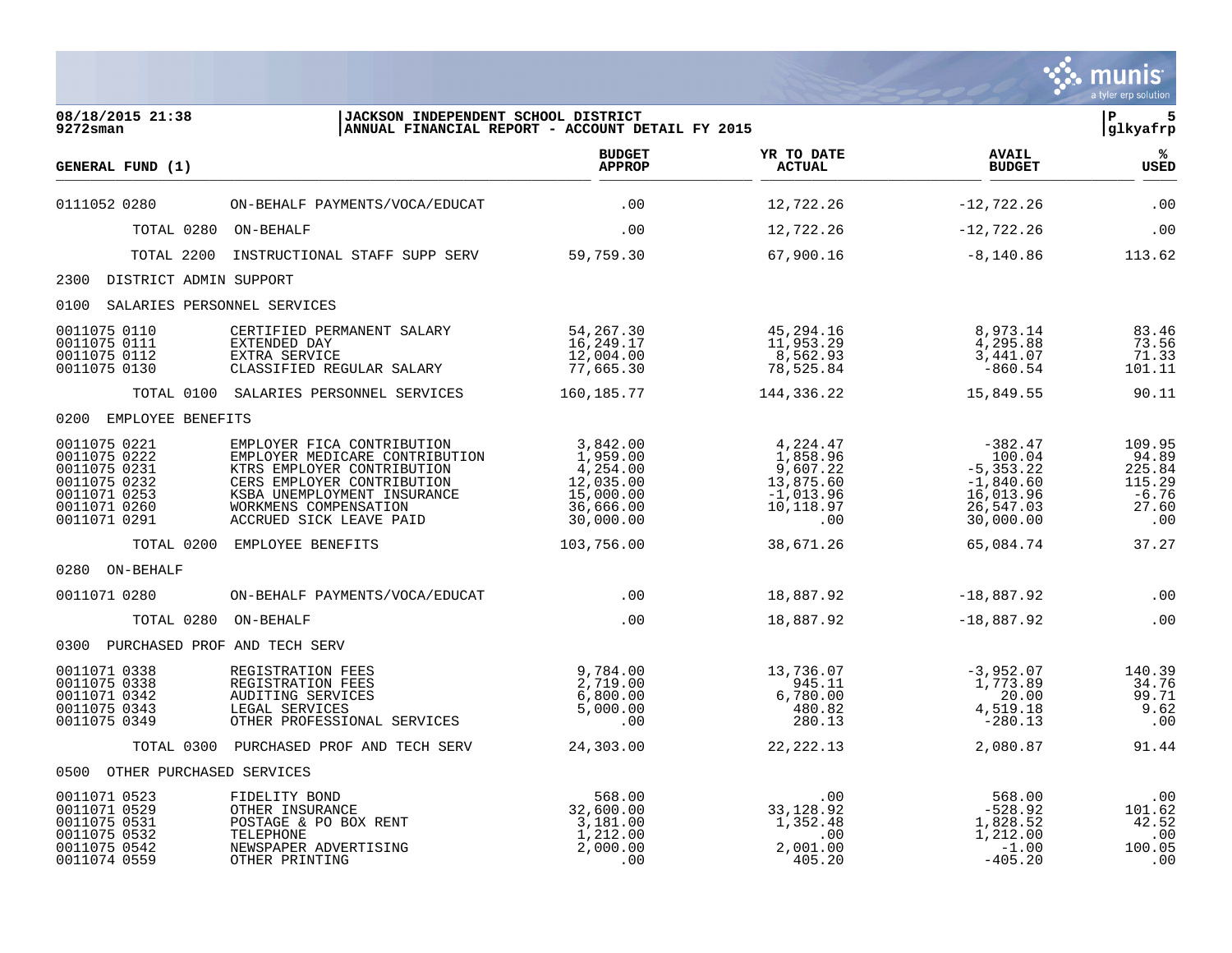|                                                                                                              |                                                                                                                                                                                                                                       |                                                                                           |                                                                      |                                                                              | a tyler erp solution                                        |
|--------------------------------------------------------------------------------------------------------------|---------------------------------------------------------------------------------------------------------------------------------------------------------------------------------------------------------------------------------------|-------------------------------------------------------------------------------------------|----------------------------------------------------------------------|------------------------------------------------------------------------------|-------------------------------------------------------------|
| 08/18/2015 21:38<br>9272sman                                                                                 | JACKSON INDEPENDENT SCHOOL DISTRICT                                                                                                                                                                                                   | ANNUAL FINANCIAL REPORT - ACCOUNT DETAIL FY 2015                                          |                                                                      |                                                                              | IP.<br>-6<br>glkyafrp                                       |
| GENERAL FUND (1)                                                                                             |                                                                                                                                                                                                                                       | <b>BUDGET</b><br><b>APPROP</b>                                                            | YR TO DATE<br><b>ACTUAL</b>                                          | <b>AVAIL</b><br><b>BUDGET</b>                                                | %ะ<br><b>USED</b>                                           |
| 0011075 0559<br>0011071 0580<br>0011075 0580                                                                 | OTHER PRINTING<br>TRAVEL<br>TRAVEL                                                                                                                                                                                                    | 600.00<br>2,000.00<br>6,062.00                                                            | 100.00<br>.00<br>5,139.72                                            | 500.00<br>2,000.00<br>922.28                                                 | 16.67<br>.00<br>84.79                                       |
|                                                                                                              | TOTAL 0500 OTHER PURCHASED SERVICES                                                                                                                                                                                                   | 48,223.00                                                                                 | 42,127.32                                                            | 6,095.68                                                                     | 87.36                                                       |
| 0600 SUPPLIES                                                                                                |                                                                                                                                                                                                                                       |                                                                                           |                                                                      |                                                                              |                                                             |
| 0011075 0610                                                                                                 | GENERAL SUPPLIES                                                                                                                                                                                                                      | 7,525.00                                                                                  | 7,832.09                                                             | $-307.09$                                                                    | 104.08                                                      |
|                                                                                                              | TOTAL 0600 SUPPLIES                                                                                                                                                                                                                   | 7,525.00                                                                                  | 7,832.09                                                             | $-307.09$                                                                    | 104.08                                                      |
| 0700 PROPERTY                                                                                                |                                                                                                                                                                                                                                       |                                                                                           |                                                                      |                                                                              |                                                             |
| 0011075 0734                                                                                                 | COMPUTERS & RELATED EQUIPMENT                                                                                                                                                                                                         | 3,400.00                                                                                  | 383.96                                                               | 3,016.04                                                                     | 11.29                                                       |
|                                                                                                              | TOTAL 0700 PROPERTY                                                                                                                                                                                                                   | 3,400.00                                                                                  | 383.96                                                               | 3,016.04                                                                     | 11.29                                                       |
|                                                                                                              | 0800 DEBT SERVICE AND MISCELLANEOUS                                                                                                                                                                                                   |                                                                                           |                                                                      |                                                                              |                                                             |
| 0011075 0891                                                                                                 | GRADUATION EXPENSES                                                                                                                                                                                                                   | 315.00                                                                                    | .00                                                                  | 315.00                                                                       | .00                                                         |
|                                                                                                              | TOTAL 0800 DEBT SERVICE AND MISCELLANEOU                                                                                                                                                                                              | 315.00                                                                                    | .00                                                                  | 315.00                                                                       | .00                                                         |
| 0840 CONTINGENCY                                                                                             |                                                                                                                                                                                                                                       |                                                                                           |                                                                      |                                                                              |                                                             |
| 0011071 0840                                                                                                 | CONTINGENCY                                                                                                                                                                                                                           | 125,480.64                                                                                | .00                                                                  | 125,480.64                                                                   | .00                                                         |
| TOTAL 0840                                                                                                   | CONTINGENCY                                                                                                                                                                                                                           | 125,480.64                                                                                | .00                                                                  | 125,480.64                                                                   | .00                                                         |
| TOTAL 2300                                                                                                   | DISTRICT ADMIN SUPPORT                                                                                                                                                                                                                | 473,188.41                                                                                | 274,460.90                                                           | 198,727.51                                                                   | 58.00                                                       |
| 2400 SCHOOL ADMIN SUPPORT                                                                                    |                                                                                                                                                                                                                                       |                                                                                           |                                                                      |                                                                              |                                                             |
| 0100 SALARIES PERSONNEL SERVICES                                                                             |                                                                                                                                                                                                                                       |                                                                                           |                                                                      |                                                                              |                                                             |
| 0111077 0110<br>0111077 0111<br>0111077 0112<br>0001148 0130<br>0111077 0130                                 | CERTIFIED PERMANENT SALARY<br>EXTENDED DAY<br><b>EXTRA SERVICE</b><br>9001 CLASSIFIED REGULAR SALARY<br>CLASSIFIED REGULAR SALARY                                                                                                     | 46,692.00<br>11,645.00<br>5,858.00<br>1,000.60<br>11,792.00                               | 38,851.96<br>11,761.17<br>5,800.08<br>915.12<br>17,438.66            | 7,840.04<br>$-116.17$<br>57.92<br>85.48<br>$-5,646.66$                       | 83.21<br>101.00<br>99.01<br>91.46<br>147.89                 |
|                                                                                                              | TOTAL 0100 SALARIES PERSONNEL SERVICES                                                                                                                                                                                                | 76,987.60                                                                                 | 74,766.99                                                            | 2,220.61                                                                     | 97.12                                                       |
| 0200 EMPLOYEE BENEFITS                                                                                       |                                                                                                                                                                                                                                       |                                                                                           |                                                                      |                                                                              |                                                             |
| 0001148 0221<br>0111077 0221<br>0001148 0222<br>0111077 0222<br>0111077 0231<br>0001148 0232<br>0111077 0232 | 9001 EMPLOYER FICA CONTRIBUTION<br>EMPLOYER FICA CONTRIBUTION<br>9001 EMPLOYER MEDICARE CONTRIBUTION<br>EMPLOYER MEDICARE CONTRIBUTION<br>KTRS EMPLOYER CONTRIBUTION<br>9001 CERS EMPLOYER CONTRIBUTION<br>CERS EMPLOYER CONTRIBUTION | 671.00<br>755.00<br>156.00<br>1,060.00<br>1,000.00<br>$\overline{1}$ , 750.00<br>2,967.00 | 50.10<br>898.64<br>11.80<br>882.81<br>1,267.36<br>161.76<br>3,055.50 | 620.90<br>$-143.64$<br>144.20<br>177.19<br>$-267.36$<br>1,588.24<br>$-88.50$ | 7.47<br>119.03<br>7.56<br>83.28<br>126.74<br>9.24<br>102.98 |

 $\ddot{\mathbf{w}}$  munis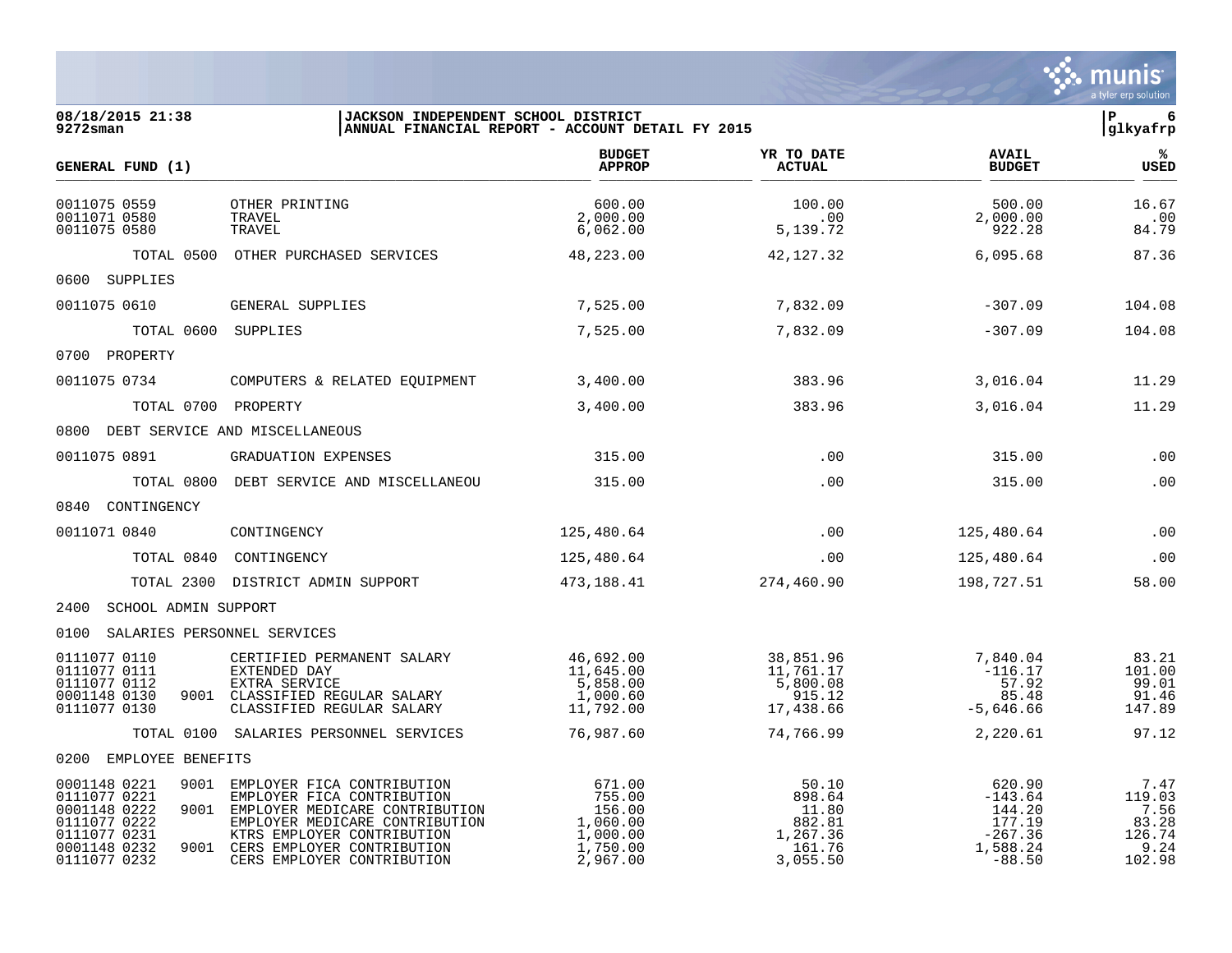|                                                                                                                                            |                                                  |                                |                                        | munis<br>a tyler erp solution |
|--------------------------------------------------------------------------------------------------------------------------------------------|--------------------------------------------------|--------------------------------|----------------------------------------|-------------------------------|
| 08/18/2015 21:38<br>JACKSON INDEPENDENT SCHOOL DISTRICT<br>$9272$ sman                                                                     | ANNUAL FINANCIAL REPORT - ACCOUNT DETAIL FY 2015 |                                |                                        | ΙP<br>7<br>glkyafrp           |
| GENERAL FUND (1)                                                                                                                           | <b>BUDGET</b><br><b>APPROP</b>                   | YR TO DATE<br><b>ACTUAL</b>    | <b>AVAIL</b><br><b>BUDGET</b>          | ℁<br>USED                     |
| TOTAL 0200<br>EMPLOYEE BENEFITS                                                                                                            | 8,359.00                                         | 6,327.97                       | 2,031.03                               | 75.70                         |
| 0280 ON-BEHALF                                                                                                                             |                                                  |                                |                                        |                               |
| 0111077 0280<br>ON-BEHALF PAYMENTS/VOCA/EDUCAT                                                                                             | .00                                              | 15,203.77                      | $-15, 203.77$                          | .00                           |
| TOTAL 0280 ON-BEHALF                                                                                                                       | .00                                              | 15,203.77                      | $-15, 203.77$                          | .00                           |
| 0300 PURCHASED PROF AND TECH SERV                                                                                                          |                                                  |                                |                                        |                               |
| 0001148 0338<br>9001 REGISTRATION FEES                                                                                                     | 2,400.00                                         | 875.00                         | 1,525.00                               | 36.46                         |
| TOTAL 0300<br>PURCHASED PROF AND TECH SERV                                                                                                 | 2,400.00                                         | 875.00                         | 1,525.00                               | 36.46                         |
| PURCHASED PROPERTY SERVICES<br>0400                                                                                                        |                                                  |                                |                                        |                               |
| 0001148 0444<br>9001 COMPUTER RENT                                                                                                         | 11,322.00                                        | 13,998.32                      | $-2,676.32$                            | 123.64                        |
| TOTAL 0400 PURCHASED PROPERTY SERVICES                                                                                                     | 11,322.00                                        | 13,998.32                      | $-2,676.32$                            | 123.64                        |
| 0600<br>SUPPLIES                                                                                                                           |                                                  |                                |                                        |                               |
| 0001148 0610<br>9001 GENERAL SUPPLIES<br>0111077 0610<br>GENERAL SUPPLIES<br>0111148 0610<br>9001<br>GENERAL SUPPLIES                      | 100.00<br>.00<br>21,501.00                       | 86.60<br>429.94<br>23,750.38   | 13.40<br>$-429.94$<br>$-2, 249.38$     | 86.60<br>.00<br>110.46        |
| TOTAL 0600<br>SUPPLIES                                                                                                                     | 21,601.00                                        | 24,266.92                      | $-2,665.92$                            | 112.34                        |
| TOTAL 2400<br>SCHOOL ADMIN SUPPORT                                                                                                         | 120,669.60                                       | 135,438.97                     | $-14,769.37$                           | 112.24                        |
| 2500<br>BUSINESS SUPPORT SERVICES                                                                                                          |                                                  |                                |                                        |                               |
| 0100<br>SALARIES PERSONNEL SERVICES                                                                                                        |                                                  |                                |                                        |                               |
| 0011080 0130<br>CLASSIFIED REGULAR SALARY                                                                                                  | 44,333.00                                        | 44,776.08                      | $-443.08$                              | 101.00                        |
| TOTAL 0100 SALARIES PERSONNEL SERVICES                                                                                                     | 44,333.00                                        | 44,776.08                      | $-443.08$                              | 101.00                        |
| 0200<br>EMPLOYEE BENEFITS                                                                                                                  |                                                  |                                |                                        |                               |
| 0011080 0221<br>EMPLOYER FICA CONTRIBUTION<br>0011080 0222<br>EMPLOYER MEDICARE CONTRIBUTION<br>0011080 0232<br>CERS EMPLOYER CONTRIBUTION | 2,070.00<br>485.00<br>5,612.00                   | 2,637.36<br>616.80<br>7,911.84 | $-567.36$<br>$-131.80$<br>$-2, 299.84$ | 127.41<br>127.18<br>140.98    |
| TOTAL 0200<br>EMPLOYEE BENEFITS                                                                                                            | 8,167.00                                         | 11,166.00                      | $-2,999.00$                            | 136.72                        |
| 0280 ON-BEHALF                                                                                                                             |                                                  |                                |                                        |                               |
| 0011080 0280<br>ON-BEHALF PAYMENTS/VOCA/EDUCAT                                                                                             | .00                                              | 8,481.50                       | $-8,481.50$                            | .00                           |
| TOTAL 0280 ON-BEHALF                                                                                                                       | .00                                              | 8,481.50                       | $-8,481.50$                            | .00                           |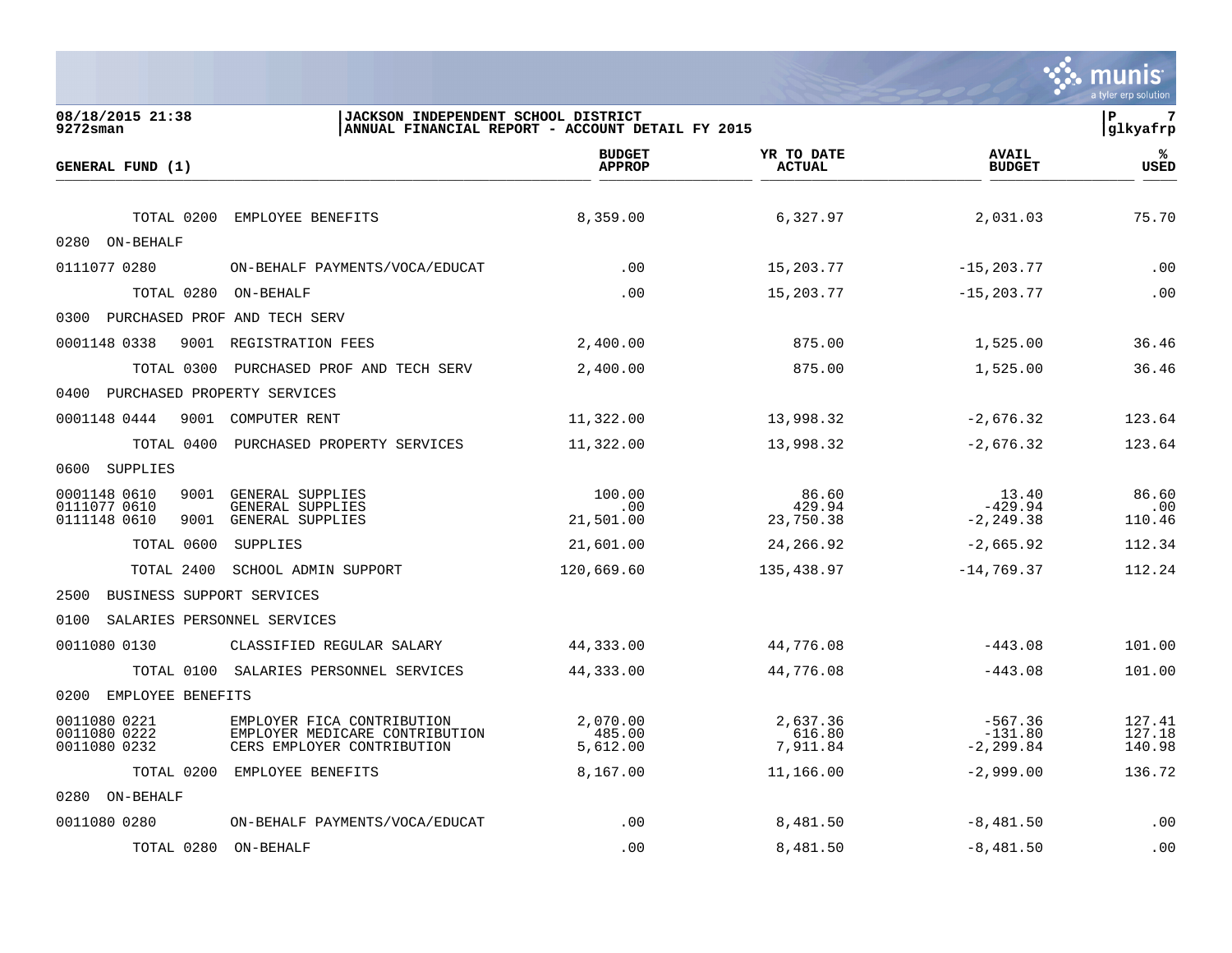|                                                                                              |                                                                                                                                                         |                                                                            |                                                                      |                                                                         | munis<br>a tyler erp solution                     |
|----------------------------------------------------------------------------------------------|---------------------------------------------------------------------------------------------------------------------------------------------------------|----------------------------------------------------------------------------|----------------------------------------------------------------------|-------------------------------------------------------------------------|---------------------------------------------------|
| 08/18/2015 21:38<br>9272sman                                                                 | JACKSON INDEPENDENT SCHOOL DISTRICT<br>ANNUAL FINANCIAL REPORT - ACCOUNT DETAIL FY 2015                                                                 |                                                                            |                                                                      |                                                                         | l P<br>8<br> glkyafrp                             |
| GENERAL FUND (1)                                                                             |                                                                                                                                                         | <b>BUDGET</b><br><b>APPROP</b>                                             | YR TO DATE<br><b>ACTUAL</b>                                          | <b>AVAIL</b><br><b>BUDGET</b>                                           | ℁<br><b>USED</b>                                  |
| 0300 PURCHASED PROF AND TECH SERV                                                            |                                                                                                                                                         |                                                                            |                                                                      |                                                                         |                                                   |
| 0011080 0338                                                                                 | REGISTRATION FEES                                                                                                                                       | 630.00                                                                     | 268.75                                                               | 361.25                                                                  | 42.66                                             |
|                                                                                              | TOTAL 0300 PURCHASED PROF AND TECH SERV                                                                                                                 | 630.00                                                                     | 268.75                                                               | 361.25                                                                  | 42.66                                             |
| 0500 OTHER PURCHASED SERVICES                                                                |                                                                                                                                                         |                                                                            |                                                                      |                                                                         |                                                   |
| 0011199 0533                                                                                 | 16MX ON-LINE NETWORK                                                                                                                                    | .00                                                                        | 31,344.05                                                            | $-31, 344.05$                                                           | .00                                               |
|                                                                                              | TOTAL 0500 OTHER PURCHASED SERVICES                                                                                                                     | .00                                                                        | 31,344.05                                                            | $-31, 344.05$                                                           | .00                                               |
|                                                                                              | TOTAL 2500 BUSINESS SUPPORT SERVICES                                                                                                                    | 53,130.00                                                                  | 96,036.38                                                            | $-42,906.38$                                                            | 180.76                                            |
| 2600 PLANT OPERATIONS & MAINTENANCE                                                          |                                                                                                                                                         |                                                                            |                                                                      |                                                                         |                                                   |
| 0100 SALARIES PERSONNEL SERVICES                                                             |                                                                                                                                                         |                                                                            |                                                                      |                                                                         |                                                   |
| 0001087 0130<br>0001087 0140<br>0001087 0150                                                 | CLASSIFIED REGULAR SALARY<br>CLASSIFIED OVERTIME SALARY<br>CLASSIFIED SUBSTITUTE SALARY                                                                 | 97,729.30<br>848.00<br>954.00                                              | 137,105.48<br>423.76<br>1,715.35                                     | $-39,376.18$<br>424.24<br>$-761.35$                                     | 140.29<br>49.97<br>179.81                         |
|                                                                                              | TOTAL 0100 SALARIES PERSONNEL SERVICES                                                                                                                  | 99,531.30                                                                  | 139,244.59                                                           | $-39,713.29$                                                            | 139.90                                            |
| 0200 EMPLOYEE BENEFITS                                                                       |                                                                                                                                                         |                                                                            |                                                                      |                                                                         |                                                   |
| 0001087 0221<br>0001087 0222<br>0001087 0232                                                 | EMPLOYER FICA CONTRIBUTION<br>EMPLOYER MEDICARE CONTRIBUTION<br>CERS EMPLOYER CONTRIBUTION                                                              | 7,286.00<br>2,585.00<br>22,573.00                                          | 7,372.34<br>1,724.18<br>24,301.33                                    | $-86.34$<br>860.82<br>$-1,728.33$                                       | 101.19<br>66.70<br>107.66                         |
|                                                                                              | TOTAL 0200 EMPLOYEE BENEFITS                                                                                                                            | 32,444.00                                                                  | 33, 397.85                                                           | $-953.85$                                                               | 102.94                                            |
| 0280 ON-BEHALF                                                                               |                                                                                                                                                         |                                                                            |                                                                      |                                                                         |                                                   |
| 0001087 0280                                                                                 | ON-BEHALF PAYMENTS/VOCA/EDUCAT                                                                                                                          | .00                                                                        | 29,667.93                                                            | $-29,667.93$                                                            | .00                                               |
| TOTAL 0280 ON-BEHALF                                                                         |                                                                                                                                                         | .00                                                                        | 29,667.93                                                            | $-29,667.93$                                                            | .00                                               |
| 0300 PURCHASED PROF AND TECH SERV                                                            |                                                                                                                                                         |                                                                            |                                                                      |                                                                         |                                                   |
| 0001087 0349                                                                                 | OTHER PROFESSIONAL SERVICES                                                                                                                             | 12,600.00                                                                  | 6,294.41                                                             | 6,305.59                                                                | 49.96                                             |
|                                                                                              | TOTAL 0300 PURCHASED PROF AND TECH SERV                                                                                                                 | 12,600.00                                                                  | 6,294.41                                                             | 6,305.59                                                                | 49.96                                             |
| 0400 PURCHASED PROPERTY SERVICES                                                             |                                                                                                                                                         |                                                                            |                                                                      |                                                                         |                                                   |
| 0001087 0411<br>0001087 0419<br>0001087 0431<br>0001087 0433<br>0001087 0435<br>0001087 0439 | WATER/SEWAGE<br>OTHER UTILITIES<br>HVAC/ELECTRIC REPAIR & MAINT.<br>EQUIPMENT REPAIR & MAINT<br>VEHICLE REPAIR & MAINT<br>OTHER REPAIRS AND MAINTENANCE | 30,063.00<br>110,830.00<br>20,113.50<br>22,608.00<br>1,644.92<br>10,379.00 | 14,614.46<br>106,402.05<br>7,199.18<br>3,937.67<br>87.43<br>4,098.79 | 15,448.54<br>4,427.95<br>12,914.32<br>18,670.33<br>1,557.49<br>6,280.21 | 48.61<br>96.00<br>35.79<br>17.42<br>5.32<br>39.49 |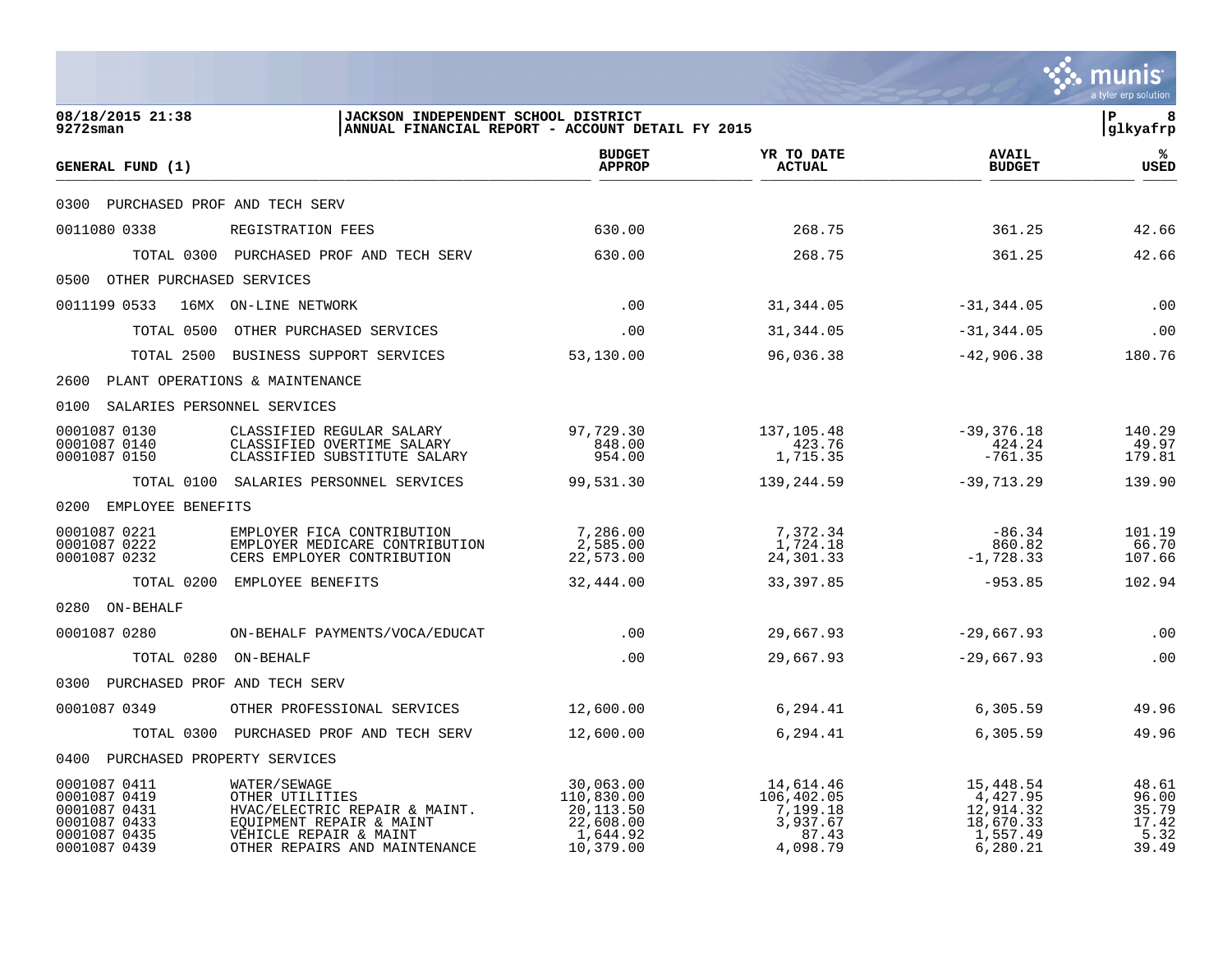|                                                              |                                                                                            |                                                  |                                           |                                                  | munis<br>a tyler erp solution |
|--------------------------------------------------------------|--------------------------------------------------------------------------------------------|--------------------------------------------------|-------------------------------------------|--------------------------------------------------|-------------------------------|
| 08/18/2015 21:38<br>$9272$ sman                              | JACKSON INDEPENDENT SCHOOL DISTRICT                                                        | ANNUAL FINANCIAL REPORT - ACCOUNT DETAIL FY 2015 |                                           |                                                  | l P<br>9<br> glkyafrp         |
| GENERAL FUND (1)                                             |                                                                                            | <b>BUDGET</b><br><b>APPROP</b>                   | YR TO DATE<br>ACTUAL                      | <b>AVAIL</b><br><b>BUDGET</b>                    | ℁<br><b>USED</b>              |
|                                                              | TOTAL 0400 PURCHASED PROPERTY SERVICES                                                     | 195,638.42                                       | 136,339.58                                | 59,298.84                                        | 69.69                         |
| OTHER PURCHASED SERVICES<br>0500                             |                                                                                            |                                                  |                                           |                                                  |                               |
| 0001087 0532                                                 | TELEPHONE                                                                                  | 12,304.00                                        | 20,073.77                                 | $-7,769.77$                                      | 163.15                        |
| TOTAL 0500                                                   | OTHER PURCHASED SERVICES                                                                   | 12,304.00                                        | 20,073.77                                 | $-7,769.77$                                      | 163.15                        |
| 0600 SUPPLIES                                                |                                                                                            |                                                  |                                           |                                                  |                               |
| 0001087 0610                                                 | GENERAL SUPPLIES                                                                           | 32,350.00                                        | 19,944.29                                 | 12,405.71                                        | 61.65                         |
| TOTAL 0600 SUPPLIES                                          |                                                                                            | 32,350.00                                        | 19,944.29                                 | 12,405.71                                        | 61.65                         |
| 0700 PROPERTY                                                |                                                                                            |                                                  |                                           |                                                  |                               |
| 0001087 0710<br>0001087 0720<br>0001087 0738<br>0001087 0739 | LAND & IMPROVEMENTS<br><b>BUILDINGS</b><br>INSTRUCTIONAL EQUIPMENT<br>OTHER EQUIPMENT      | 3,000.00<br>13,480.00<br>14,816.00<br>.00        | 1,337.55<br>12,885.04<br>.00<br>14,251.48 | 1,662.45<br>594.96<br>14,816.00<br>$-14, 251.48$ | 44.59<br>95.59<br>.00<br>.00  |
| TOTAL 0700                                                   | PROPERTY                                                                                   | 31,296.00                                        | 28,474.07                                 | 2,821.93                                         | 90.98                         |
| TOTAL 2600                                                   | PLANT OPERATIONS & MAINTENANCE                                                             | 416, 163. 72                                     | 413, 436.49                               | 2,727.23                                         | 99.34                         |
| 2700<br>STUDENT TRANSPORTATION                               |                                                                                            |                                                  |                                           |                                                  |                               |
| 0100<br>SALARIES PERSONNEL SERVICES                          |                                                                                            |                                                  |                                           |                                                  |                               |
| 9011092 0130<br>9011092 0150                                 | CLASSIFIED REGULAR SALARY<br>CLASSIFIED SUBSTITUTE SALARY                                  | 33,888.00<br>617.00                              | 43,070.33<br>.00                          | $-9,182.33$<br>617.00                            | 127.10<br>.00                 |
|                                                              | TOTAL 0100 SALARIES PERSONNEL SERVICES                                                     | 34,505.00                                        | 43,070.33                                 | $-8, 565.33$                                     | 124.82                        |
| 0200<br>EMPLOYEE BENEFITS                                    |                                                                                            |                                                  |                                           |                                                  |                               |
| 9011092 0221<br>9011092 0222<br>9011092 0232                 | EMPLOYER FICA CONTRIBUTION<br>EMPLOYER MEDICARE CONTRIBUTION<br>CERS EMPLOYER CONTRIBUTION | 2,264.00<br>545.00<br>6, 209.00                  | 2,393.85<br>559.88<br>7,610.63            | $-129.85$<br>$-14.88$<br>$-1,401.63$             | 105.74<br>102.73<br>122.57    |
| TOTAL 0200                                                   | EMPLOYEE BENEFITS                                                                          | 9,018.00                                         | 10,564.36                                 | $-1,546.36$                                      | 117.15                        |
| 0280 ON-BEHALF                                               |                                                                                            |                                                  |                                           |                                                  |                               |
| 9011092 0280                                                 | ON-BEHALF PAYMENTS/VOCA/EDUCAT                                                             | .00                                              | 7,535.83                                  | $-7,535.83$                                      | .00                           |
| TOTAL 0280 ON-BEHALF                                         |                                                                                            | .00                                              | 7,535.83                                  | $-7,535.83$                                      | .00                           |
| PURCHASED PROF AND TECH SERV<br>0300                         |                                                                                            |                                                  |                                           |                                                  |                               |
| 9011092 0341<br>9011096 0349                                 | DRUG TESTING<br>OTHER PROFESSIONAL SERVICES                                                | 300.00<br>915.00                                 | 410.00<br>800.00                          | $-110.00$<br>115.00                              | 136.67<br>87.43               |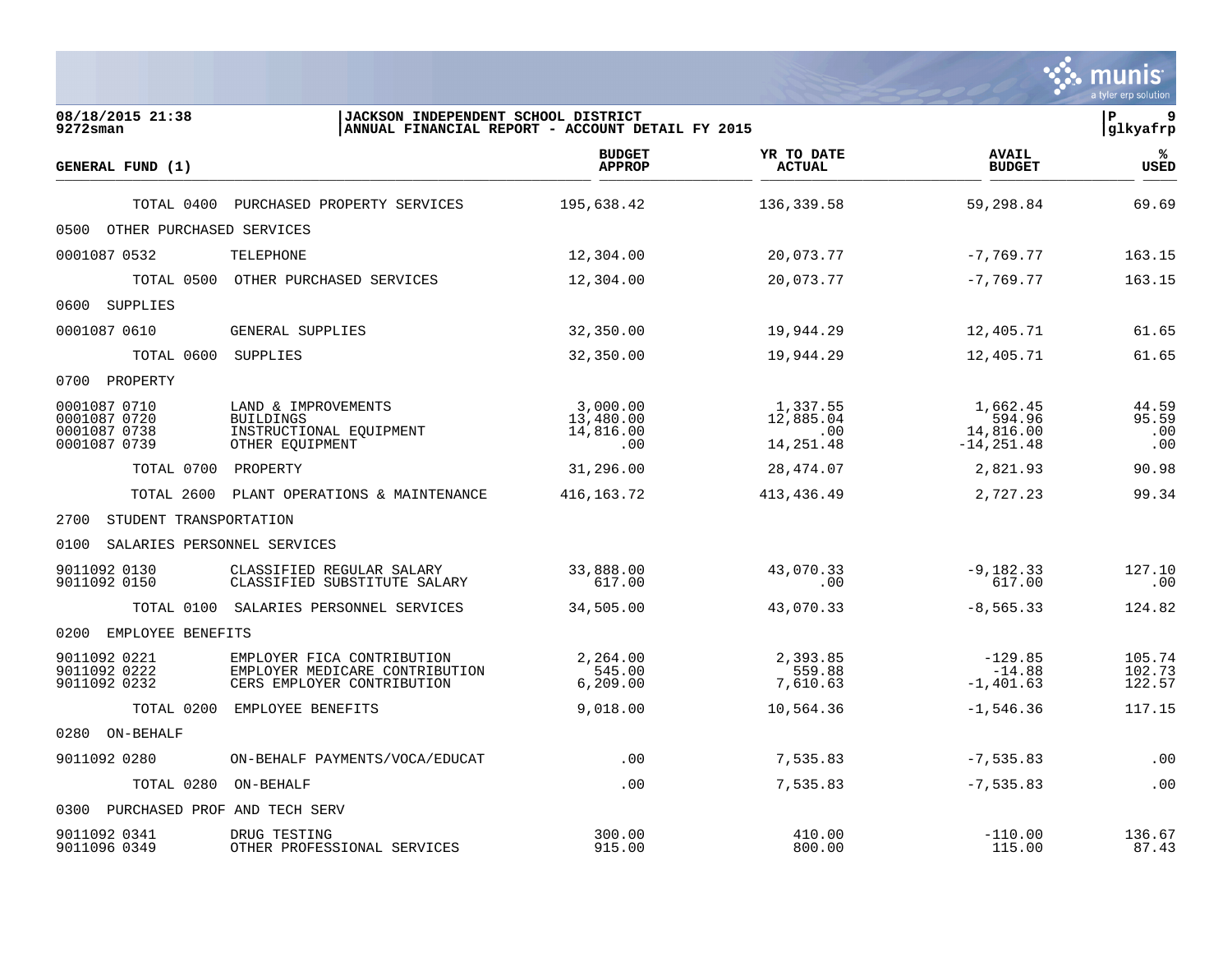|                                                              |                                                                    |                                                  |                                         |                                        | munis<br>a tyler erp solution |
|--------------------------------------------------------------|--------------------------------------------------------------------|--------------------------------------------------|-----------------------------------------|----------------------------------------|-------------------------------|
| 08/18/2015 21:38<br>9272sman                                 | JACKSON INDEPENDENT SCHOOL DISTRICT                                | ANNUAL FINANCIAL REPORT - ACCOUNT DETAIL FY 2015 |                                         |                                        | ΙP<br>10<br>glkyafrp          |
| GENERAL FUND (1)                                             |                                                                    | <b>BUDGET</b><br><b>APPROP</b>                   | YR TO DATE<br><b>ACTUAL</b>             | <b>AVAIL</b><br><b>BUDGET</b>          | ℁<br><b>USED</b>              |
| TOTAL 0300                                                   | PURCHASED PROF AND TECH SERV                                       | 1,215.00                                         | 1,210.00                                | 5.00                                   | 99.59                         |
| 0400<br>PURCHASED PROPERTY SERVICES                          |                                                                    |                                                  |                                         |                                        |                               |
| 9011092 0435<br>9011096 0435                                 | VEHICLE REPAIR & MAINT<br>VEHICLE REPAIR & MAINT                   | 3,151.00<br>5,984.00                             | 7,163.60<br>7,198.49                    | $-4,012.60$<br>$-1, 214.49$            | 227.34<br>120.30              |
| TOTAL 0400                                                   | PURCHASED PROPERTY SERVICES                                        | 9,135.00                                         | 14,362.09                               | $-5,227.09$                            | 157.22                        |
| OTHER PURCHASED SERVICES<br>0500                             |                                                                    |                                                  |                                         |                                        |                               |
| 9011092 0532<br>9011092 0580<br>9011096 0580                 | TELEPHONE<br>TRAVEL<br>TRAVEL                                      | 1,575.00<br>120.00<br>.00                        | .00<br>198.40<br>179.20                 | 1,575.00<br>$-78.40$<br>$-179.20$      | .00<br>165.33<br>.00          |
| TOTAL 0500                                                   | OTHER PURCHASED SERVICES                                           | 1,695.00                                         | 377.60                                  | 1,317.40                               | 22.28                         |
| 0600<br>SUPPLIES                                             |                                                                    |                                                  |                                         |                                        |                               |
| 9011092 0610<br>9011096 0610<br>9011092 0627<br>9011096 0627 | GENERAL SUPPLIES<br>GENERAL SUPPLIES<br>DIESEL FUEL<br>DIESEL FUEL | 300.00<br>700.00<br>.00<br>27,000.00             | 153.16<br>.00<br>$-260.24$<br>18,541.81 | 146.84<br>700.00<br>260.24<br>8,458.19 | 51.05<br>.00<br>.00<br>68.67  |
| TOTAL 0600                                                   | SUPPLIES                                                           | 28,000.00                                        | 18,434.73                               | 9,565.27                               | 65.84                         |
| 0800                                                         | DEBT SERVICE AND MISCELLANEOUS                                     |                                                  |                                         |                                        |                               |
| 0111019 0894                                                 | INSTRUCTIONAL FIELD TRIPS                                          | .30                                              | .00                                     | .30                                    | .00                           |
| TOTAL 0800                                                   | DEBT SERVICE AND MISCELLANEOU                                      | .30                                              | .00                                     | .30                                    | .00                           |
| TOTAL 2700                                                   | STUDENT TRANSPORTATION                                             | 83,568.30                                        | 95,554.94                               | $-11,986.64$                           | 114.34                        |
| DEBT SERVICE<br>5100                                         |                                                                    |                                                  |                                         |                                        |                               |
| 0800                                                         | DEBT SERVICE AND MISCELLANEOUS                                     |                                                  |                                         |                                        |                               |
| 0001112 0831<br>0001112 0832<br>0001112 0834                 | REDEMPTION OF PRINCIPAL<br>INTEREST<br><b>BANK CHARGES</b>         | 25,460.00<br>3,000.00<br>6,609.00                | 5,289.96<br>3,000.00<br>.00             | 20,170.04<br>.00<br>6,609.00           | 20.78<br>100.00<br>.00        |
| TOTAL 0800                                                   | DEBT SERVICE AND MISCELLANEOU                                      | 35,069.00                                        | 8,289.96                                | 26,779.04                              | 23.64                         |
|                                                              | TOTAL 5100 DEBT SERVICE                                            | 35,069.00                                        | 8,289.96                                | 26,779.04                              | 23.64                         |
| FUND TRANSFERS<br>5200                                       |                                                                    |                                                  |                                         |                                        |                               |
| OTHER ITEMS<br>0900                                          |                                                                    |                                                  |                                         |                                        |                               |
| 0001113 0910                                                 | DEBT REDEMPTION                                                    | 10,740.00                                        | 13,501.00                               | $-2,761.00$                            | 125.71                        |
| TOTAL 0900                                                   | OTHER ITEMS                                                        | 10,740.00                                        | 13,501.00                               | $-2,761.00$                            | 125.71                        |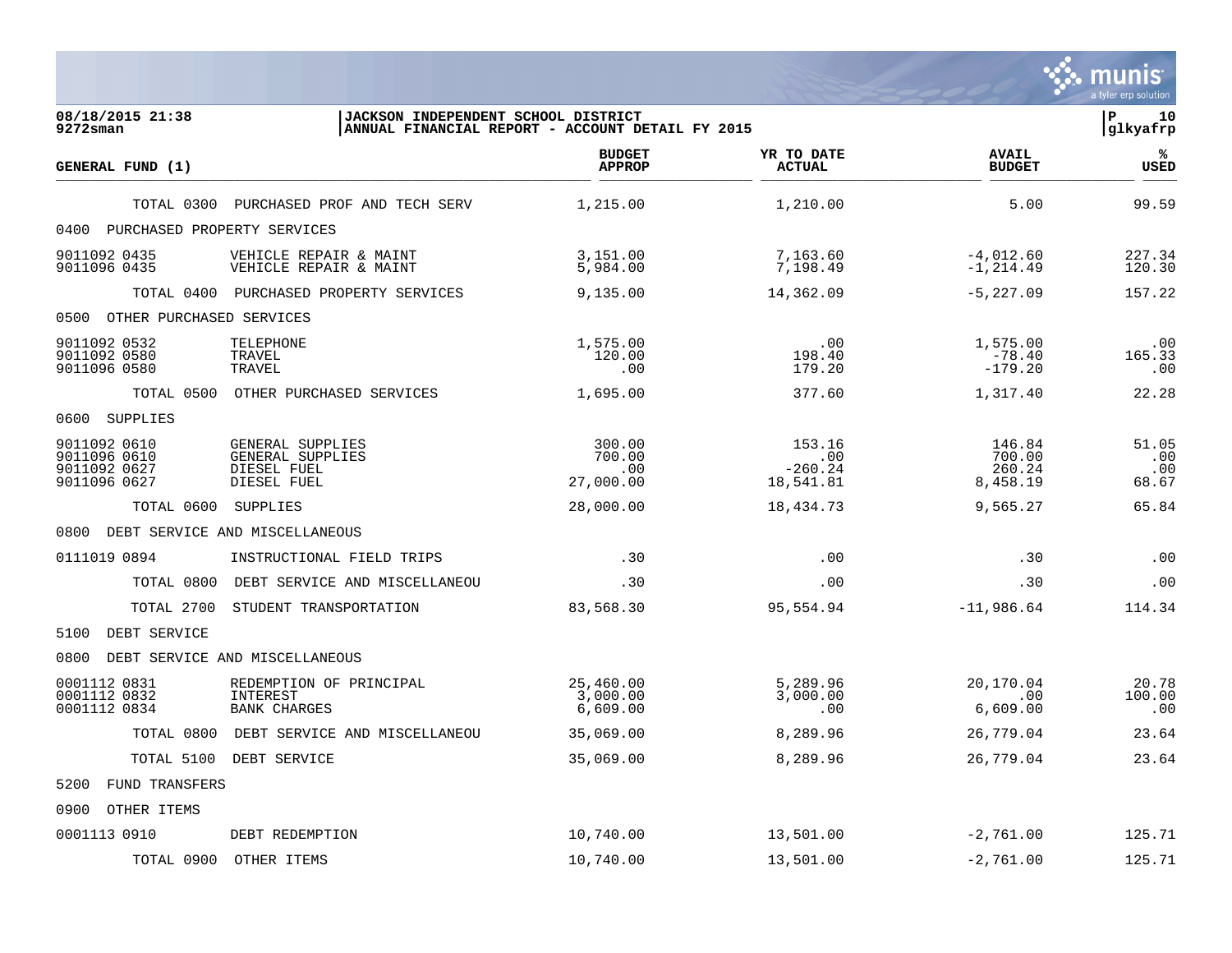|                                 |                                                                                                 |                             |                               | <b>munist</b><br>a tyler erp solution |
|---------------------------------|-------------------------------------------------------------------------------------------------|-----------------------------|-------------------------------|---------------------------------------|
| 08/18/2015 21:38<br>$9272$ sman | <b>JACKSON INDEPENDENT SCHOOL DISTRICT</b><br> ANNUAL FINANCIAL REPORT - ACCOUNT DETAIL FY 2015 |                             |                               | -11<br>P<br> glkyafrp                 |
| GENERAL FUND (1)                | <b>BUDGET</b><br><b>APPROP</b>                                                                  | YR TO DATE<br><b>ACTUAL</b> | <b>AVAIL</b><br><b>BUDGET</b> | ℁<br>USED                             |
| TOTAL 5200<br>FUND TRANSFERS    | 10,740.00                                                                                       | 13,501.00                   | $-2,761.00$                   | 125.71                                |
| TOTAL EXPENDITURES              | 2,417,977.92                                                                                    | 2,693,372.56                | $-275, 394.64$                | 111.39                                |
| TOTAL FOR GENERAL FUND (1)      | 375, 413. 43                                                                                    | 624,809.19                  | $-249, 395.76$                | 166.43                                |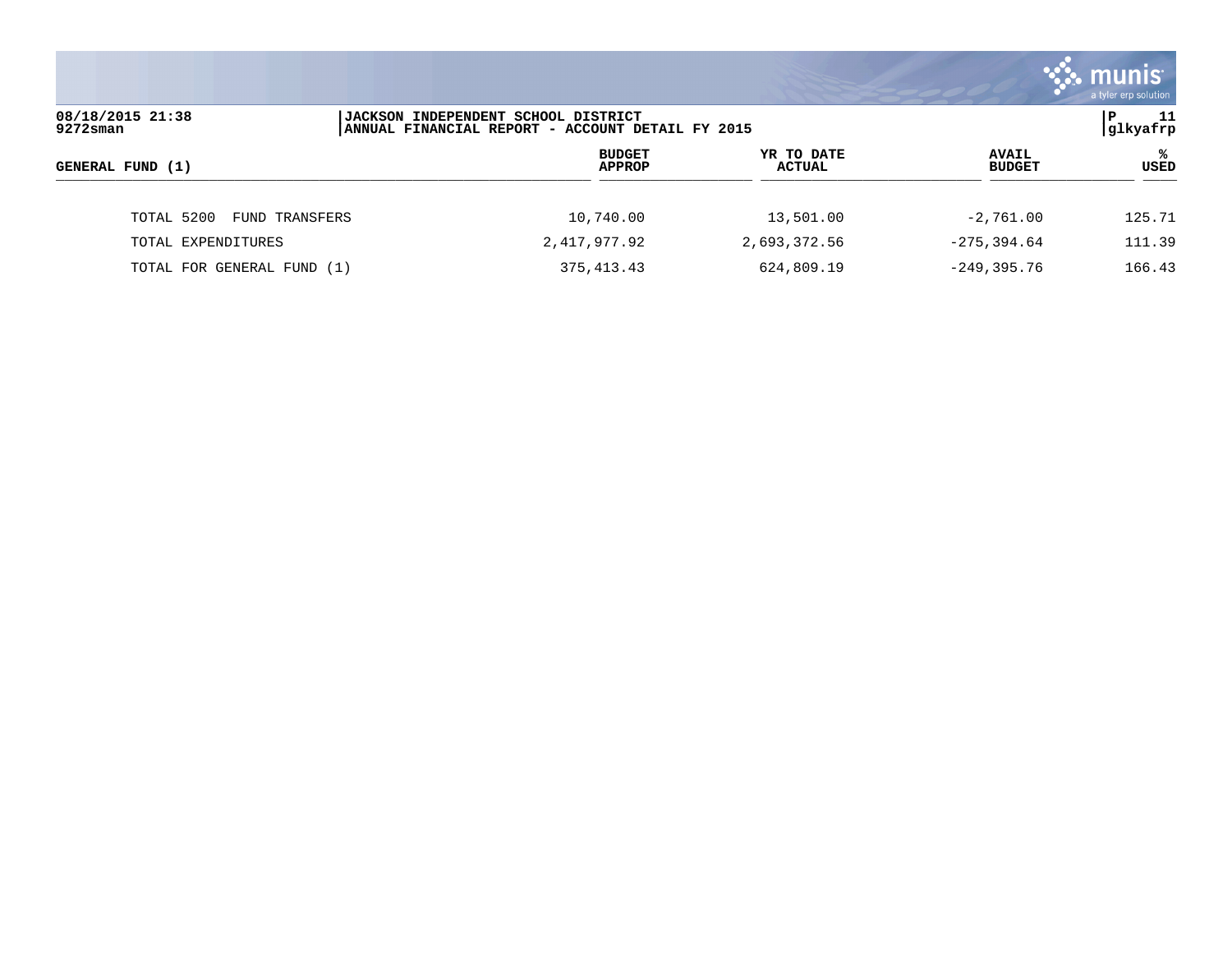|                                                                                                                                   |                                                                                                                                                                              |                                                                                                                                                                                                                                                                                                                                                                                                                                                                                                                                                                                                                                                                  |                                                                                                                                                                                                                                                                                                         |                                                                                                                                                                                                   |                                                                                                                                                                                                                                                                                                | munis<br>a tyler erp solution                                                                                                                          |
|-----------------------------------------------------------------------------------------------------------------------------------|------------------------------------------------------------------------------------------------------------------------------------------------------------------------------|------------------------------------------------------------------------------------------------------------------------------------------------------------------------------------------------------------------------------------------------------------------------------------------------------------------------------------------------------------------------------------------------------------------------------------------------------------------------------------------------------------------------------------------------------------------------------------------------------------------------------------------------------------------|---------------------------------------------------------------------------------------------------------------------------------------------------------------------------------------------------------------------------------------------------------------------------------------------------------|---------------------------------------------------------------------------------------------------------------------------------------------------------------------------------------------------|------------------------------------------------------------------------------------------------------------------------------------------------------------------------------------------------------------------------------------------------------------------------------------------------|--------------------------------------------------------------------------------------------------------------------------------------------------------|
| 9272sman                                                                                                                          | 08/18/2015 21:38                                                                                                                                                             |                                                                                                                                                                                                                                                                                                                                                                                                                                                                                                                                                                                                                                                                  | JACKSON INDEPENDENT SCHOOL DISTRICT<br>ANNUAL FINANCIAL REPORT - ACCOUNT DETAIL FY 2015                                                                                                                                                                                                                 |                                                                                                                                                                                                   |                                                                                                                                                                                                                                                                                                | lР<br>12<br> glkyafrp                                                                                                                                  |
|                                                                                                                                   | SPECIAL REVENUE (2)                                                                                                                                                          |                                                                                                                                                                                                                                                                                                                                                                                                                                                                                                                                                                                                                                                                  | <b>BUDGET</b><br><b>APPROP</b>                                                                                                                                                                                                                                                                          | YR TO DATE<br><b>ACTUAL</b>                                                                                                                                                                       | <b>AVAIL</b><br><b>BUDGET</b>                                                                                                                                                                                                                                                                  | ℁<br><b>USED</b>                                                                                                                                       |
| <b>REVENUES</b>                                                                                                                   |                                                                                                                                                                              |                                                                                                                                                                                                                                                                                                                                                                                                                                                                                                                                                                                                                                                                  |                                                                                                                                                                                                                                                                                                         |                                                                                                                                                                                                   |                                                                                                                                                                                                                                                                                                |                                                                                                                                                        |
| RECEIPTS                                                                                                                          |                                                                                                                                                                              |                                                                                                                                                                                                                                                                                                                                                                                                                                                                                                                                                                                                                                                                  |                                                                                                                                                                                                                                                                                                         |                                                                                                                                                                                                   |                                                                                                                                                                                                                                                                                                |                                                                                                                                                        |
|                                                                                                                                   | REVENUE FROM STATE SOURCES                                                                                                                                                   |                                                                                                                                                                                                                                                                                                                                                                                                                                                                                                                                                                                                                                                                  |                                                                                                                                                                                                                                                                                                         |                                                                                                                                                                                                   |                                                                                                                                                                                                                                                                                                |                                                                                                                                                        |
| RESTRICTED                                                                                                                        |                                                                                                                                                                              |                                                                                                                                                                                                                                                                                                                                                                                                                                                                                                                                                                                                                                                                  |                                                                                                                                                                                                                                                                                                         |                                                                                                                                                                                                   |                                                                                                                                                                                                                                                                                                |                                                                                                                                                        |
| 220<br>220<br>220<br>220<br>220<br>220<br>220<br>220<br>220<br>220<br>220<br>220                                                  | 3200<br>3200<br>3200<br>3200<br>3200<br>3200<br>140A<br>3200<br>3200<br>1624<br>3200<br>3200<br>3200<br>182A<br>3200<br>JF0A                                                 | 110A RESTRICTED STATE REVENUE<br>120A RESTRICTED STATE REVENUE<br>125A RESTRICTED STATE REVENUE<br>130A RESTRICTED STATE REVENUE<br>135A RESTRICTED STATE REVENUE<br>RESTRICTED STATE REVENUE<br>160A RESTRICTED STATE REVENUE<br>RESTRICTED STATE REVENUE<br>162A RESTRICTED STATE REVENUE<br>168A RESTRICTED STATE REVENUE<br>RESTRICTED STATE REVENUE<br>RESTRICTED STATE REVENUE                                                                                                                                                                                                                                                                             | 20,000.00<br>15,000.00<br>34,781.04<br>19,532.00<br>59,238.00<br>3,577.00<br>3,577.00<br>00,074.00<br>00<br>8,501.00<br>48,500.00<br>38,421.00<br>38,421.00                                                                                                                                             | 20,000.00<br>$15,000.00$<br>$34,781.04$<br>$19,532.00$<br>$42,513.30$<br>$3,577.00$<br>$10,074.00$<br>$\begin{array}{r} 3,664.48 \\ -1,884.20 \\ 16,780.00 \end{array}$<br>48,500.00<br>38,421.00 | .00<br>$.00 \,$<br>$.00 \,$<br>00<br>00.<br>16,724.70<br>00.<br>.00<br>.00<br>$-3,664.48\n10,385.20$<br>.00<br>.00<br>.00                                                                                                                                                                      | 100.00<br>100.00<br>100.00<br>100.00<br>71.77<br>100.00<br>100.00<br>$.00$<br>-22.16<br>100.00<br>100.00<br>100.00                                     |
|                                                                                                                                   | TOTAL RESTRICTED                                                                                                                                                             |                                                                                                                                                                                                                                                                                                                                                                                                                                                                                                                                                                                                                                                                  | 274,404.04                                                                                                                                                                                                                                                                                              | 250,958.62                                                                                                                                                                                        | 23,445.42                                                                                                                                                                                                                                                                                      | 91.46                                                                                                                                                  |
|                                                                                                                                   |                                                                                                                                                                              | TOTAL REVENUE FROM STATE SOURCES                                                                                                                                                                                                                                                                                                                                                                                                                                                                                                                                                                                                                                 | 274,404.04                                                                                                                                                                                                                                                                                              | 250,958.62                                                                                                                                                                                        | 23,445.42                                                                                                                                                                                                                                                                                      | 91.46                                                                                                                                                  |
|                                                                                                                                   | REVENUE FROM FEDERAL SOURCES                                                                                                                                                 |                                                                                                                                                                                                                                                                                                                                                                                                                                                                                                                                                                                                                                                                  |                                                                                                                                                                                                                                                                                                         |                                                                                                                                                                                                   |                                                                                                                                                                                                                                                                                                |                                                                                                                                                        |
|                                                                                                                                   | RESTRICTED THROUGH THE STATE                                                                                                                                                 |                                                                                                                                                                                                                                                                                                                                                                                                                                                                                                                                                                                                                                                                  |                                                                                                                                                                                                                                                                                                         |                                                                                                                                                                                                   |                                                                                                                                                                                                                                                                                                |                                                                                                                                                        |
| 220<br>220<br>220<br>220<br>220<br>220<br>220<br>220<br>220<br>220<br>220<br>220<br>220<br>220<br>220<br>220<br>220<br>220<br>220 | 4500<br>4500<br>3373<br>4500<br>4500<br>4500<br>4500<br>4500<br>4500<br>4500<br>4500<br>4500<br>4500<br>4500<br>4521<br>4500<br>5503<br>4500<br>4500<br>4500<br>4500<br>4500 | 310A RESTRICTED FED THRU STATE<br>RESTRICTED FED THRU STATE<br>3374 RESTRICTED FED THRU STATE<br>337A RESTRICTED FED THRU STATE<br>343A RESTRICTED FED THRU STATE<br>3794G RESTRICTED FED THRU STATE<br>3794P RESTRICTED FED<br>THRU STATE<br>379A RESTRICTED FED THRU STATE<br>37PA RESTRICTED FED THRU STATE<br>401A RESTRICTED FED THRU STATE<br>4101A RESTRICTED FED THRU STATE<br>436A RESTRICTED FED<br>THRU STATE<br>RESTRICTED FED THRU STATE<br>RESTRICTED FED THRU STATE<br>5503U RESTRICTED FED THRU STATE<br>5503Z RESTRICTED FED THRU STATE<br>5504 RESTRICTED FED THRU STATE<br>5504J RESTRICTED FED THRU STATE<br>5504U RESTRICTED FED THRU STATE | $\begin{array}{cccc} 116\,,409\,,000 & 71\,,566\,,00 \\ .00 & 00 & 12\,,134\,,95 \\ 79\,,728\,,00 & 12\,,429\,,97 \\ 4\,,370\,,00 & 32\,,326\,,31 \\ .00 & 32\,,346\,,77 \\ .00 & 32\,,426\,,37 \\ 131\,,000\,,00 & 85\,,102\,,69 \\ 50\,,000\,,00 & 42\,,056\,,93 \\ 21\,,023\,,00 & 42\,,056\,,93 \\$ |                                                                                                                                                                                                   | 44,843.00<br>$-18.00$<br>$-12,134.95$<br>$7,298.03$<br>.00<br>$-32, 326.31$<br>$-7,440.77$<br>45,897.95<br>$\begin{array}{r} 13,943.07 \\ 7,943.07 \\ 13,326.36 \\ -20,196.00 \end{array}$<br>00.<br>2,796.51<br>$-1,864.48$<br>$-622.19$<br>$-27,000.00$<br>21,464.01<br>1,000.00<br>3,514.58 | 61.48<br>.00<br>.00<br>90.85<br>100.00<br>.00<br>.00<br>64.96<br>84.11<br>36.61<br>.00<br>100.00<br>7.00<br>.00<br>.00<br>.00<br>71.38<br>.00<br>29.71 |
|                                                                                                                                   |                                                                                                                                                                              | TOTAL RESTRICTED THROUGH THE STATE                                                                                                                                                                                                                                                                                                                                                                                                                                                                                                                                                                                                                               | 580,488.00                                                                                                                                                                                                                                                                                              | 534,007.19                                                                                                                                                                                        | 46,480.81                                                                                                                                                                                                                                                                                      | 91.99                                                                                                                                                  |
|                                                                                                                                   |                                                                                                                                                                              | TOTAL REVENUE FROM FEDERAL SOURCES                                                                                                                                                                                                                                                                                                                                                                                                                                                                                                                                                                                                                               | 580,488.00                                                                                                                                                                                                                                                                                              | 534,007.19                                                                                                                                                                                        | 46,480.81                                                                                                                                                                                                                                                                                      | 91.99                                                                                                                                                  |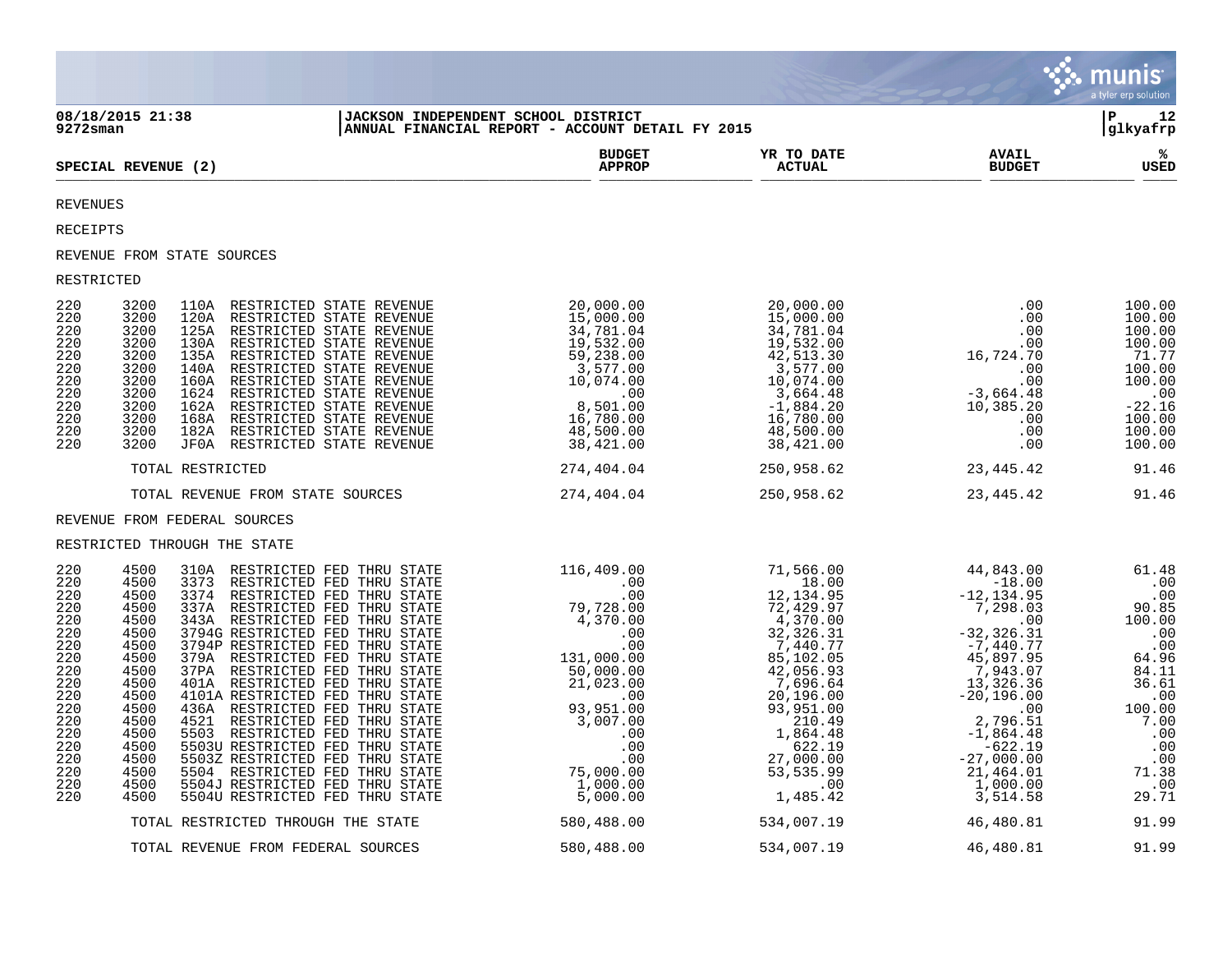

| 08/18/2015 21:38<br>JACKSON INDEPENDENT SCHOOL DISTRICT<br>$9272$ sman<br>ANNUAL FINANCIAL REPORT - ACCOUNT DETAIL FY 2015 |                                                                                                       |                                     |                             |                               |                         |
|----------------------------------------------------------------------------------------------------------------------------|-------------------------------------------------------------------------------------------------------|-------------------------------------|-----------------------------|-------------------------------|-------------------------|
|                                                                                                                            | SPECIAL REVENUE (2)                                                                                   | <b>BUDGET</b><br><b>APPROP</b>      | YR TO DATE<br><b>ACTUAL</b> | <b>AVAIL</b><br><b>BUDGET</b> | %<br>USED               |
|                                                                                                                            | OTHER RECEIPTS                                                                                        |                                     |                             |                               |                         |
|                                                                                                                            | INTERFUND TRANSFERS                                                                                   |                                     |                             |                               |                         |
| 220<br>220<br>220                                                                                                          | 5210<br><b>FUND TRANSFER</b><br>5210<br>110A<br><b>FUND TRANSFER</b><br>162A<br>5210<br>FUND TRANSFER | 24, 487. 13<br>5,000.00<br>8,501.00 | .00<br>5,000.00<br>8,501.00 | 24,487.13<br>.00<br>.00       | .00<br>100.00<br>100.00 |
|                                                                                                                            | TOTAL INTERFUND TRANSFERS                                                                             | 37,988.13                           | 13,501.00                   | 24,487.13                     | 35.54                   |
|                                                                                                                            | TOTAL OTHER RECEIPTS                                                                                  | 37,988.13                           | 13,501.00                   | 24,487.13                     | 35.54                   |
|                                                                                                                            | TOTAL RECEIPTS                                                                                        | 892,880.17                          | 798,466.81                  | 94,413.36                     | 89.43                   |
|                                                                                                                            | TOTAL REVENUES                                                                                        | 892,880.17                          | 798,466.81                  | 94, 413.36                    | 89.43                   |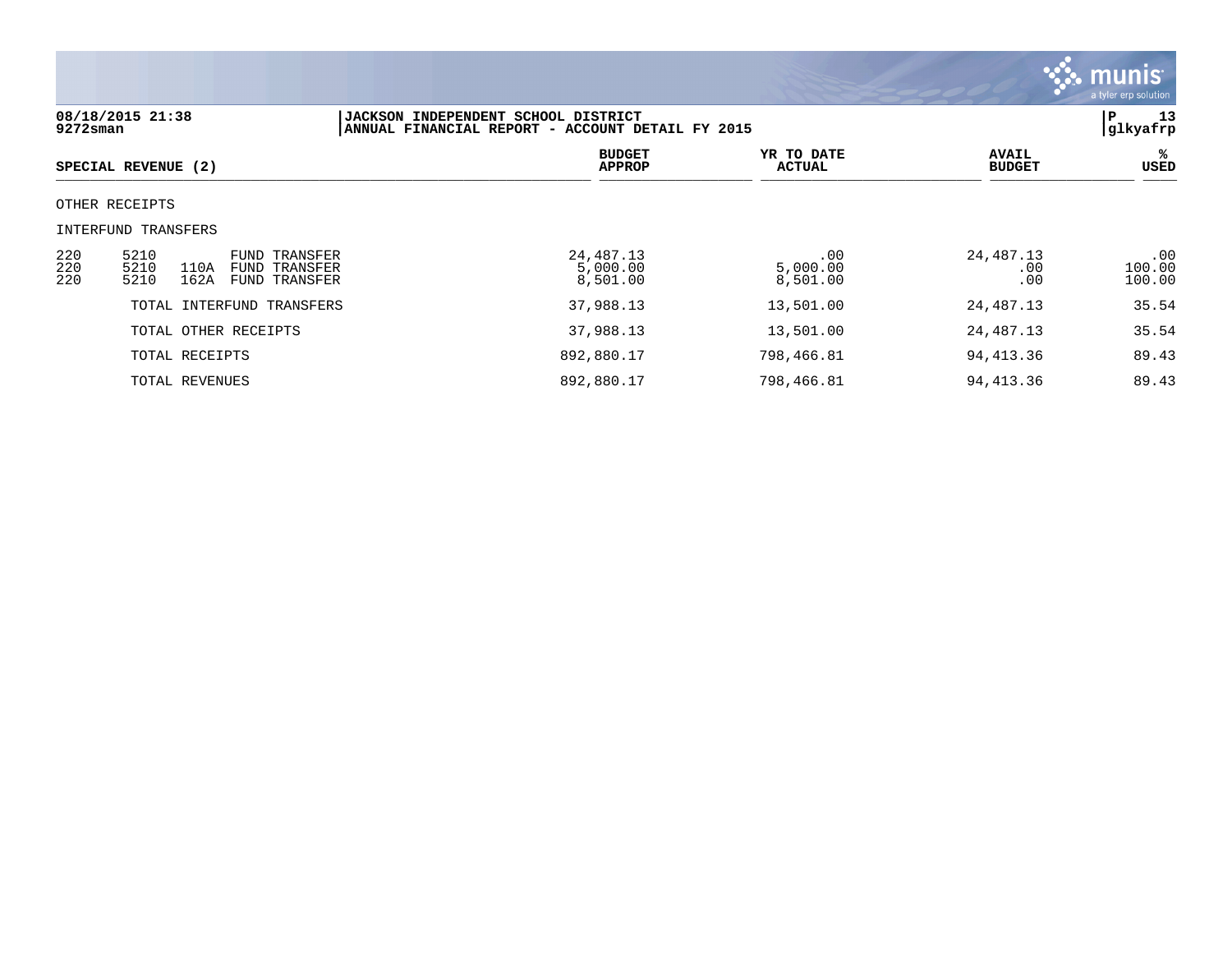|                                                                                                                                                                                                                                                                        |                                |                              |                               | $\ddot{\cdot}$ munist<br>a tyler erp solution |
|------------------------------------------------------------------------------------------------------------------------------------------------------------------------------------------------------------------------------------------------------------------------|--------------------------------|------------------------------|-------------------------------|-----------------------------------------------|
| JACKSON INDEPENDENT SCHOOL DISTRICT<br> ANNUAL FINANCIAL REPORT - ACCOUNT DETAIL FY 2015<br>08/18/2015 21:38<br>$9272$ sman                                                                                                                                            |                                |                              |                               | l P<br>14<br>glkyafrp                         |
| SPECIAL REVENUE (2)                                                                                                                                                                                                                                                    | <b>BUDGET</b><br><b>APPROP</b> | <b>YR TO DATE<br/>ACTUAL</b> | <b>AVAIL</b><br><b>BUDGET</b> | ిశ<br>USED                                    |
| <b>EXPENDITURES</b>                                                                                                                                                                                                                                                    |                                |                              |                               |                                               |
| 1000 INSTRUCTION                                                                                                                                                                                                                                                       |                                |                              |                               |                                               |
| 0100 SALARIES PERSONNEL SERVICES                                                                                                                                                                                                                                       |                                |                              |                               |                                               |
| 10.0 and 21.0 and 21.0 and 21.0 and 21.0 and 21.0 and 31.0 and 31.0 and 31.0 and 31.0 and 31.0 and 31.0 and 31.0 and 31.0 and 31.0 and 31.0 and 31.0 and 31.0 and 31.0 and 31.0 and 31.0 and 31.0 and 31.0 and 31.0 and 31.0<br>TOTAL 0100 SALARIES PERSONNEL SERVICES | 546,453.00 501,227.17          |                              | 45, 225.83                    | 91.72                                         |
|                                                                                                                                                                                                                                                                        |                                |                              |                               |                                               |
| 0200 EMPLOYEE BENEFITS                                                                                                                                                                                                                                                 |                                |                              |                               |                                               |
| 0002118 0221 110A EMPLOYER FICA CONTRIBUTION                                                                                                                                                                                                                           | 1,045.00                       | 1,044.34                     | .66                           | 99.94                                         |

 $\mathcal{L}^{\bullet}$  .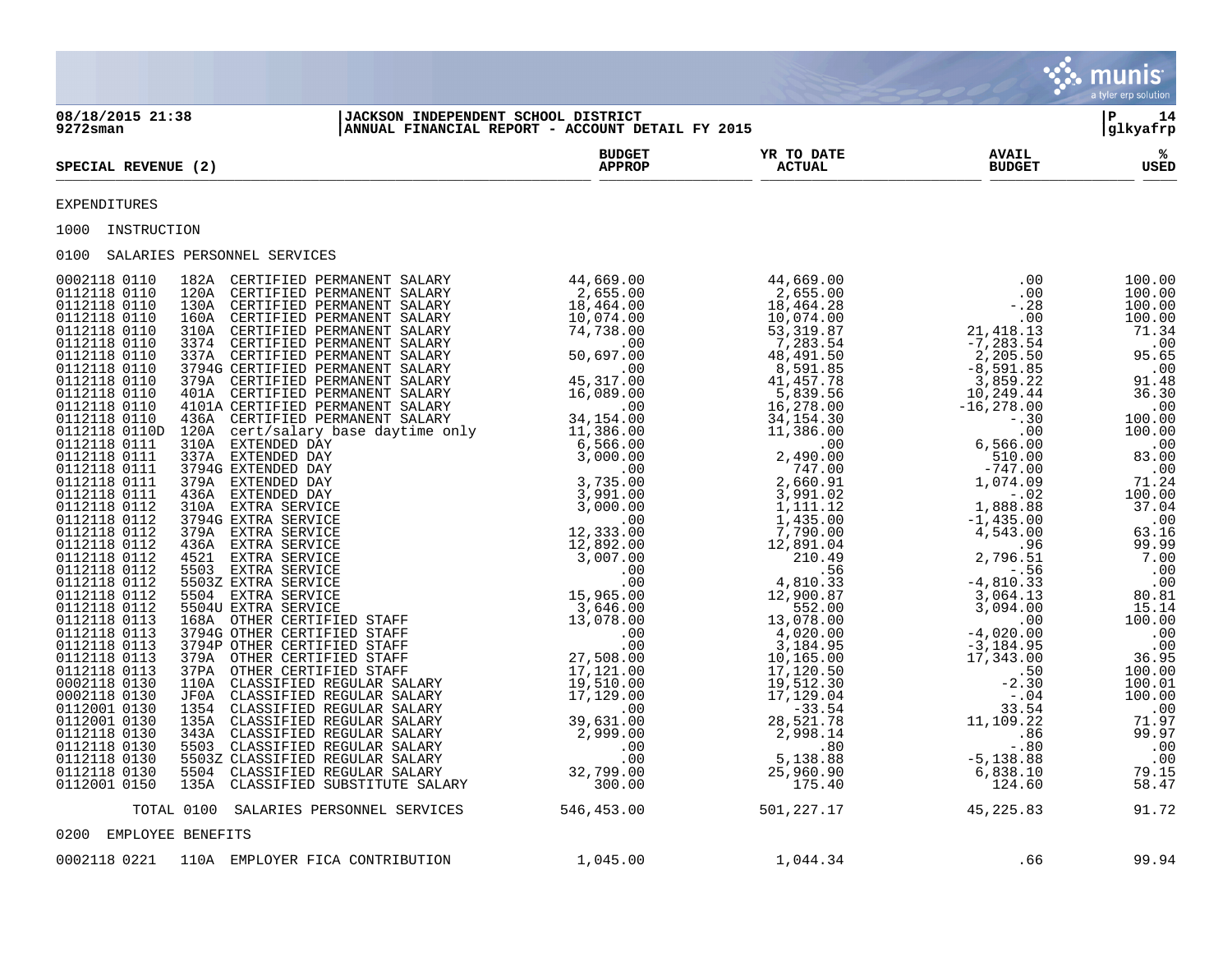

## **08/18/2015 21:38 |JACKSON INDEPENDENT SCHOOL DISTRICT |P 15 9272sman |ANNUAL FINANCIAL REPORT - ACCOUNT DETAIL FY 2015 |glkyafrp**

| SPECIAL REVENUE (2)          | <b>BUDGET</b><br>APPROP | YR TO DATE<br><b>ACTUAL</b> | <b>AVAIL</b><br><b>BUDGET</b> | ℁<br>USED |
|------------------------------|-------------------------|-----------------------------|-------------------------------|-----------|
| 0002118 0221                 |                         |                             |                               |           |
| 0112001 0221                 |                         |                             |                               |           |
| 0112001 0221                 |                         |                             |                               |           |
| 0112118 0221                 |                         |                             |                               |           |
| 0112118 0221                 |                         |                             |                               |           |
| 0112118 0221                 |                         |                             |                               |           |
| 0112118 0221                 |                         |                             |                               |           |
| 0112118 0221                 |                         |                             |                               |           |
| 0112118 0221                 |                         |                             |                               |           |
| 0002118 0222                 |                         |                             |                               |           |
| 0002118 0222<br>0002118 0222 |                         |                             |                               |           |
| 0112001 0222                 |                         |                             |                               |           |
| 0112001 0222                 |                         |                             |                               |           |
| 0112118 0222                 |                         |                             |                               |           |
| 0112118 0222                 |                         |                             |                               |           |
| 0112118 0222                 |                         |                             |                               |           |
| 0112118 0222                 |                         |                             |                               |           |
| 0112118 0222                 |                         |                             |                               |           |
| 0112118 0222                 |                         |                             |                               |           |
| 0112118 0222                 |                         |                             |                               |           |
| 0112118 0222                 |                         |                             |                               |           |
| 0112118 0222                 |                         |                             |                               |           |
| 0112118 0222                 |                         |                             |                               |           |
| 0112118 0222                 |                         |                             |                               |           |
| 0112118 0222                 |                         |                             |                               |           |
| 0112118 0222                 |                         |                             |                               |           |
| 0112118 0222                 |                         |                             |                               |           |
| 0112118 0222                 |                         |                             |                               |           |
| 0112118 0222                 |                         |                             |                               |           |
| 0112118 0222                 |                         |                             |                               |           |
| 0002118 0231                 |                         |                             |                               |           |
| 0112118 0231<br>0112118 0231 |                         |                             |                               |           |
| 0112118 0231                 |                         |                             |                               |           |
| 0112118 0231                 |                         |                             |                               |           |
| 0112118 0231                 |                         |                             |                               |           |
| 0112118 0231                 |                         |                             |                               |           |
| 0112118 0231                 |                         |                             |                               |           |
| 0112118 0231                 |                         |                             |                               |           |
| 0112118 0231                 |                         |                             |                               |           |
| 0112118 0231                 |                         |                             |                               |           |
| 0112118 0231                 |                         |                             |                               |           |
| 0112118 0231                 |                         |                             |                               |           |
| 0112118 0231                 |                         |                             |                               |           |
| 0112118 0231                 |                         |                             |                               |           |
| 0112118 0231                 |                         |                             |                               |           |
| 0112118 0231                 |                         |                             |                               |           |
| 0112118 0231                 |                         |                             |                               |           |
| 0002118 0232                 |                         |                             |                               |           |
| 0002118 0232                 |                         |                             |                               |           |
| 0112001 0232                 |                         |                             |                               |           |
| 0112001 0232                 |                         |                             |                               |           |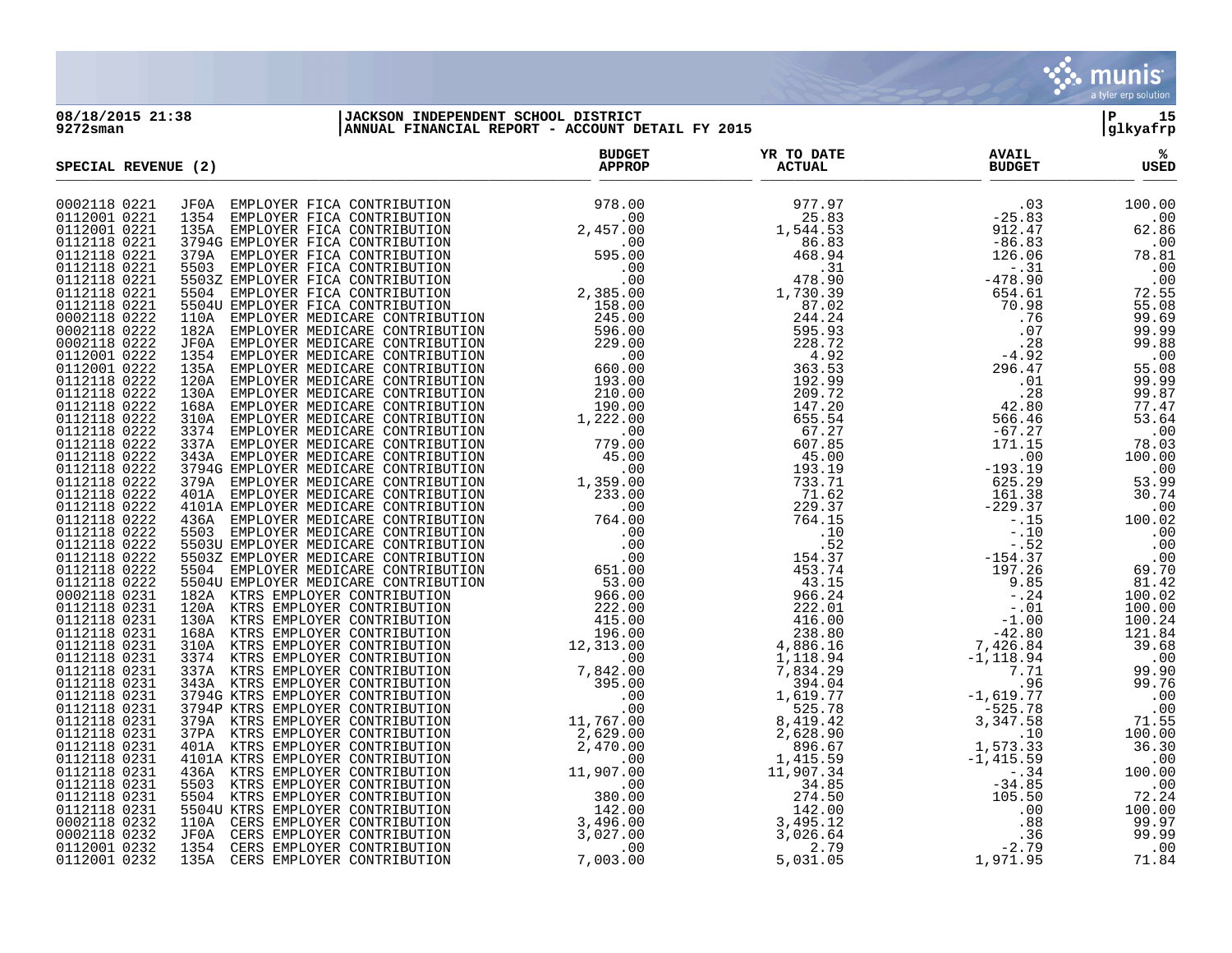

## **08/18/2015 21:38 |JACKSON INDEPENDENT SCHOOL DISTRICT |P 16 9272sman |ANNUAL FINANCIAL REPORT - ACCOUNT DETAIL FY 2015 |glkyafrp**

|                              | SPECIAL REVENUE (2) |  | YR TO DATE<br><b>ACTUAL</b> | <b>AVAIL</b><br><b>BUDGET</b> | ℁<br>USED |
|------------------------------|---------------------|--|-----------------------------|-------------------------------|-----------|
| 0112118 0232                 |                     |  |                             |                               |           |
| 0112118 0232                 |                     |  |                             |                               |           |
| 0112118 0232                 |                     |  |                             |                               |           |
| 0112118 0232                 |                     |  |                             |                               |           |
| 0002118 0253                 |                     |  |                             |                               |           |
| 0002118 0253                 |                     |  |                             |                               |           |
| 0112001 0253                 |                     |  |                             |                               |           |
| 0112118 0253                 |                     |  |                             |                               |           |
| 0112118 0253                 |                     |  |                             |                               |           |
| 0112118 0253                 |                     |  |                             |                               |           |
| 0112118 0253                 |                     |  |                             |                               |           |
| 0112118 0253                 |                     |  |                             |                               |           |
| 0112118 0253                 |                     |  |                             |                               |           |
| 0112118 0253                 |                     |  |                             |                               |           |
| 0112118 0253                 |                     |  |                             |                               |           |
| 0112118 0253                 |                     |  |                             |                               |           |
| 0112118 0253                 |                     |  |                             |                               |           |
| 0112118 0253                 |                     |  |                             |                               |           |
| 0112118 0253                 |                     |  |                             |                               |           |
| 0112118 0253                 |                     |  |                             |                               |           |
| 0002118 0260                 |                     |  |                             |                               |           |
| 0002118 0260                 |                     |  |                             |                               |           |
| 0002118 0260                 |                     |  |                             |                               |           |
| 0112001 0260                 |                     |  |                             |                               |           |
| 0112118 0260                 |                     |  |                             |                               |           |
| 0112118 0260                 |                     |  |                             |                               |           |
| 0112118 0260                 |                     |  |                             |                               |           |
| 0112118 0260                 |                     |  |                             |                               |           |
| 0112118 0260<br>0112118 0260 |                     |  |                             |                               |           |
|                              |                     |  |                             |                               |           |
| 0112118 0260<br>0112118 0260 |                     |  |                             |                               |           |
| 0112118 0260                 |                     |  |                             |                               |           |
| 0112118 0260                 |                     |  |                             |                               |           |
| 0112118 0260                 |                     |  |                             |                               |           |
| 0112118 0260                 |                     |  |                             |                               |           |
| 0112118 0294                 |                     |  |                             |                               |           |
| 0112118 0294                 |                     |  |                             |                               |           |
| 0112118 0294                 |                     |  |                             |                               |           |
| 0112118 0294                 |                     |  |                             |                               |           |
| 0112118 0294                 |                     |  |                             |                               |           |
| 0112118 0294                 |                     |  |                             |                               |           |
| 0112118 0294                 |                     |  |                             |                               |           |
| 0112118 0294                 |                     |  |                             |                               |           |
| 0112118 0294                 |                     |  |                             |                               |           |
| 0112118 0294                 |                     |  |                             |                               |           |
| 0112118 0294                 |                     |  |                             |                               |           |
| 0112118 0294                 |                     |  |                             |                               |           |
| 0112118 0295                 |                     |  |                             |                               |           |
| 0112118 0295                 |                     |  |                             |                               |           |
| 0112118 0295                 |                     |  |                             |                               |           |
| 0112118 0295                 |                     |  |                             |                               |           |
| 0112118 0295                 |                     |  |                             |                               |           |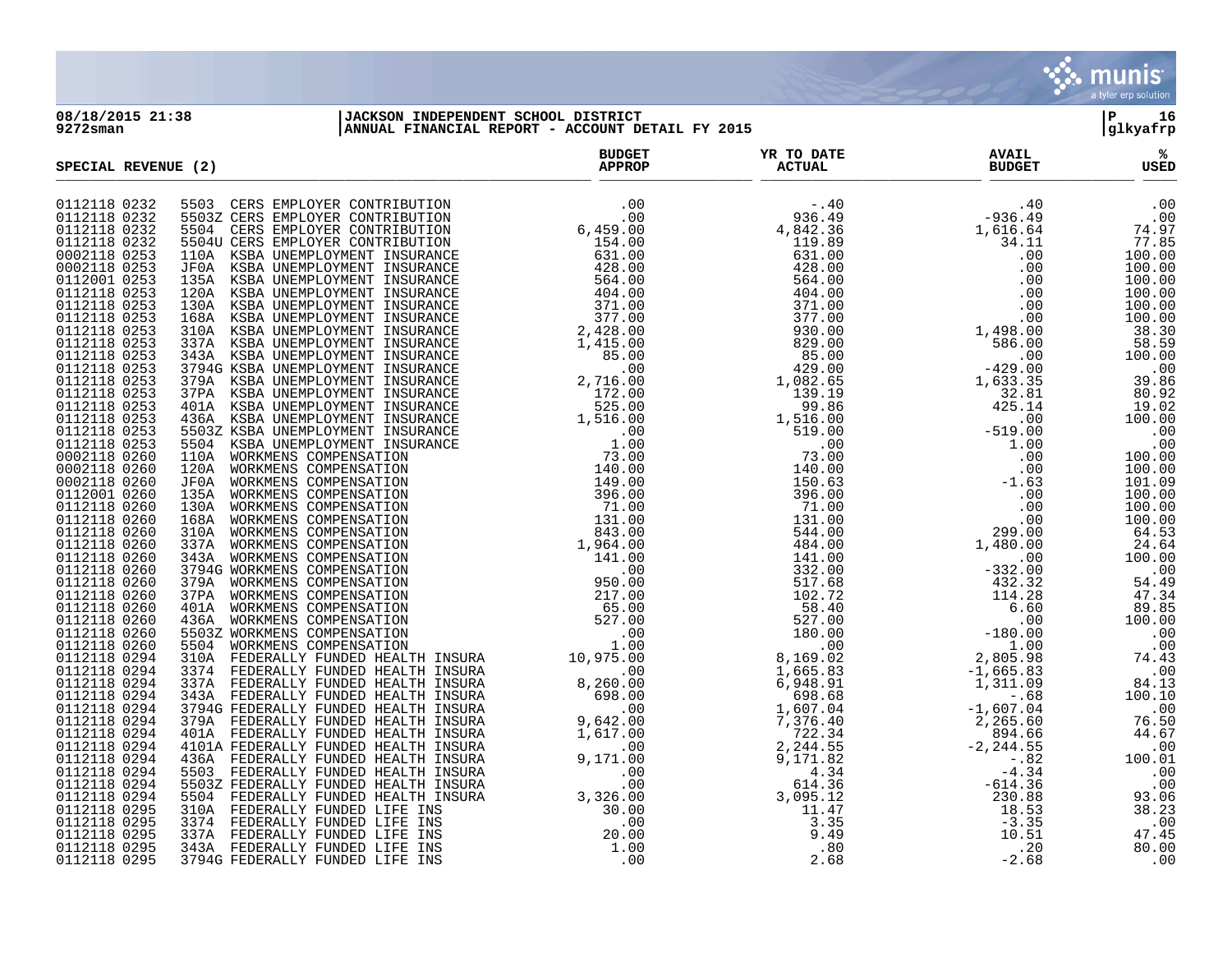

## **08/18/2015 21:38 |JACKSON INDEPENDENT SCHOOL DISTRICT |P 17 9272sman |ANNUAL FINANCIAL REPORT - ACCOUNT DETAIL FY 2015 |glkyafrp**

| SPECIAL REVENUE (2)                                                                                                                                                                                                                                                                                                                                                                                                                                                                                                                                                                                                                                                                                                                                                                                                                                                                                                                                                                                                                                                                                                                                                                                                       | <b>BUDGET</b><br><b>APPROP</b>  |                                                                                          | <b>AVAIL</b><br><b>BUDGET</b>                                                                                                                                                                                                                                                                       | ℁<br>USED                                                                                                             |
|---------------------------------------------------------------------------------------------------------------------------------------------------------------------------------------------------------------------------------------------------------------------------------------------------------------------------------------------------------------------------------------------------------------------------------------------------------------------------------------------------------------------------------------------------------------------------------------------------------------------------------------------------------------------------------------------------------------------------------------------------------------------------------------------------------------------------------------------------------------------------------------------------------------------------------------------------------------------------------------------------------------------------------------------------------------------------------------------------------------------------------------------------------------------------------------------------------------------------|---------------------------------|------------------------------------------------------------------------------------------|-----------------------------------------------------------------------------------------------------------------------------------------------------------------------------------------------------------------------------------------------------------------------------------------------------|-----------------------------------------------------------------------------------------------------------------------|
| 0112118 0295<br>379A FEDERALLY FUNDED LIFE INS<br>0112118 0295<br>401A FEDERALLY FUNDED LIFE INS<br>0112118 0295<br>4101A FEDERALLY FUNDED LIFE INS<br>0112118 0295<br>436A FEDERALLY FUNDED LIFE INS<br>0112118 0295<br>5503 FEDERALLY FUNDED LIFE INS<br>0112118 0295<br>5503Z FEDERALLY FUNDED LIFE INS<br>0112118 0295<br>5504 FEDERALLY FUNDED LIFE INS<br>0112118 0296<br>310A FEDERALLY FUNDED STATE ADM FEE<br>0112118 0296<br>3374 FEDERALLY FUNDED STATE ADM FEE<br>0112118 0296<br>337A FEDERALLY FUNDED STATE ADM FEE<br>0112118 0296<br>343A FEDERALLY FUNDED STATE ADM FEE<br>0112118 0296<br>3794G FEDERALLY FUNDED STATE ADM FEE<br>0112118 0296<br>379A FEDERALLY FUNDED STATE ADM FEE<br>0112118 0296<br>401A FEDERALLY FUNDED STATE ADM FEE<br>0112118 0296<br>4101A FEDERALLY FUNDED STATE ADM FEE<br>0112118 0296<br>436A FEDERALLY FUNDED STATE ADM FEE<br>0112118 0296<br>5503 FEDERALLY FUNDED STATE ADM FEE<br>0112118 0296<br>5503Z FEDERALLY FUNDED STATE ADM FEE<br>5504 FEDERALLY FUNDED STATE ADM FEE<br>0112118 0296<br>310A FEDERALLY FUNDED FLEX SPENDING<br>0112118 0297<br>0112118 0297<br>5503Z FEDERALLY FUNDED FLEX SPENDING<br>5504 FEDERALLY FUNDED FLEX SPENDING<br>0112118 0297 |                                 |                                                                                          | $\begin{array}{cccc} 7.18 & 55.13 \\ 4.20 & 16.00 \\ -2.80 & 16.00 \\ -3.76 & 0.00 \\ -3.774 & 64.82 \\ 12.18 & 87.82 \\ -14.15 & 26.07 & 73.93 \\ -1.34 & 122.33 \\ -1.468 & 122.33 \\ -1.61 & 75.07 \\ 21.94 & 75.07 \\ -25.69 & 38.89 \\ -25.69 & 0.00 \\ -20.56 & 0.00 \\ 3.56 & 96.64 \\ -35.$ |                                                                                                                       |
| TOTAL 0200<br>EMPLOYEE BENEFITS                                                                                                                                                                                                                                                                                                                                                                                                                                                                                                                                                                                                                                                                                                                                                                                                                                                                                                                                                                                                                                                                                                                                                                                           | 150,536.00 131,074.63           |                                                                                          | 19,461.37                                                                                                                                                                                                                                                                                           | 87.07                                                                                                                 |
| 0300 PURCHASED PROF AND TECH SERV                                                                                                                                                                                                                                                                                                                                                                                                                                                                                                                                                                                                                                                                                                                                                                                                                                                                                                                                                                                                                                                                                                                                                                                         |                                 |                                                                                          |                                                                                                                                                                                                                                                                                                     |                                                                                                                       |
| 1824 REGISTRATION FEES<br>JFRA REGISTRATION FEES<br>16,480.00<br>16,480.00<br>16,480.00<br>16,480.00<br>16,480.00<br>16,480.00<br>16,480.00<br>16,480.00<br>16,480.00<br>16,480.00<br>16,480.00<br>16,480.00<br>2,000.00<br>2,000.00<br>2,000.00<br>2,000.00<br>2,<br>0002118 0338<br>0002118 0338<br>0112118 0338<br>0112118 0338<br>0112118 0338<br>0112001 0349<br>0112118 0349<br>0112118 0349<br>0112118 0349<br>0112118 0349                                                                                                                                                                                                                                                                                                                                                                                                                                                                                                                                                                                                                                                                                                                                                                                        |                                 |                                                                                          | $\begin{array}{r} .00 \ .00 \ .00 \ .00 \ .00 \ .00 \ .250.00 \ .240.00 \ -2.650.04 \ 6,011.04 \ -597.00 \ 1,822.00 \end{array}$                                                                                                                                                                    | 100.00<br>$\begin{array}{r} 100.00\ 100.00\ 100.00\ 100.00\ 100.00\ 0.00\ 0.00\ 0.00\ 78.53\ 0.02\ 2.83\ \end{array}$ |
| TOTAL 0300 PURCHASED PROF AND TECH SERV 51,270.00                                                                                                                                                                                                                                                                                                                                                                                                                                                                                                                                                                                                                                                                                                                                                                                                                                                                                                                                                                                                                                                                                                                                                                         |                                 | 46,194.00                                                                                | 5,076.00                                                                                                                                                                                                                                                                                            | 90.10                                                                                                                 |
| 0500 OTHER PURCHASED SERVICES                                                                                                                                                                                                                                                                                                                                                                                                                                                                                                                                                                                                                                                                                                                                                                                                                                                                                                                                                                                                                                                                                                                                                                                             |                                 |                                                                                          |                                                                                                                                                                                                                                                                                                     |                                                                                                                       |
| 0112001 0580<br>135A TRAVEL<br>0112118 0580<br>310A TRAVEL<br>0112118 0580<br>337A<br>TRAVEL<br>0.01.00<br>802.00<br>750.00 750.00 PF DISTRICT<br>0112118 0580<br>5503<br>TRAVEL<br>0112118 0580<br>5504<br>TRAVEL<br>0112118 0580<br>5504J TRAVEL<br>0002118 0582<br>182A TRAVEL - OUT OF DISTRICT                                                                                                                                                                                                                                                                                                                                                                                                                                                                                                                                                                                                                                                                                                                                                                                                                                                                                                                       | 399.00<br>$200$<br>75.00<br>.00 | $\begin{array}{r} 32.00 \\ 200.00 \\ .00 \\ 250.00 \\ 67.20 \\ .00 \\ 60.80 \end{array}$ | $367.00$<br>$75.00$<br>$-250.00$<br>$-254.80$<br>$750.00$<br>$.20$                                                                                                                                                                                                                                  | $8.02$<br>$100.00$<br>$.00$<br>$8.38$<br>$.00$<br>$99.67$                                                             |
| TOTAL 0500 OTHER PURCHASED SERVICES                                                                                                                                                                                                                                                                                                                                                                                                                                                                                                                                                                                                                                                                                                                                                                                                                                                                                                                                                                                                                                                                                                                                                                                       | 2,287.00                        | 610.00                                                                                   | 1,677.00                                                                                                                                                                                                                                                                                            | 26.67                                                                                                                 |

0600 SUPPLIES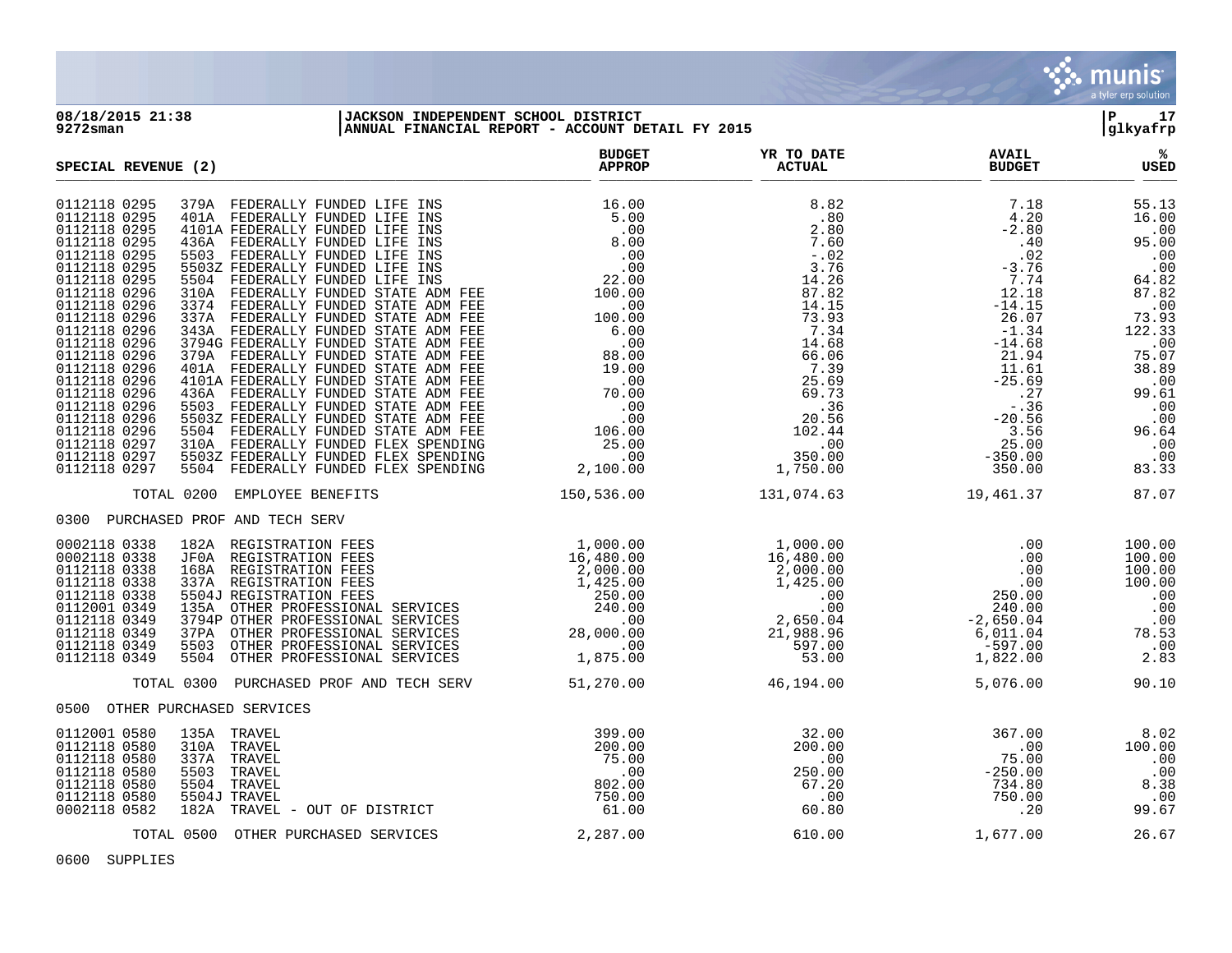

**08/18/2015 21:38 |JACKSON INDEPENDENT SCHOOL DISTRICT |P 18 9272sman |ANNUAL FINANCIAL REPORT - ACCOUNT DETAIL FY 2015 |glkyafrp**

| SPECIAL REVENUE (2)                                                                                                                                                                                                                                                                                                                                                                                                                                                                                                                                                                                                                                                                                                                                                                                                                                                                                                                                                                                                                                                                                                                                                                                                             | <b>BUDGET</b><br><b>APPROP</b>                                                                                                                                                                                                         | YR TO DATE<br><b>ACTUAL</b>                                         | <b>AVAIL</b><br><b>BUDGET</b>                                                                                                                                                                        | ℁<br><b>USED</b>                                                                                                                                                          |
|---------------------------------------------------------------------------------------------------------------------------------------------------------------------------------------------------------------------------------------------------------------------------------------------------------------------------------------------------------------------------------------------------------------------------------------------------------------------------------------------------------------------------------------------------------------------------------------------------------------------------------------------------------------------------------------------------------------------------------------------------------------------------------------------------------------------------------------------------------------------------------------------------------------------------------------------------------------------------------------------------------------------------------------------------------------------------------------------------------------------------------------------------------------------------------------------------------------------------------|----------------------------------------------------------------------------------------------------------------------------------------------------------------------------------------------------------------------------------------|---------------------------------------------------------------------|------------------------------------------------------------------------------------------------------------------------------------------------------------------------------------------------------|---------------------------------------------------------------------------------------------------------------------------------------------------------------------------|
| 0002118 0610<br>182A GENERAL SUPPLIES<br>$\begin{tabular}{c c c} \hline \textsc{supplines} & 708.00 & 708.00 \\ \hline \textsc{supplines} & 2, 210.00 & 695 \cdot 105 \\ \hline \textsc{supplines} & 2, 210.00 & 695 \cdot 105 \\ \hline \textsc{supplines} & 808.00 & 808.00 \\ \hline \textsc{supplines} & 976.00 & 18.00 \\ \hline \textsc{supplines} & 976.00 & 18.00 \\ \hline \textsc{supplines} & 976.00 & 18.00 \\ \hline$<br>0002118 0610<br>JF0A<br>GENERAL SUPPLIES<br>0112001 0610<br>135A<br>GENERAL SUPPLIES<br>0112118 0610<br><b>GENERAL SUPPLIES</b><br>130A<br>0112118 0610<br>168A<br><b>GENERAL SUPPLIES</b><br>0112118 0610<br>GENERAL SUPPLIES<br>310A<br>0112118 0610<br><b>GENERAL SUPPLIES</b><br>3373<br>0112118 0610<br>3374<br>GENERAL SUPPLIES<br>0112118 0610<br>337A<br><b>GENERAL SUPPLIES</b><br>0112118 0610<br><b>GENERAL SUPPLIES</b><br>379A<br>0112118 0610<br>37PA<br>GENERAL SUPPLIES<br>0112118 0610<br>5503<br>GENERAL SUPPLIES<br>0112118 0610<br>5503Z GENERAL SUPPLIES<br>0112118 0610<br>5504 GENERAL SUPPLIES<br>0112118 0644<br>337A<br>TEXTBOOKS<br>182A TESTS<br>0002118 0646<br>0112118 0646<br>310A TESTS<br>0112118 0646<br>3374<br>TESTS<br>0112118 0646<br>337A<br>TESTS |                                                                                                                                                                                                                                        |                                                                     | $-.03$<br>$1,514.85$<br>$1.00$<br>$0.00$<br>$976.00$<br>$-18.00$<br>$-145.24$<br>695.00<br>980.40<br>1.00<br>$-974.40$<br>$-13,363.50$<br>2,698.50<br>50.00<br>.00<br>$1,242.00$<br>-1,406.65<br>.00 | 100.00<br>.00<br>31.45<br>.00<br>100.00<br>$\ldots$<br>.00<br>.00<br>33.43<br>10.87<br>.00<br>.00<br>.00<br>8.06<br>.00<br>100.00<br>$100.00$<br>$48.08$<br>.00<br>100.00 |
| 0112118 0650<br>1624<br>SUPPLIES-TECHNOLOGY RELATED<br>0112118 0650<br>162A<br>SUPPLIES-TECHNOLOGY RELATED<br>0112118 0650<br>310A<br>SUPPLIES-TECHNOLOGY RELATED<br>0112118 0650<br>3374<br>SUPPLIES-TECHNOLOGY RELATED<br>0112118 0650<br>SUPPLIES-TECHNOLOGY RELATED<br>337A<br>0112118 0650<br>379A<br>SUPPLIES-TECHNOLOGY RELATED<br>0112118 0650<br>436A SUPPLIES-TECHNOLOGY RELATED<br>0112118 0679<br>3794G OTHER<br>0112118 0679<br>3794P OTHER<br>0112118 0679<br>379A OTHER<br>0112118 0679<br>37PA OTHER                                                                                                                                                                                                                                                                                                                                                                                                                                                                                                                                                                                                                                                                                                            |                                                                                                                                                                                                                                        |                                                                     | $-2, 220.49$<br>$-4, 110.27$<br>$-429.98$<br>$-00$<br>$-7, 265.00$<br>$-12, 813.42$<br>$-1, 080.00$<br>$2, 187.08$<br>2,187.18<br>1,783.34                                                           | $.00$<br>52.34<br>100.00<br>$\overline{\phantom{0}}$ .00<br>100.00<br>.00<br>100.00<br>$\frac{.00}{.00}$<br>$\overline{00}$<br>59.13<br>4.12                              |
| TOTAL 0600 SUPPLIES                                                                                                                                                                                                                                                                                                                                                                                                                                                                                                                                                                                                                                                                                                                                                                                                                                                                                                                                                                                                                                                                                                                                                                                                             | 56,149.00                                                                                                                                                                                                                              | 65,095.17                                                           | $-8,946.17$                                                                                                                                                                                          | 115.93                                                                                                                                                                    |
| 0700 PROPERTY                                                                                                                                                                                                                                                                                                                                                                                                                                                                                                                                                                                                                                                                                                                                                                                                                                                                                                                                                                                                                                                                                                                                                                                                                   |                                                                                                                                                                                                                                        |                                                                     |                                                                                                                                                                                                      |                                                                                                                                                                           |
| 0112001 0733<br>FURNITURE & FIXTURES<br>135A<br>0112118 0734<br>1624<br>COMPUTERS & RELATED EQUIPMENT<br>COMPUTERS & RELATED EQUIPMENT<br>0112118 0734<br>162A<br>0112118 0734<br>COMPUTERS & RELATED EQUIPMENT<br>310A<br>0112118 0734<br>337A COMPUTERS & RELATED EQUIPMENT                                                                                                                                                                                                                                                                                                                                                                                                                                                                                                                                                                                                                                                                                                                                                                                                                                                                                                                                                   | 11 PMENT $\begin{array}{ccccc} & & 277.00 & & 276.52 \text{ 11 PMENT} & & & 00 & & 1,443.99 \text{ 11 PMENT} & & & 8,378.00 & & 2,103.07 \text{ 11 PMENT} & & & 200.00 & & & 200.00 \text{ 100.00} & & & & 100.00 & & & & \end{array}$ |                                                                     | 48.<br>1,443.99–1,443.99<br>6,274.93<br>.00<br>.00                                                                                                                                                   | 99.83<br>$.00$<br>25.10<br>100.00<br>100.00                                                                                                                               |
| TOTAL 0700 PROPERTY                                                                                                                                                                                                                                                                                                                                                                                                                                                                                                                                                                                                                                                                                                                                                                                                                                                                                                                                                                                                                                                                                                                                                                                                             | 8,955.00                                                                                                                                                                                                                               | 4,123.58                                                            | 4,831.42                                                                                                                                                                                             | 46.05                                                                                                                                                                     |
| 0800 DEBT SERVICE AND MISCELLANEOUS                                                                                                                                                                                                                                                                                                                                                                                                                                                                                                                                                                                                                                                                                                                                                                                                                                                                                                                                                                                                                                                                                                                                                                                             |                                                                                                                                                                                                                                        |                                                                     |                                                                                                                                                                                                      |                                                                                                                                                                           |
| 0112001 0892<br>135A OPEN HOUSE/PARENT MTGS<br>0112118 0894<br>337A INSTRUCTIONAL FIELD TRIPS<br>0112118 0894<br>3794G INSTRUCTIONAL FIELD TRIPS<br>0112118 0894<br>379A INSTRUCTIONAL FIELD TRIPS<br>0112118 0899<br>337A OTHER MISCELLANEOUS                                                                                                                                                                                                                                                                                                                                                                                                                                                                                                                                                                                                                                                                                                                                                                                                                                                                                                                                                                                  | 95<br>95<br>95<br>95<br>95<br>96.00<br>96.00<br>96.00<br>66.00                                                                                                                                                                         | $\overline{\phantom{0}}$ .00<br>100.00<br>193.53<br>340.24<br>66.00 | 100.00<br>.00<br>$-193.53$<br>217.76<br>.00                                                                                                                                                          | .00<br>100.00<br>.00<br>60.97<br>100.00                                                                                                                                   |
| TOTAL 0800 DEBT SERVICE AND MISCELLANEOU                                                                                                                                                                                                                                                                                                                                                                                                                                                                                                                                                                                                                                                                                                                                                                                                                                                                                                                                                                                                                                                                                                                                                                                        | 824.00                                                                                                                                                                                                                                 | 699.77                                                              | 124.23                                                                                                                                                                                               | 84.92                                                                                                                                                                     |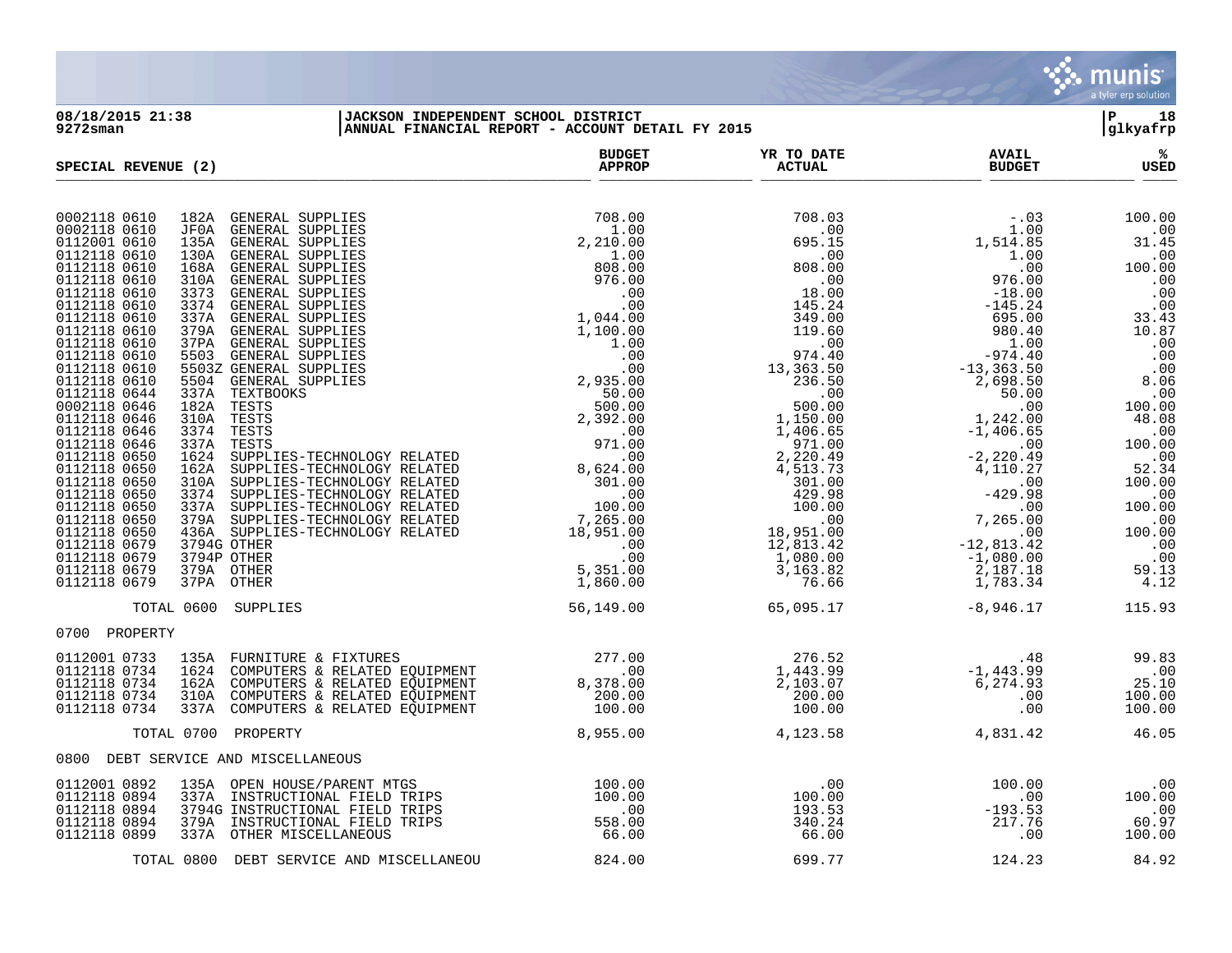|                                                                                                                                                                                                                                                                                                                              |                                                                       |                                                                               |                                                                                        | munis <sup>®</sup><br>a tyler erp solution                    |
|------------------------------------------------------------------------------------------------------------------------------------------------------------------------------------------------------------------------------------------------------------------------------------------------------------------------------|-----------------------------------------------------------------------|-------------------------------------------------------------------------------|----------------------------------------------------------------------------------------|---------------------------------------------------------------|
| 08/18/2015 21:38<br>JACKSON INDEPENDENT SCHOOL DISTRICT<br>$9272$ sman                                                                                                                                                                                                                                                       | ANNUAL FINANCIAL REPORT - ACCOUNT DETAIL FY 2015                      |                                                                               |                                                                                        | ∣P<br>19<br> glkyafrp                                         |
| SPECIAL REVENUE (2)                                                                                                                                                                                                                                                                                                          | <b>BUDGET</b><br><b>APPROP</b>                                        | YR TO DATE<br><b>ACTUAL</b>                                                   | <b>AVAIL</b><br><b>BUDGET</b>                                                          | ℁<br>USED                                                     |
| TOTAL 1000<br>INSTRUCTION                                                                                                                                                                                                                                                                                                    | 816,474.00                                                            | 749,024.32                                                                    | 67,449.68                                                                              | 91.74                                                         |
| 2100<br>STUDENT SUPPORT SERVICES                                                                                                                                                                                                                                                                                             |                                                                       |                                                                               |                                                                                        |                                                               |
| PURCHASED PROF AND TECH SERV<br>0300                                                                                                                                                                                                                                                                                         |                                                                       |                                                                               |                                                                                        |                                                               |
| 0112043 0349<br>337A OTHER PROFESSIONAL SERVICES                                                                                                                                                                                                                                                                             | 1,500.00                                                              | 1,330.00                                                                      | 170.00                                                                                 | 88.67                                                         |
| TOTAL 0300<br>PURCHASED PROF AND TECH SERV                                                                                                                                                                                                                                                                                   | 1,500.00                                                              | 1,330.00                                                                      | 170.00                                                                                 | 88.67                                                         |
| TOTAL 2100<br>STUDENT SUPPORT SERVICES                                                                                                                                                                                                                                                                                       | 1,500.00                                                              | 1,330.00                                                                      | 170.00                                                                                 | 88.67                                                         |
| INSTRUCTIONAL STAFF SUPP SERV<br>2200                                                                                                                                                                                                                                                                                        |                                                                       |                                                                               |                                                                                        |                                                               |
| PURCHASED PROF AND TECH SERV<br>0300                                                                                                                                                                                                                                                                                         |                                                                       |                                                                               |                                                                                        |                                                               |
| 140A<br>REGISTRATION FEES<br>0002053 0338<br>0112053 0338<br>140A<br>REGISTRATION FEES<br>0002117 0342<br>AUDITING SERVICES<br>337A                                                                                                                                                                                          | 284.00<br>492.00<br>220.00                                            | 284.00<br>492.00<br>220.00                                                    | .00<br>.00<br>.00                                                                      | 100.00<br>100.00<br>100.00                                    |
| TOTAL 0300<br>PURCHASED PROF AND TECH SERV                                                                                                                                                                                                                                                                                   | 996.00                                                                | 996.00                                                                        | .00                                                                                    | 100.00                                                        |
| OTHER PURCHASED SERVICES<br>0500                                                                                                                                                                                                                                                                                             |                                                                       |                                                                               |                                                                                        |                                                               |
| 0002053 0580<br>140A TRAVEL<br>0112053 0580<br>140A<br>TRAVEL                                                                                                                                                                                                                                                                | 801.00<br>2,000.00                                                    | 801.00<br>2,000.00                                                            | .00<br>.00                                                                             | 100.00<br>100.00                                              |
| TOTAL 0500<br>OTHER PURCHASED SERVICES                                                                                                                                                                                                                                                                                       | 2,801.00                                                              | 2,801.00                                                                      | .00                                                                                    | 100.00                                                        |
| TOTAL 2200<br>INSTRUCTIONAL STAFF SUPP SERV                                                                                                                                                                                                                                                                                  | 3,797.00                                                              | 3,797.00                                                                      | .00                                                                                    | 100.00                                                        |
| STUDENT TRANSPORTATION<br>2700                                                                                                                                                                                                                                                                                               |                                                                       |                                                                               |                                                                                        |                                                               |
| 0100<br>SALARIES PERSONNEL SERVICES                                                                                                                                                                                                                                                                                          |                                                                       |                                                                               |                                                                                        |                                                               |
| 9012092 0112<br>3794G EXTRA SERVICE<br>9012092 0112<br>379A EXTRA SERVICE<br>9012092 0112<br>5503 EXTRA SERVICE<br>9012092 0112<br>5503U EXTRA SERVICE<br>9012092 0112<br>5503Z EXTRA SERVICE<br>9012092 0112<br>5504 EXTRA SERVICE<br>9012092 0112<br>5504U EXTRA SERVICE<br>9012792 0130<br>135A CLASSIFIED REGULAR SALARY | .00.<br>552.00<br>.00<br>.00<br>.00<br>2,083.00<br>751.00<br>3,990.00 | 192.89<br>586.66<br>.50<br>502.00<br>339.64<br>1,610.00<br>470.45<br>3,945.00 | $-192.89$<br>$-34.66$<br>$-.50$<br>$-502.00$<br>$-339.64$<br>473.00<br>280.55<br>45.00 | .00<br>106.28<br>.00<br>.00<br>.00<br>77.29<br>62.64<br>98.87 |
| TOTAL 0100 SALARIES PERSONNEL SERVICES                                                                                                                                                                                                                                                                                       | 7,376.00                                                              | 7,647.14                                                                      | $-271.14$                                                                              | 103.68                                                        |
| 0200 EMPLOYEE BENEFITS                                                                                                                                                                                                                                                                                                       |                                                                       |                                                                               |                                                                                        |                                                               |
| 9012092 0221<br>3794G EMPLOYER FICA CONTRIBUTION<br>9012092 0221<br>379A EMPLOYER FICA CONTRIBUTION<br>9012092 0221<br>5503 EMPLOYER FICA CONTRIBUTION<br>9012092 0221<br>5503U EMPLOYER FICA CONTRIBUTION                                                                                                                   | .00<br>36.00<br>.00<br>.00                                            | 10.82<br>32.97<br>.50<br>27.38                                                | $-10.82$<br>3.03<br>$-.50$<br>$-27.38$                                                 | .00<br>91.58<br>.00<br>.00                                    |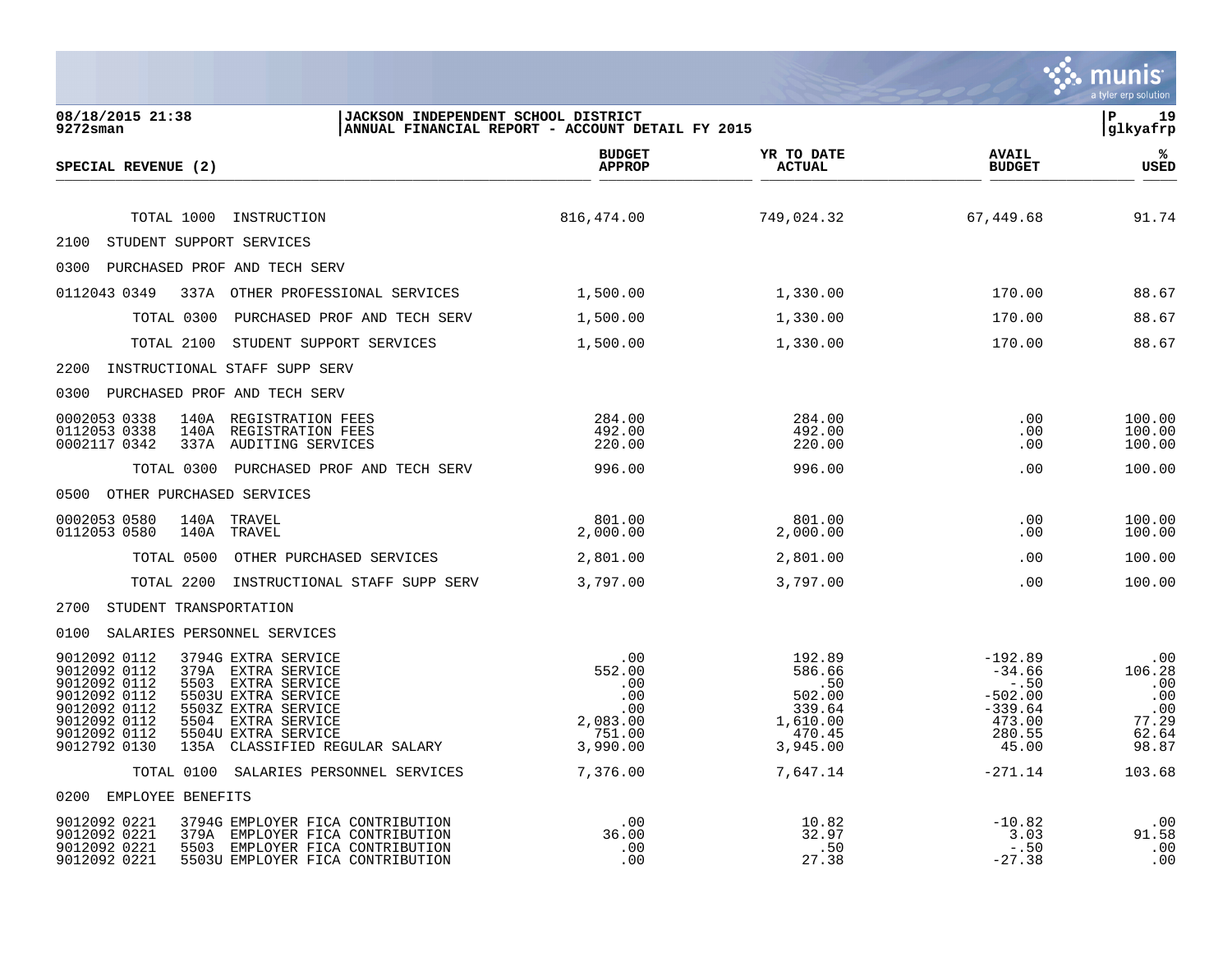

**08/18/2015 21:38 |JACKSON INDEPENDENT SCHOOL DISTRICT |P 20 9272sman |ANNUAL FINANCIAL REPORT - ACCOUNT DETAIL FY 2015 |glkyafrp BUDGET YR TO DATE APPROP ACTUAL SPECIAL REVENUE (2) ARRORET BUDGET ARRORET SPECIAL REVENUE (2) ACTUAL BUDGET ACTUAL BUDGET BUDGET**  $\frac{\text{AFR} + \text{R}}{\text{AFR}}$ 9012092 0221 5503Z EMPLOYER FICA CONTRIBUTION .00 .00 22.12 -22.12 -22.12 .00 9012092 0221 5504 EMPLOYER FICA CONTRIBUTION 122.00 94.14 27.86 77.16 9012092 0221 5504U EMPLOYER FICA CONTRIBUTION 47.00 26.67 20.33 56.74 9012792 0221 135A EMPLOYER FICA CONTRIBUTION 248.00 219.84 28.16 88.65 9012092 0222 3794G EMPLOYER MEDICARE CONTRIBUTION .00 .00 2.53 -2.53 -2.53 .00 9012092 0222 379A EMPLOYER MEDICARE CONTRIBUTION 12.00 7.72 4.28 64.33 9012092 0222 5503 EMPLOYER MEDICARE CONTRIBUTION .00 .58 -.58 .00 9012092 0222 5503U EMPLOYER MEDICARE CONTRIBUTION .00 .00 6.41 -6.41 -6.41 .00 9012092 0222 5503Z EMPLOYER MEDICARE CONTRIBUTION .00 .00 5.17 -5.17 -5.17 -5.17 .00 9012092 0222 5504 EMPLOYER MEDICARE CONTRIBUTION 29.00 21.56 7.44 74.34 9012092 0222 5504U EMPLOYER MEDICARE CONTRIBUTION 11.00 6.24 4.76 56.73 9012792 0222 135A EMPLOYER MEDICARE CONTRIBUTION 58.00 51.40 6.60 88.62 9012092 0232 3794G CERS EMPLOYER CONTRIBUTION .00 34.08 -34.08 .00 9012092 0232 379A CERS EMPLOYER CONTRIBUTION 100.00 103.67 103.67 -3.67 103.67 9012092 0232 5503 CERS EMPLOYER CONTRIBUTION .00 .60 -.60 .00 9012092 0232 5503U CERS EMPLOYER CONTRIBUTION .00 85.88 -85.88 .00 9012092 0232 5503Z CERS EMPLOYER CONTRIBUTION .00 62.92 -62.92 .00 9012092 0232 5504 CERS EMPLOYER CONTRIBUTION 394.00 329.01 64.99 83.51 9012092 0232 5504U CERS EMPLOYER CONTRIBUTION 38.00 38.00 38.00 38.00 38.00 38.00 9012792 0232 135A CERS EMPLOYER CONTRIBUTION 705.00 697.10 7.90 98.88 TOTAL 0200 EMPLOYEE BENEFITS  $1,800.00$   $1,887.31$   $-87.31$   $-87.31$ 0600 SUPPLIES 9012092 0627 5504 DIESEL FUEL 2,565.00 2,565.00 .00 .00 2,565.00 .00 TOTAL 0600 SUPPLIES 2,565.00 .00 2,565.00 .00 TOTAL 2700 STUDENT TRANSPORTATION 11,741.00 9,534.45 2,206.55 81.21 3300 COMMUNITY SERVICES 0100 SALARIES PERSONNEL SERVICES 9302104 0130D 125A CLASSIFIED DIRECTOR 26,189.00 26,189.04 -.04 100.00 TOTAL 0100 SALARIES PERSONNEL SERVICES 26,189.00 26,189.04 -.04 100.00 0200 EMPLOYEE BENEFITS 9302104 0221 125A EMPLOYER FICA CONTRIBUTION  $1,469.62$  1,469.58 .04 .00.00 9302104 0222 125A EMPLOYER MEDICARE CONTRIBUTION 343.72 343.72 343.72 .00 100.00 9302104 0232 125A CERS EMPLOYER CONTRIBUTION  $4,627.65$   $4,627.65$   $4,627.65$   $\ldots$  .00  $100.00$  TOTAL 0200 EMPLOYEE BENEFITS 6,440.99 6,440.95 .04 100.00 0500 OTHER PURCHASED SERVICES 9302104 0580 125A TRAVEL 430.73 430.73 .00 100.00 TOTAL 0500 OTHER PURCHASED SERVICES 430.73 430.73 430.73 430.73 00 100.00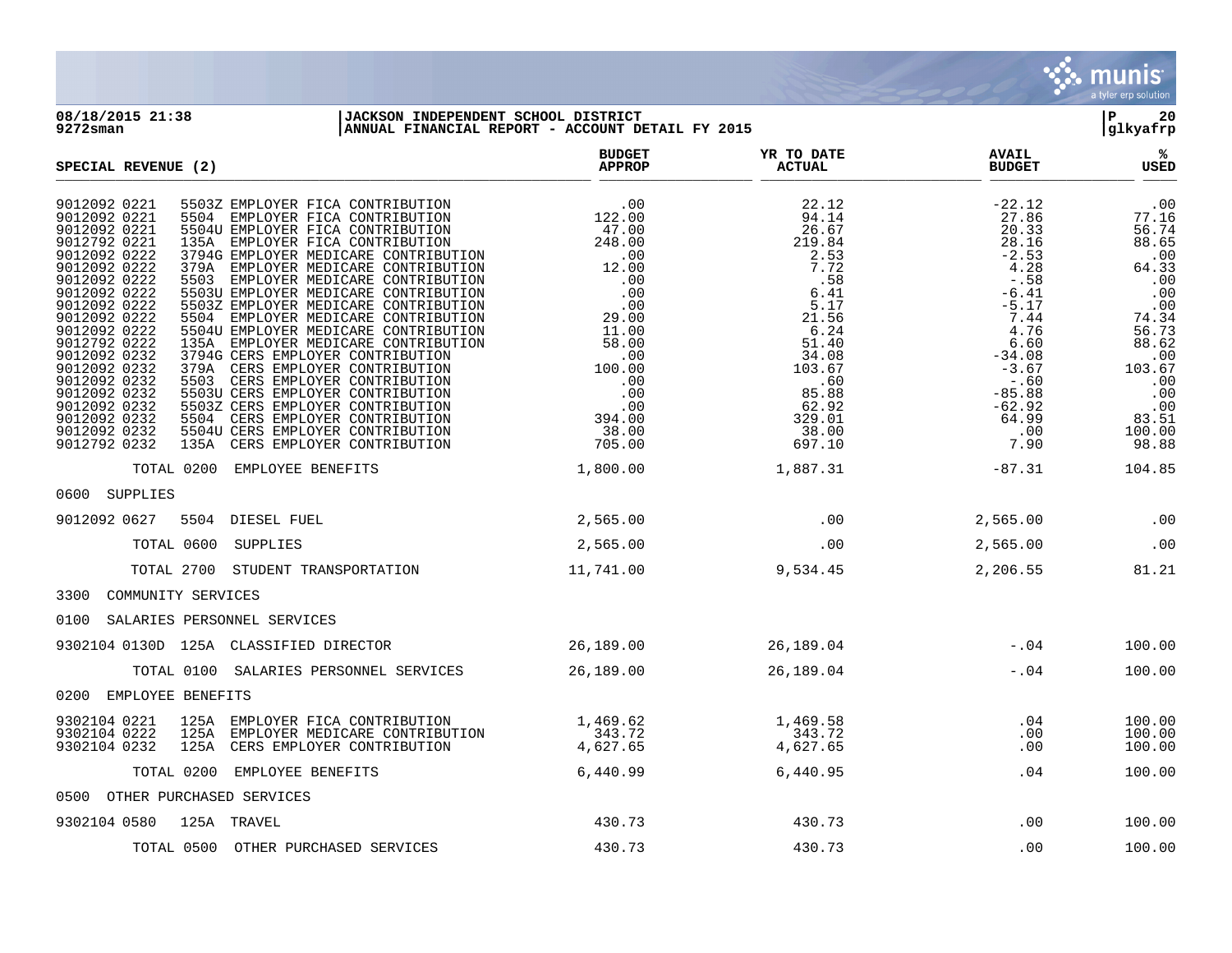

| 08/18/2015 21:38<br>$9272$ sman                | JACKSON INDEPENDENT SCHOOL DISTRICT<br>ANNUAL FINANCIAL REPORT - ACCOUNT DETAIL FY 2015 |                                |                      |                               | l P<br>21<br> glkyafrp |
|------------------------------------------------|-----------------------------------------------------------------------------------------|--------------------------------|----------------------|-------------------------------|------------------------|
| SPECIAL REVENUE (2)                            |                                                                                         | <b>BUDGET</b><br><b>APPROP</b> | YR TO DATE<br>ACTUAL | <b>AVAIL</b><br><b>BUDGET</b> | ℁<br>USED              |
| 0600<br>SUPPLIES                               |                                                                                         |                                |                      |                               |                        |
| 125A<br>9302104 0610<br>GENERAL SUPPLIES       |                                                                                         | 1,720.32                       | 1,720.32             | .00                           | 100.00                 |
| TOTAL 0600<br>SUPPLIES                         |                                                                                         | 1,720.32                       | 1,720.32             | .00                           | 100.00                 |
| 0800<br>DEBT SERVICE AND MISCELLANEOUS         |                                                                                         |                                |                      |                               |                        |
| 310A<br>0002150 0892<br>OPEN HOUSE/PARENT MTGS |                                                                                         | 100.00                         | .00                  | 100.00                        | .00                    |
| TOTAL 0800                                     | DEBT SERVICE AND MISCELLANEOU                                                           | 100.00                         | .00                  | 100.00                        | .00                    |
| TOTAL 3300<br>COMMUNITY SERVICES               |                                                                                         | 34,881.04                      | 34,781.04            | 100.00                        | 99.71                  |
| TOTAL EXPENDITURES                             |                                                                                         | 868,393.04                     | 798,466.81           | 69,926.23                     | 91.95                  |
| TOTAL FOR SPECIAL REVENUE (2)                  |                                                                                         | 24,487.13                      | .00                  | 24,487.13                     | .00                    |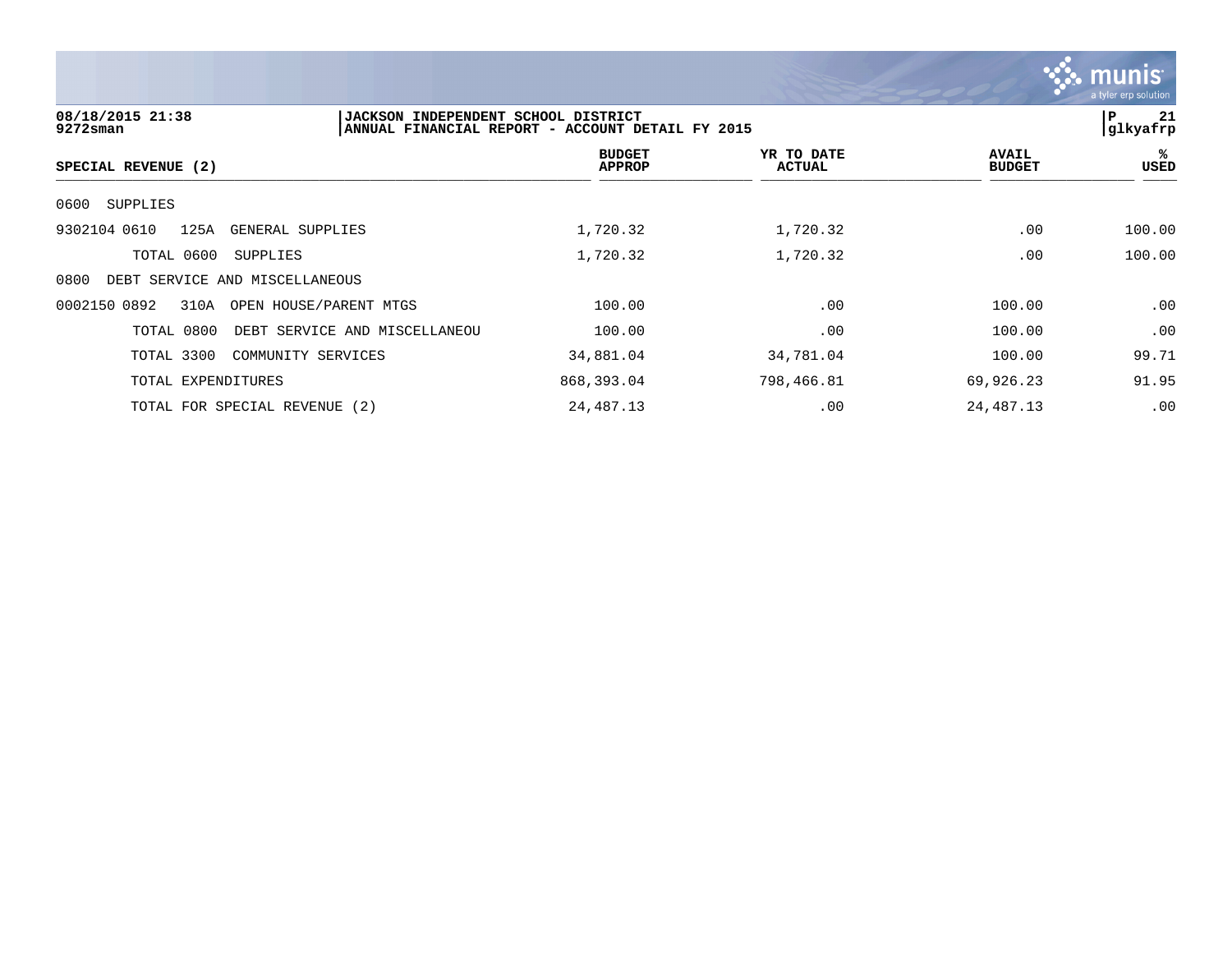|            |                            |                                            |                                                  |                             |                               | <b>W. MUNIS</b><br>a tyler erp solution |
|------------|----------------------------|--------------------------------------------|--------------------------------------------------|-----------------------------|-------------------------------|-----------------------------------------|
| 9272sman   | 08/18/2015 21:38           | <b>JACKSON INDEPENDENT SCHOOL DISTRICT</b> | ANNUAL FINANCIAL REPORT - ACCOUNT DETAIL FY 2015 |                             |                               | 22<br>P<br>glkyafrp                     |
|            | CAPITAL OUTLAY FUND (310)  |                                            | <b>BUDGET</b><br><b>APPROP</b>                   | YR TO DATE<br><b>ACTUAL</b> | <b>AVAIL</b><br><b>BUDGET</b> | ℁<br>USED                               |
| REVENUES   |                            |                                            |                                                  |                             |                               |                                         |
| RECEIPTS   |                            |                                            |                                                  |                             |                               |                                         |
|            | REVENUE FROM STATE SOURCES |                                            |                                                  |                             |                               |                                         |
| RESTRICTED |                            |                                            |                                                  |                             |                               |                                         |
| 310        | 3200                       | RESTRICTED STATE REVENUE                   | 36,800.00                                        | 35,421.00                   | 1,379.00                      | 96.25                                   |
|            | TOTAL RESTRICTED           |                                            | 36,800.00                                        | 35,421.00                   | 1,379.00                      | 96.25                                   |
|            |                            | TOTAL REVENUE FROM STATE SOURCES           | 36,800.00                                        | 35,421.00                   | 1,379.00                      | 96.25                                   |
|            | TOTAL RECEIPTS             |                                            | 36,800.00                                        | 35,421.00                   | 1,379.00                      | 96.25                                   |
|            | TOTAL REVENUES             |                                            | 36,800.00                                        | 35,421.00                   | 1,379.00                      | 96.25                                   |

 $\mathcal{L}$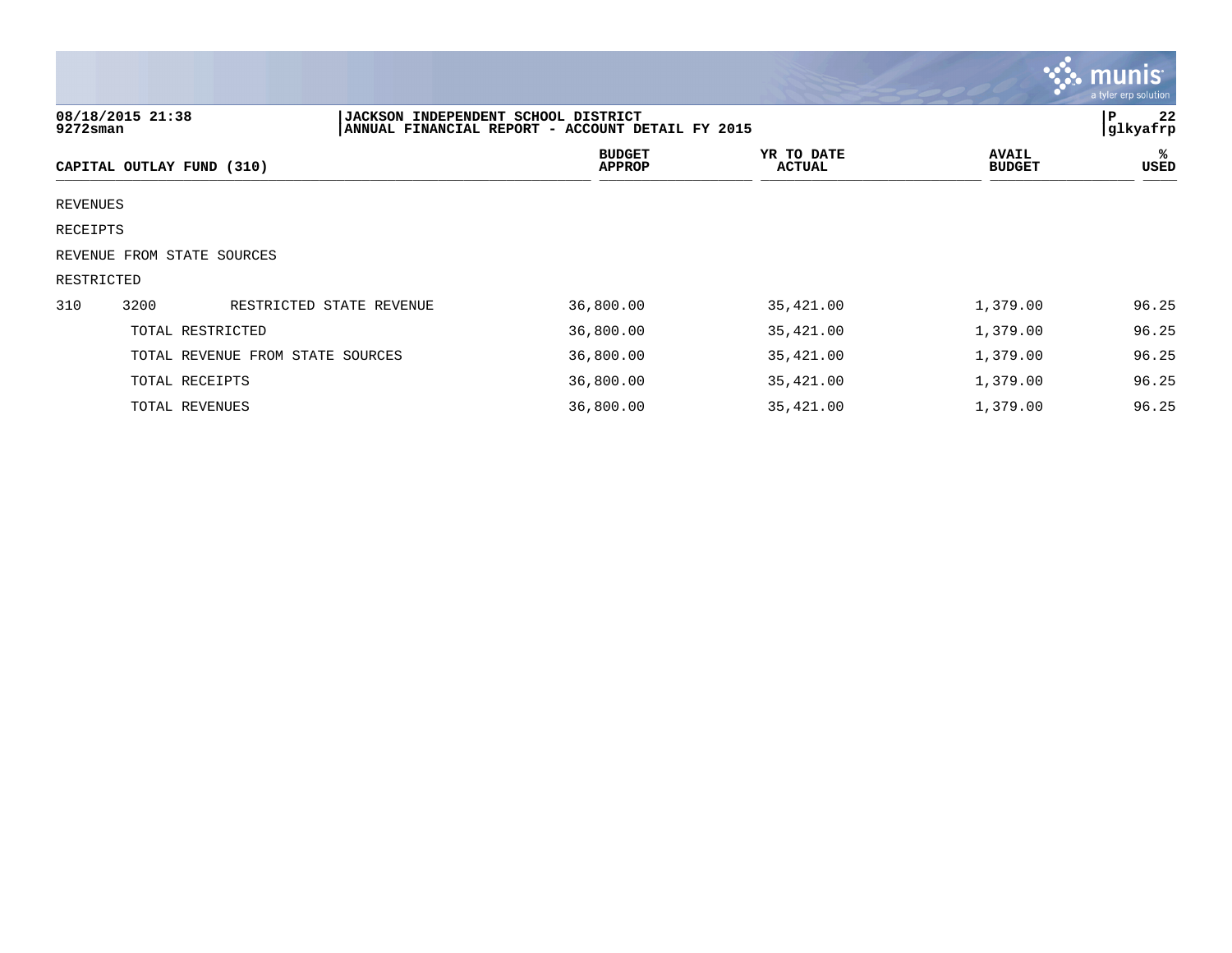

# **08/18/2015 21:38 |JACKSON INDEPENDENT SCHOOL DISTRICT |P 23** ANNUAL FINANCIAL REPORT - ACCOUNT DETAIL FY 2015 **BUDGET YR TO DATE AVAIL %**  $CAPITAL OUTLAY FUND (310)$  $\frac{MFAVIF}{MFAVIF}$  bubble (310) EXPENDITURES 5200 FUND TRANSFERS 0900 OTHER ITEMS 0003113 0914 FOR DEBT SERVICE 36,800.00 35,421.00 1,379.00 96.25 TOTAL 0900 OTHER ITEMS 36,800.00 35,421.00 1,379.00 96.25 TOTAL 5200 FUND TRANSFERS 36,800.00 35,421.00 1,379.00 96.25 TOTAL EXPENDITURES 36,800.00 35,421.00 1,379.00 96.25 TOTAL FOR CAPITAL OUTLAY FUND (310) .00 .00 .00 .00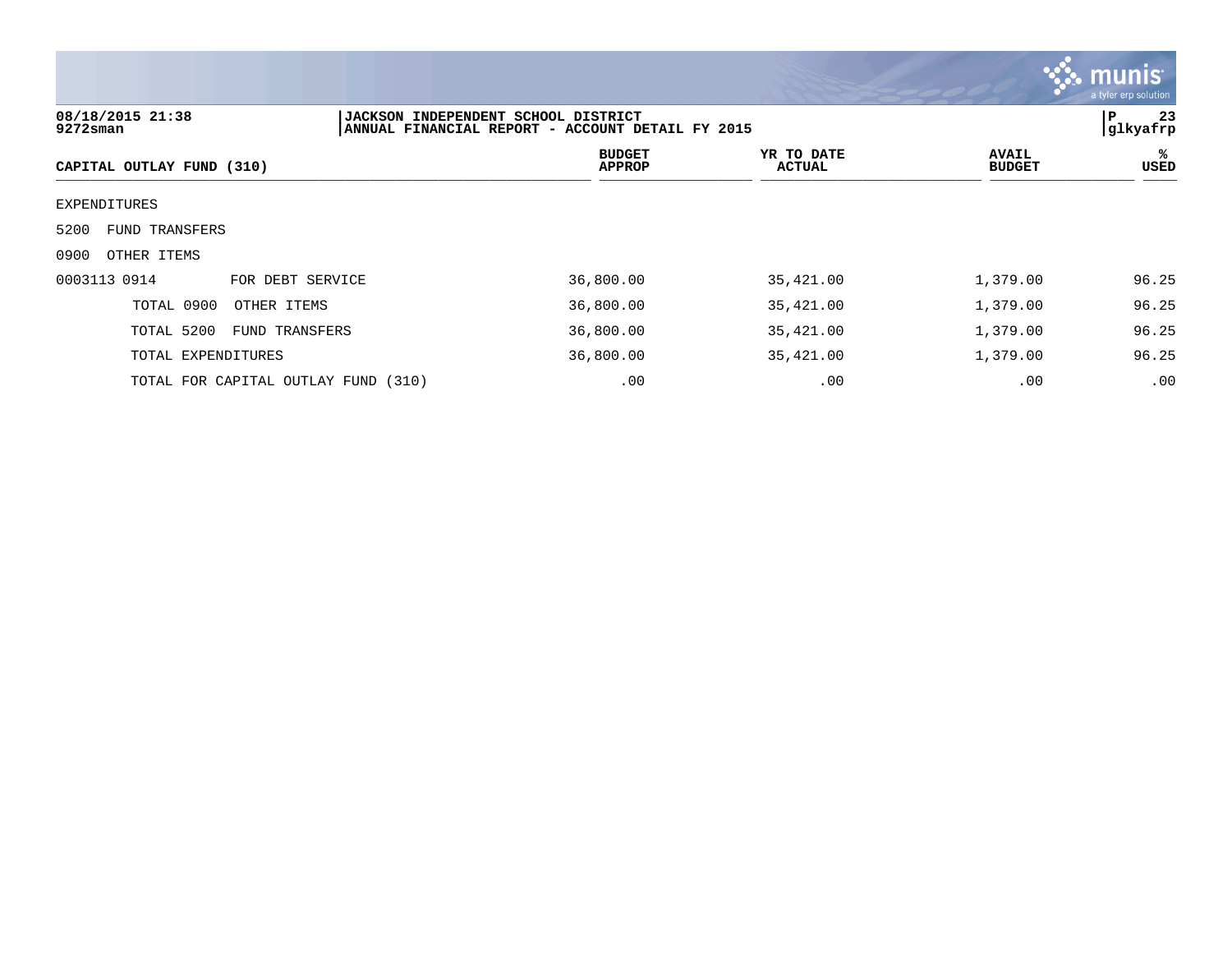|                 |                                   |                                     |                                                  |                             |                               | munis<br>a tyler erp solution |
|-----------------|-----------------------------------|-------------------------------------|--------------------------------------------------|-----------------------------|-------------------------------|-------------------------------|
| $9272$ sman     | 08/18/2015 21:38                  | JACKSON INDEPENDENT SCHOOL DISTRICT | ANNUAL FINANCIAL REPORT - ACCOUNT DETAIL FY 2015 |                             |                               | P<br>24<br>glkyafrp           |
|                 | BUILDING FUND (5 CENT LEVY) (320) |                                     | <b>BUDGET</b><br><b>APPROP</b>                   | YR TO DATE<br><b>ACTUAL</b> | <b>AVAIL</b><br><b>BUDGET</b> | ℁<br>USED                     |
| <b>REVENUES</b> |                                   |                                     |                                                  |                             |                               |                               |
| RECEIPTS        |                                   |                                     |                                                  |                             |                               |                               |
|                 | REVENUE FROM LOCAL SOURCES        |                                     |                                                  |                             |                               |                               |
|                 | AD VALOREM TAXES                  |                                     |                                                  |                             |                               |                               |
| 320             | 1111                              | GENERAL PROPERTY TAX                | 20,514.00                                        | 22,216.00                   | $-1,702.00$                   | 108.30                        |
|                 | TOTAL AD VALOREM TAXES            |                                     | 20,514.00                                        | 22,216.00                   | $-1,702.00$                   | 108.30                        |
|                 | TOTAL REVENUE FROM LOCAL SOURCES  |                                     | 20,514.00                                        | 22, 216.00                  | $-1,702.00$                   | 108.30                        |
|                 | REVENUE FROM STATE SOURCES        |                                     |                                                  |                             |                               |                               |
| RESTRICTED      |                                   |                                     |                                                  |                             |                               |                               |
| 320             | 3200                              | RESTRICTED STATE REVENUE            | 117,302.00                                       | 110,433.00                  | 6,869.00                      | 94.14                         |
|                 | TOTAL RESTRICTED                  |                                     | 117,302.00                                       | 110,433.00                  | 6,869.00                      | 94.14                         |
|                 | TOTAL REVENUE FROM STATE SOURCES  |                                     | 117,302.00                                       | 110,433.00                  | 6,869.00                      | 94.14                         |
|                 | TOTAL RECEIPTS                    |                                     | 137,816.00                                       | 132,649.00                  | 5,167.00                      | 96.25                         |
|                 | TOTAL REVENUES                    |                                     | 137,816.00                                       | 132,649.00                  | 5,167.00                      | 96.25                         |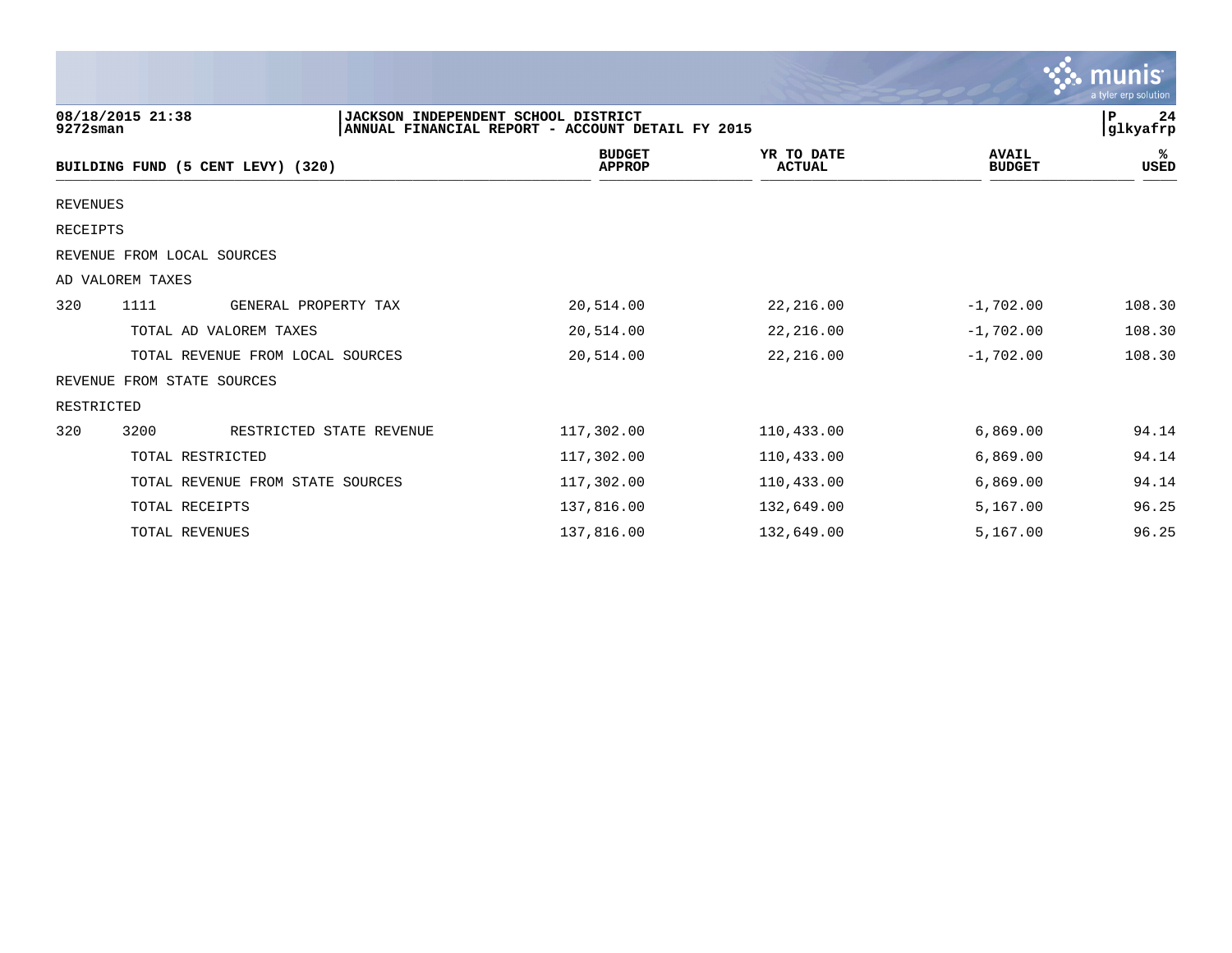

# **08/18/2015 21:38 |JACKSON INDEPENDENT SCHOOL DISTRICT |P 25 ANNUAL FINANCIAL REPORT - ACCOUNT DETAIL FY 2015 BUDGET YR TO DATE AVAIL % BUILDING FUND (5 CENT LEVY) (320)**  $\frac{MFAOI}{MFAOI}$   $\frac{MFAOI}{MFAOI}$   $\frac{MFAOI}{MFAOI}$ EXPENDITURES 5200 FUND TRANSFERS 0900 OTHER ITEMS 0003213 0914 FOR DEBT SERVICE 137,816.00 132,649.00 5,167.00 96.25 TOTAL 0900 OTHER ITEMS 137,816.00 132,649.00 5,167.00 96.25 TOTAL 5200 FUND TRANSFERS 137,816.00 132,649.00 5,167.00 96.25 TOTAL EXPENDITURES 137,816.00 132,649.00 5,167.00 96.25 TOTAL FOR BUILDING FUND (5 CENT LEVY) (320) .00 .00 .00 .00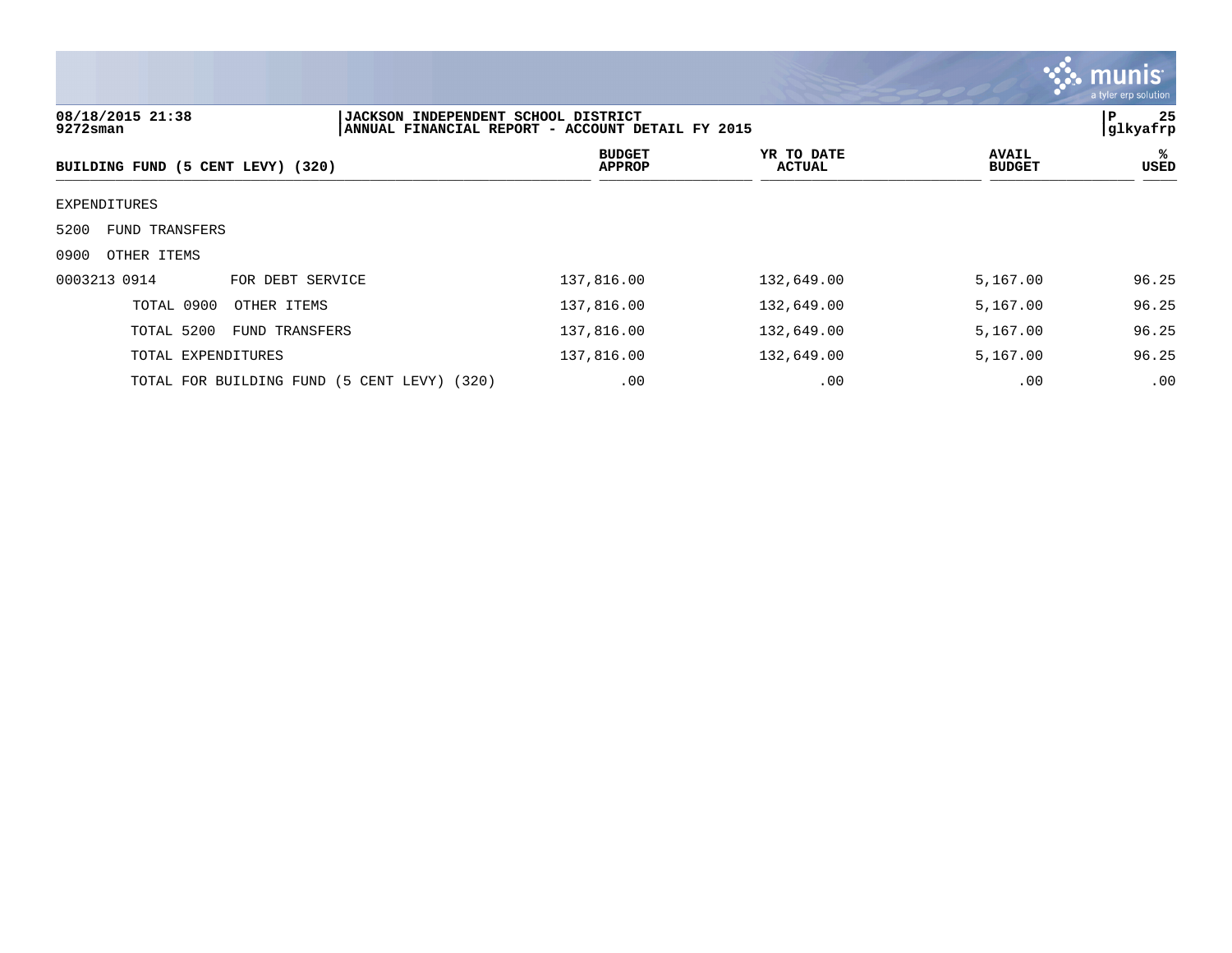|                   |                                              |                                                                                                    |                                |                                    |                                               | $\sim$ - Thumb<br>a tyler erp solution |
|-------------------|----------------------------------------------|----------------------------------------------------------------------------------------------------|--------------------------------|------------------------------------|-----------------------------------------------|----------------------------------------|
| $9272$ sman       | 08/18/2015 21:38                             | JACKSON INDEPENDENT SCHOOL DISTRICT<br>ANNUAL FINANCIAL REPORT - ACCOUNT DETAIL FY 2015            |                                |                                    |                                               | 26<br>Р<br>glkyafrp                    |
|                   | DEBT SERVICE FUND (400)                      |                                                                                                    | <b>BUDGET</b><br><b>APPROP</b> | YR TO DATE<br><b>ACTUAL</b>        | <b>AVAIL</b><br><b>BUDGET</b>                 | %ะ<br>USED                             |
| <b>REVENUES</b>   |                                              |                                                                                                    |                                |                                    |                                               |                                        |
| RECEIPTS          |                                              |                                                                                                    |                                |                                    |                                               |                                        |
|                   | REVENUE FROM STATE SOURCES                   |                                                                                                    |                                |                                    |                                               |                                        |
|                   | REVENUE FOR ON BEHALF PAYMENTS               |                                                                                                    |                                |                                    |                                               |                                        |
| 400<br>400<br>400 | 3900<br>SF04<br>3900<br>SF07<br>3900<br>SF10 | ON-BEHALF PAYMENTS/VOCA/EDUCAT<br>ON-BEHALF PAYMENTS/VOCA/EDUCAT<br>ON-BEHALF PAYMENTS/VOCA/EDUCAT | .00<br>.00<br>.00              | 8,592.13<br>10,239.82<br>27,127.50 | $-8,592.13$<br>$-10, 239.82$<br>$-27, 127.50$ | .00<br>.00<br>.00                      |
|                   | TOTAL REVENUE FOR ON BEHALF PAYMENTS         |                                                                                                    | .00                            | 45,959.45                          | $-45,959.45$                                  | .00                                    |
|                   | TOTAL REVENUE FROM STATE SOURCES             |                                                                                                    | .00                            | 45,959.45                          | $-45, 959, 45$                                | .00                                    |
|                   | OTHER RECEIPTS                               |                                                                                                    |                                |                                    |                                               |                                        |
|                   | <b>INTERFUND TRANSFERS</b>                   |                                                                                                    |                                |                                    |                                               |                                        |
| 400               | 5210<br><b>FUND TRANSFER</b>                 |                                                                                                    | 174,616.00                     | 168,070.00                         | 6,546.00                                      | 96.25                                  |
|                   | TOTAL INTERFUND TRANSFERS                    |                                                                                                    | 174,616.00                     | 168,070.00                         | 6,546.00                                      | 96.25                                  |
|                   | TOTAL OTHER RECEIPTS                         |                                                                                                    | 174,616.00                     | 168,070.00                         | 6,546.00                                      | 96.25                                  |
|                   | TOTAL RECEIPTS                               |                                                                                                    | 174,616.00                     | 214,029.45                         | $-39, 413.45$                                 | 122.57                                 |
|                   | TOTAL REVENUES                               |                                                                                                    | 174,616.00                     | 214,029.45                         | $-39, 413.45$                                 | 122.57                                 |

 $\ddot{\mathbf{r}}$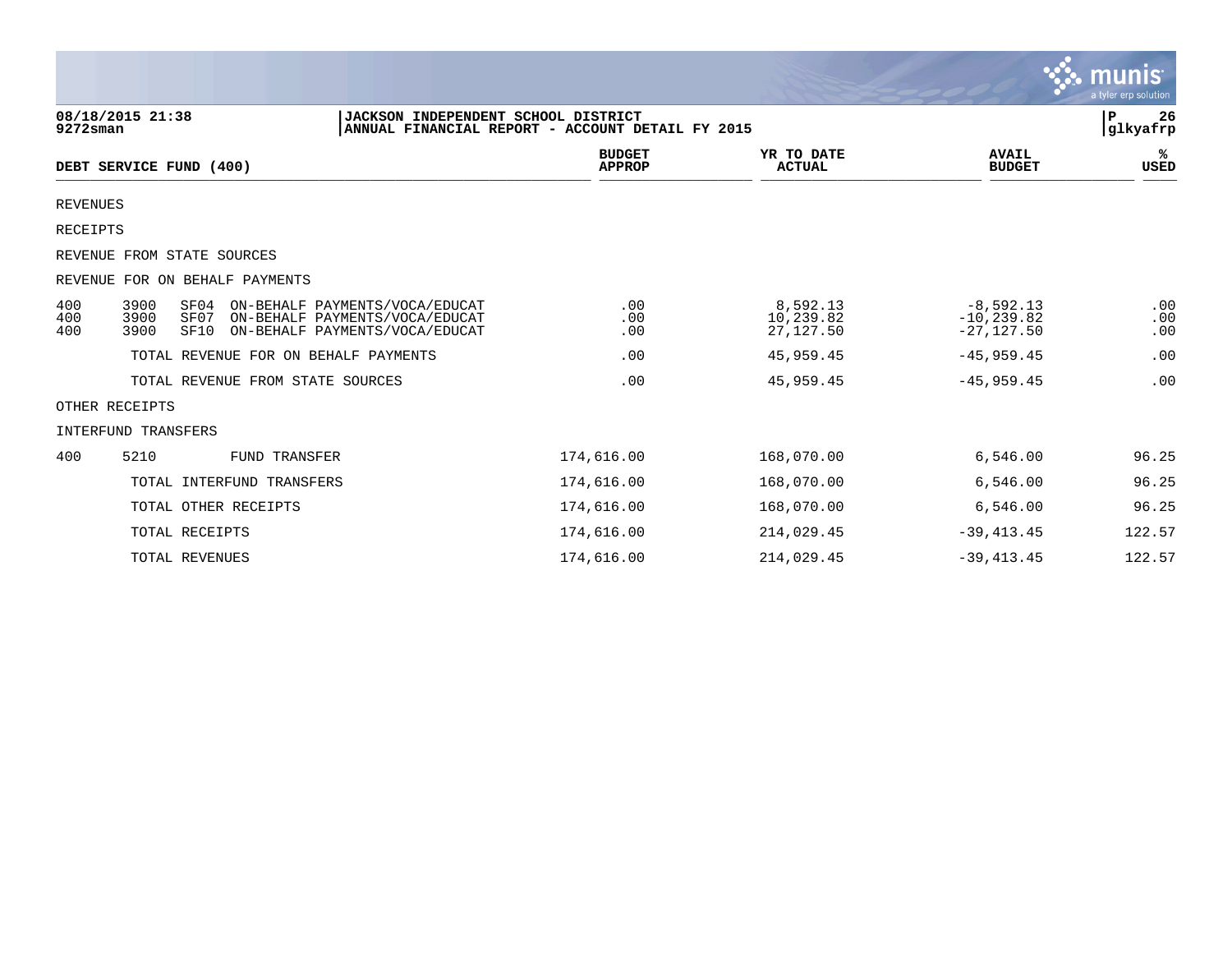|                                                                                                                                                                                                                                                                                                                                                                                                                                 |                                                                                |                                                                                                                             |                                                                                                                                                     | munis<br>a tyler erp solution                                          |
|---------------------------------------------------------------------------------------------------------------------------------------------------------------------------------------------------------------------------------------------------------------------------------------------------------------------------------------------------------------------------------------------------------------------------------|--------------------------------------------------------------------------------|-----------------------------------------------------------------------------------------------------------------------------|-----------------------------------------------------------------------------------------------------------------------------------------------------|------------------------------------------------------------------------|
| 08/18/2015 21:38<br>JACKSON INDEPENDENT SCHOOL DISTRICT<br>$9272$ sman                                                                                                                                                                                                                                                                                                                                                          | ANNUAL FINANCIAL REPORT - ACCOUNT DETAIL FY 2015                               |                                                                                                                             |                                                                                                                                                     | 27<br>P<br>glkyafrp                                                    |
| DEBT SERVICE FUND (400)                                                                                                                                                                                                                                                                                                                                                                                                         | <b>BUDGET</b><br><b>APPROP</b>                                                 | YR TO DATE<br><b>ACTUAL</b>                                                                                                 | <b>AVAIL</b><br><b>BUDGET</b>                                                                                                                       | ℁<br><b>USED</b>                                                       |
| <b>EXPENDITURES</b>                                                                                                                                                                                                                                                                                                                                                                                                             |                                                                                |                                                                                                                             |                                                                                                                                                     |                                                                        |
| 5100<br>DEBT SERVICE                                                                                                                                                                                                                                                                                                                                                                                                            |                                                                                |                                                                                                                             |                                                                                                                                                     |                                                                        |
| DEBT SERVICE AND MISCELLANEOUS<br>0800                                                                                                                                                                                                                                                                                                                                                                                          |                                                                                |                                                                                                                             |                                                                                                                                                     |                                                                        |
| 0004112 0831<br>REDEMPTION OF PRINCIPAL<br>0004112 0831<br>SF04<br>REDEMPTION OF PRINCIPAL<br>0004112 0831<br>SF07<br>REDEMPTION OF PRINCIPAL<br>0004112 0831<br>SF10<br>REDEMPTION OF PRINCIPAL<br>0004112 0831<br>SF12<br>REDEMPTION OF PRINCIPAL<br>0004112 0832<br>INTEREST<br>0004112 0832<br>INTEREST<br>SF04<br>0004112 0832<br>INTEREST<br>SF07<br>0004112 0832<br>INTEREST<br>SF10<br>0004112 0832<br>SF12<br>INTEREST | 82,656.00<br>.00<br>.00<br>.00<br>.00<br>91,960.00<br>.00<br>.00<br>.00<br>.00 | 35, 234.91<br>95,000.00<br>8,067.00<br>15,000.00<br>15,000.00<br>25,705.31<br>3,790.41<br>2,172.82<br>12,127.50<br>1,931.50 | 47,421.09<br>$-95,000.00$<br>$-8,067.00$<br>$-15,000.00$<br>$-15,000.00$<br>66,254.69<br>$-3,790.41$<br>$-2,172.82$<br>$-12, 127.50$<br>$-1,931.50$ | 42.63<br>.00<br>.00<br>.00<br>.00<br>27.95<br>.00<br>.00<br>.00<br>.00 |
| TOTAL 0800<br>DEBT SERVICE AND MISCELLANEOU                                                                                                                                                                                                                                                                                                                                                                                     | 174,616.00                                                                     | 214,029.45                                                                                                                  | $-39, 413.45$                                                                                                                                       | 122.57                                                                 |
| TOTAL 5100<br>DEBT SERVICE                                                                                                                                                                                                                                                                                                                                                                                                      | 174,616.00                                                                     | 214,029.45                                                                                                                  | $-39, 413.45$                                                                                                                                       | 122.57                                                                 |
| TOTAL EXPENDITURES                                                                                                                                                                                                                                                                                                                                                                                                              | 174,616.00                                                                     | 214,029.45                                                                                                                  | $-39, 413.45$                                                                                                                                       | 122.57                                                                 |
| TOTAL FOR DEBT SERVICE FUND (400)                                                                                                                                                                                                                                                                                                                                                                                               | .00                                                                            | .00                                                                                                                         | .00                                                                                                                                                 | .00                                                                    |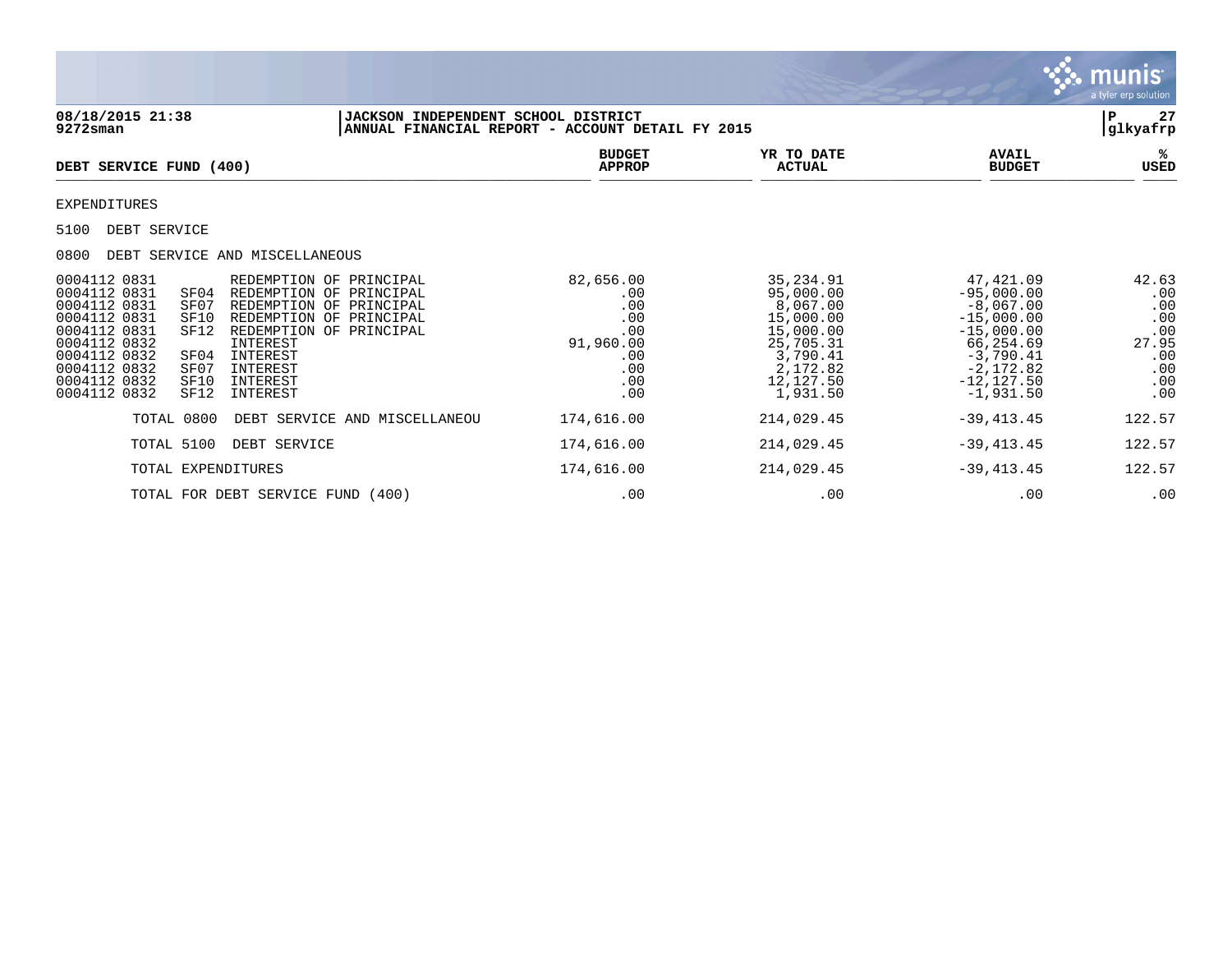|                                                                                                                              |                                        |                                |                             |                               | a tyler erp solution   |
|------------------------------------------------------------------------------------------------------------------------------|----------------------------------------|--------------------------------|-----------------------------|-------------------------------|------------------------|
| 08/18/2015 21:38<br>JACKSON INDEPENDENT SCHOOL DISTRICT<br>P<br>9272sman<br>ANNUAL FINANCIAL REPORT - ACCOUNT DETAIL FY 2015 |                                        |                                |                             |                               |                        |
|                                                                                                                              | FOOD SERVICE FUND (51)                 | <b>BUDGET</b><br><b>APPROP</b> | YR TO DATE<br><b>ACTUAL</b> | <b>AVAIL</b><br><b>BUDGET</b> | glkyafrp <br>℁<br>USED |
| <b>REVENUES</b>                                                                                                              |                                        |                                |                             |                               |                        |
|                                                                                                                              | 0999 BEGINNING BALANCE                 |                                |                             |                               |                        |
|                                                                                                                              | TOTAL 0999 BEGINNING BALANCE           | 39,252.87                      | 39,252.87                   | .00                           | 100.00                 |
| RECEIPTS                                                                                                                     |                                        |                                |                             |                               |                        |
|                                                                                                                              | REVENUE FROM LOCAL SOURCES             |                                |                             |                               |                        |
|                                                                                                                              | EARNINGS ON INVESTMENTS                |                                |                             |                               |                        |
| 510                                                                                                                          | 1510<br>INTEREST INCOME                | 300.00                         | 300.00                      | .00                           | 100.00                 |
|                                                                                                                              | TOTAL EARNINGS ON INVESTMENTS          | 300.00                         | 300.00                      | .00                           | 100.00                 |
|                                                                                                                              | FOOD SERVICE                           |                                |                             |                               |                        |
| 510                                                                                                                          | 1629<br>OTHER LUNCHRM RECEIPTS         | 80,109.00                      | 112,238.94                  | $-32, 129.94$                 | 140.11                 |
|                                                                                                                              | TOTAL FOOD SERVICE                     | 80,109.00                      | 112,238.94                  | $-32,129.94$                  | 140.11                 |
|                                                                                                                              | OTHER REVENUE FROM LOCAL SOURCES       |                                |                             |                               |                        |
| 510                                                                                                                          | 1990<br>MISCELLANEOUS REVENUE          | 50.00                          | .00                         | 50.00                         | .00                    |
|                                                                                                                              | TOTAL OTHER REVENUE FROM LOCAL SOURCES | 50.00                          | .00                         | 50.00                         | .00                    |
|                                                                                                                              | TOTAL REVENUE FROM LOCAL SOURCES       | 80,459.00                      | 112,538.94                  | $-32,079.94$                  | 139.87                 |
|                                                                                                                              | REVENUE FROM STATE SOURCES             |                                |                             |                               |                        |
| RESTRICTED                                                                                                                   |                                        |                                |                             |                               |                        |
| 510                                                                                                                          | 3200<br>RESTRICTED STATE REVENUE       | 2,000.00                       | 1,547.14                    | 452.86                        | 77.36                  |
|                                                                                                                              | TOTAL RESTRICTED                       | 2,000.00                       | 1,547.14                    | 452.86                        | 77.36                  |
|                                                                                                                              | REVENUE FOR ON BEHALF PAYMENTS         |                                |                             |                               |                        |
| 510                                                                                                                          | 3900<br>ON-BEHALF PAYMENTS/VOCA/EDUCAT | 17,000.00                      | 17,375.81                   | $-375.81$                     | 102.21                 |
|                                                                                                                              | TOTAL REVENUE FOR ON BEHALF PAYMENTS   | 17,000.00                      | 17,375.81                   | $-375.81$                     | 102.21                 |
|                                                                                                                              | TOTAL REVENUE FROM STATE SOURCES       | 19,000.00                      | 18,922.95                   | 77.05                         | 99.59                  |
|                                                                                                                              | REVENUE FROM FEDERAL SOURCES           |                                |                             |                               |                        |
|                                                                                                                              | RESTRICTED THROUGH THE STATE           |                                |                             |                               |                        |
| 510                                                                                                                          | 4500<br>RESTRICTED FED THRU STATE      | 156,483.00                     | 150,512.76                  | 5,970.24                      | 96.18                  |
|                                                                                                                              | TOTAL RESTRICTED THROUGH THE STATE     | 156,483.00                     | 150,512.76                  | 5,970.24                      | 96.18                  |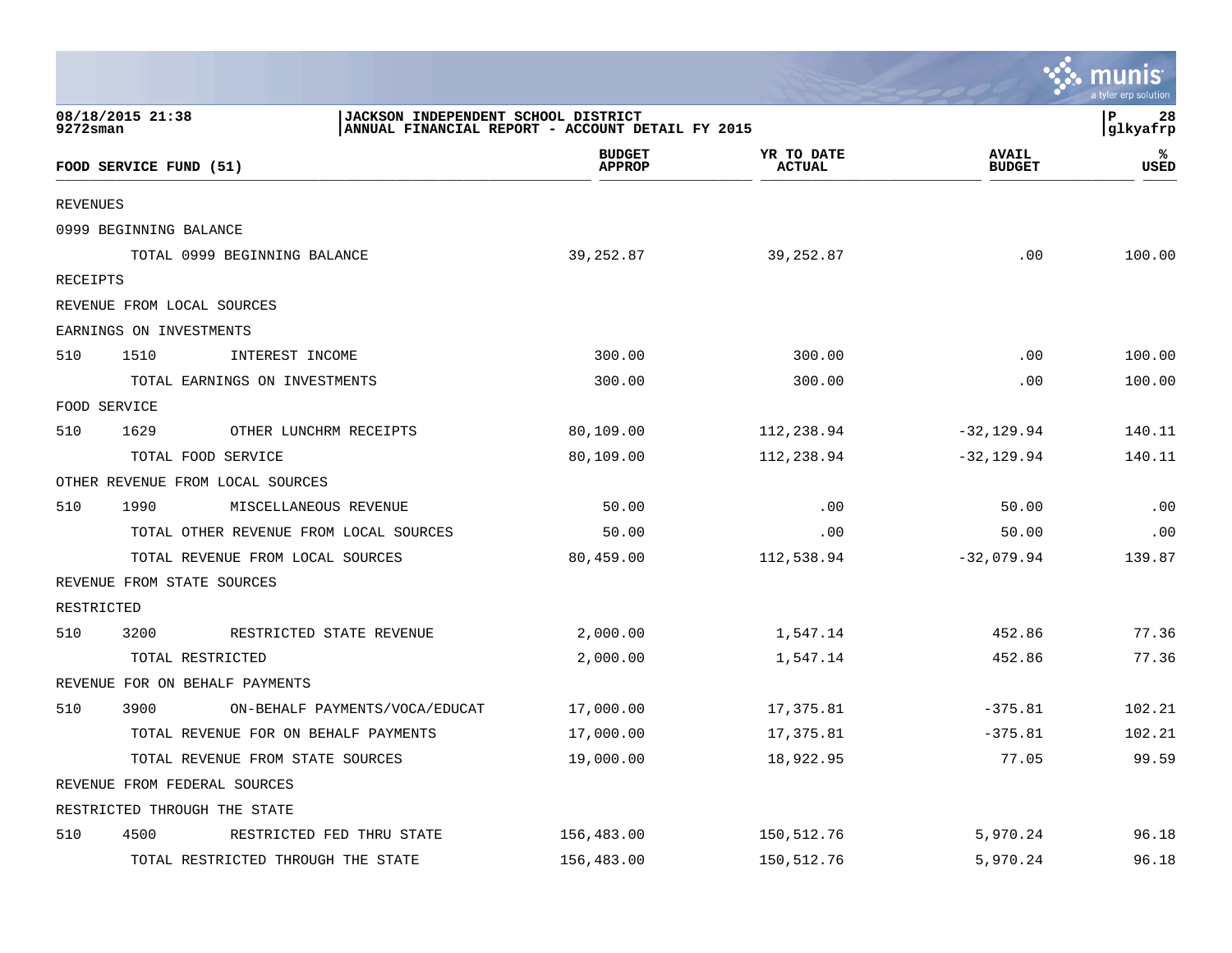

**08/18/2015 21:38 |JACKSON INDEPENDENT SCHOOL DISTRICT |P 29 ANNUAL FINANCIAL REPORT - ACCOUNT DETAIL FY 2015 BUDGET YR TO DATE AVAIL %**  $FOOD$  **SERVICE FUND** (51)  $\frac{A \text{H} \text{R}}{A \text{H} \text{H} \text{R}}$ CHILD NUTRITION PROGRAM DONATED COMMODIT 510 4950 CHILD NUTR PRG DONATED COMMOD 8,901.00 8,901.00 .00 100.00 TOTAL CHILD NUTRITION PROGRAM DONATED COMMODIT 8,901.00 8,901.00 8,901.00 .00 100.00 TOTAL REVENUE FROM FEDERAL SOURCES 165,384.00 159,413.76 5,970.24 96.39 TOTAL RECEIPTS 264,843.00 290,875.65 -26,032.65 109.83 TOTAL REVENUES 304,095.87 330,128.52 -26,032.65 108.56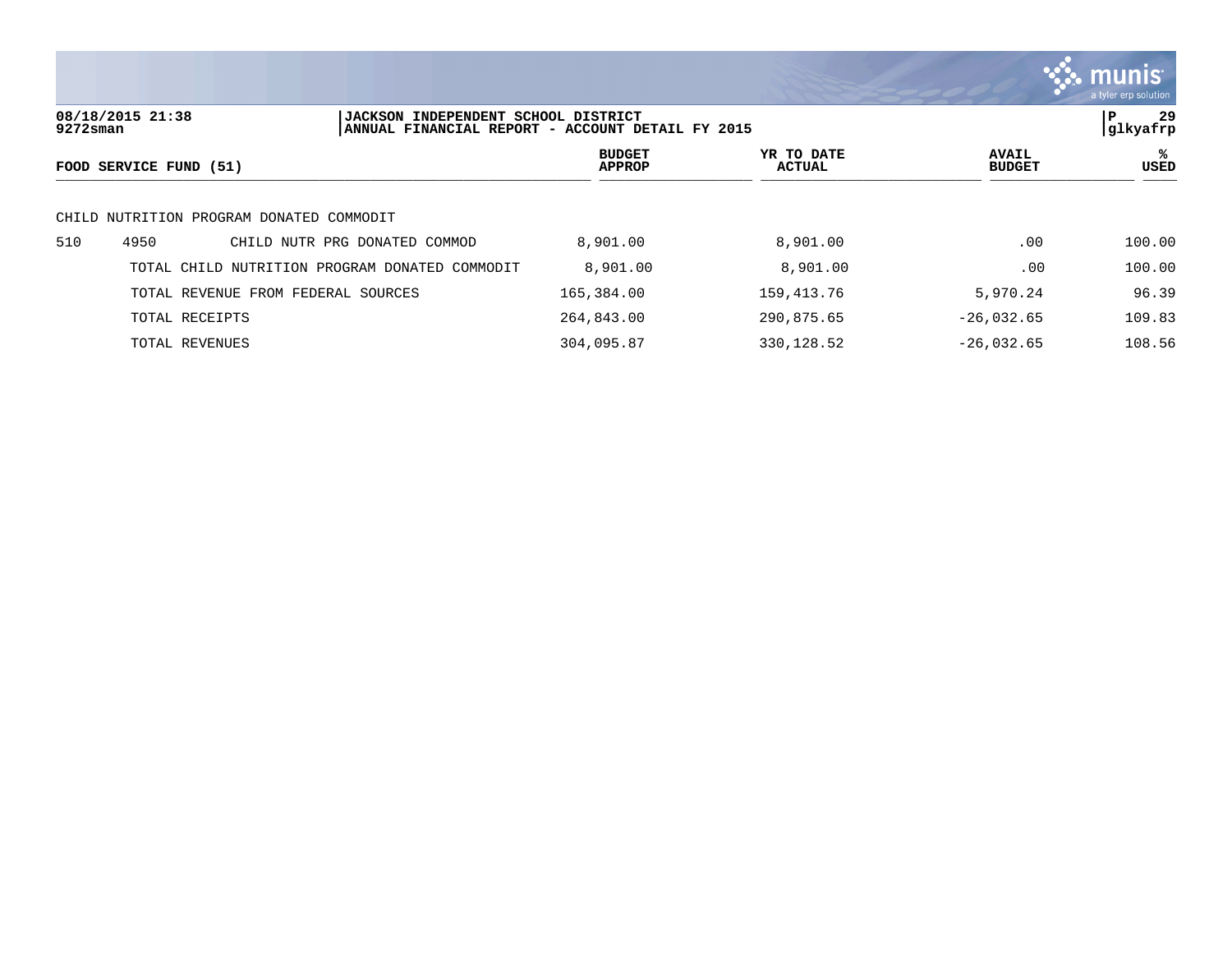|                                                                                                                            |                                                                                            |                                   |                                   |                               | munis<br>a tyler erp solution |
|----------------------------------------------------------------------------------------------------------------------------|--------------------------------------------------------------------------------------------|-----------------------------------|-----------------------------------|-------------------------------|-------------------------------|
| 08/18/2015 21:38<br>JACKSON INDEPENDENT SCHOOL DISTRICT<br>$9272$ sman<br>ANNUAL FINANCIAL REPORT - ACCOUNT DETAIL FY 2015 |                                                                                            |                                   |                                   |                               | l P<br>30<br> glkyafrp        |
| FOOD SERVICE FUND (51)                                                                                                     |                                                                                            | <b>BUDGET</b><br><b>APPROP</b>    | YR TO DATE<br><b>ACTUAL</b>       | <b>AVAIL</b><br><b>BUDGET</b> | ℁<br>USED                     |
| EXPENDITURES                                                                                                               |                                                                                            |                                   |                                   |                               |                               |
| 3100 FOOD SERVICE OPERATION                                                                                                |                                                                                            |                                   |                                   |                               |                               |
| 0100<br>SALARIES PERSONNEL SERVICES                                                                                        |                                                                                            |                                   |                                   |                               |                               |
| 0005101 0130<br>0005101 0150                                                                                               | CLASSIFIED REGULAR SALARY<br>CLASSIFIED SUBSTITUTE SALARY                                  | 93,043.00<br>2,500.00             | 79,131.92<br>4,887.27             | 13,911.08<br>$-2,387.27$      | 85.05<br>195.49               |
|                                                                                                                            | TOTAL 0100 SALARIES PERSONNEL SERVICES                                                     | 95,543.00                         | 84,019.19                         | 11,523.81                     | 87.94                         |
| EMPLOYEE BENEFITS<br>0200                                                                                                  |                                                                                            |                                   |                                   |                               |                               |
| 0005101 0221<br>0005101 0222<br>0005101 0232                                                                               | EMPLOYER FICA CONTRIBUTION<br>EMPLOYER MEDICARE CONTRIBUTION<br>CERS EMPLOYER CONTRIBUTION | 5,049.00<br>1,228.00<br>15,164.00 | 4,583.27<br>1,082.37<br>13,982.56 | 465.73<br>145.63<br>1,181.44  | 90.78<br>88.14<br>92.21       |
| TOTAL 0200                                                                                                                 | EMPLOYEE BENEFITS                                                                          | 21,441.00                         | 19,648.20                         | 1,792.80                      | 91.64                         |
| 0280 ON-BEHALF                                                                                                             |                                                                                            |                                   |                                   |                               |                               |
| 0005101 0280                                                                                                               | ON-BEHALF PAYMENTS/VOCA/EDUCAT                                                             | 17,000.00                         | 17,375.81                         | $-375.81$                     | 102.21                        |
| TOTAL 0280                                                                                                                 | ON-BEHALF                                                                                  | 17,000.00                         | 17,375.81                         | $-375.81$                     | 102.21                        |
| 0300 PURCHASED PROF AND TECH SERV                                                                                          |                                                                                            |                                   |                                   |                               |                               |
| 0005101 0338                                                                                                               | REGISTRATION FEES                                                                          | 2,105.00                          | 2,250.46                          | $-145.46$                     | 106.91                        |
|                                                                                                                            | TOTAL 0300 PURCHASED PROF AND TECH SERV                                                    | 2,105.00                          | 2,250.46                          | $-145.46$                     | 106.91                        |
| 0400 PURCHASED PROPERTY SERVICES                                                                                           |                                                                                            |                                   |                                   |                               |                               |
| 0005101 0439                                                                                                               | OTHER REPAIRS AND MAINTENANCE                                                              | 3,500.00                          | 3,498.68                          | 1.32                          | 99.96                         |
|                                                                                                                            | TOTAL 0400 PURCHASED PROPERTY SERVICES                                                     | 3,500.00                          | 3,498.68                          | 1.32                          | 99.96                         |
| OTHER PURCHASED SERVICES<br>0500                                                                                           |                                                                                            |                                   |                                   |                               |                               |
| 0005101 0580<br>0005101 0583                                                                                               | TRAVEL<br>HAULING OF COMMODITIES                                                           | 730.00<br>510.00                  | 1,108.27<br>308.16                | $-378.27$<br>201.84           | 151.82<br>60.42               |
|                                                                                                                            | TOTAL 0500 OTHER PURCHASED SERVICES                                                        | 1,240.00                          | 1,416.43                          | $-176.43$                     | 114.23                        |
| 0600 SUPPLIES                                                                                                              |                                                                                            |                                   |                                   |                               |                               |
| 0005101 0610<br>0005101 0630                                                                                               | GENERAL SUPPLIES<br>FOOD                                                                   | 14,000.00<br>133,766.74           | 9,614.84<br>139, 217.79           | 4,385.16<br>$-5,451.05$       | 68.68<br>104.08               |
| TOTAL 0600 SUPPLIES                                                                                                        |                                                                                            | 147,766.74                        | 148,832.63                        | $-1,065.89$                   | 100.72                        |

0700 PROPERTY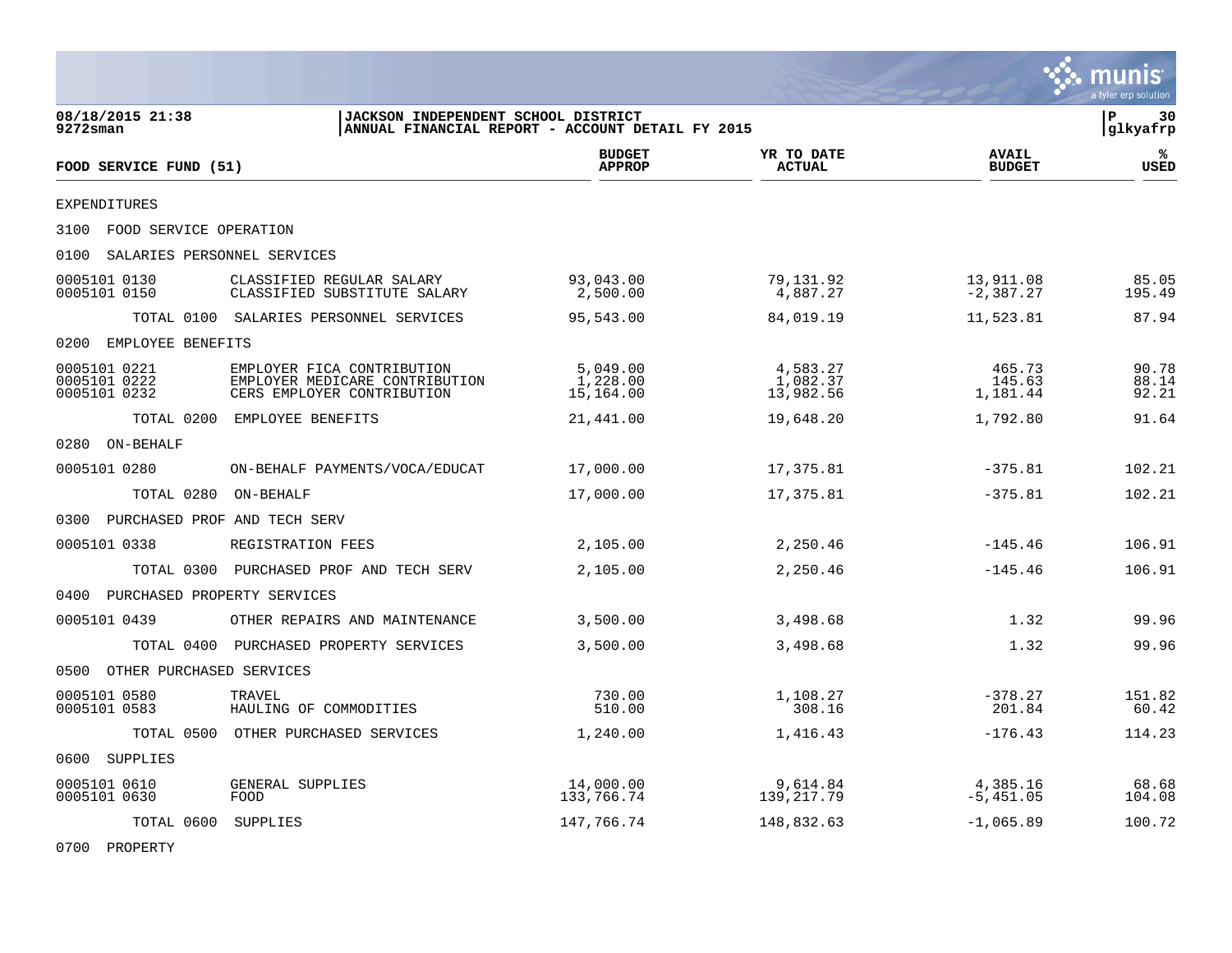

| 08/18/2015 21:38<br>$9272$ sman  |                                            | <b>JACKSON INDEPENDENT SCHOOL DISTRICT</b><br>ANNUAL FINANCIAL REPORT - ACCOUNT DETAIL FY 2015 |                             |                               | -31<br>P<br> glkyafrp |  |
|----------------------------------|--------------------------------------------|------------------------------------------------------------------------------------------------|-----------------------------|-------------------------------|-----------------------|--|
| FOOD SERVICE FUND (51)           |                                            | <b>BUDGET</b><br><b>APPROP</b>                                                                 | YR TO DATE<br><b>ACTUAL</b> | <b>AVAIL</b><br><b>BUDGET</b> | ℁<br>USED             |  |
| 0005101 0738<br>0005101 0739     | INSTRUCTIONAL EOUIPMENT<br>OTHER EOUIPMENT | 7,500.00<br>.00                                                                                | .00<br>5,103.86             | 7,500.00<br>$-5,103.86$       | .00<br>.00            |  |
| TOTAL 0700<br>PROPERTY           |                                            | 7,500.00                                                                                       | 5,103.86                    | 2,396.14                      | 68.05                 |  |
| TOTAL 3100                       | FOOD SERVICE OPERATION                     | 296,095.74                                                                                     | 282, 145, 26                | 13,950.48                     | 95.29                 |  |
| TOTAL EXPENDITURES               |                                            | 296,095.74                                                                                     | 282, 145, 26                | 13,950.48                     | 95.29                 |  |
| TOTAL FOR FOOD SERVICE FUND (51) |                                            | 8,000.13                                                                                       | 47,983.26                   | $-39,983,13$                  | 599.78                |  |